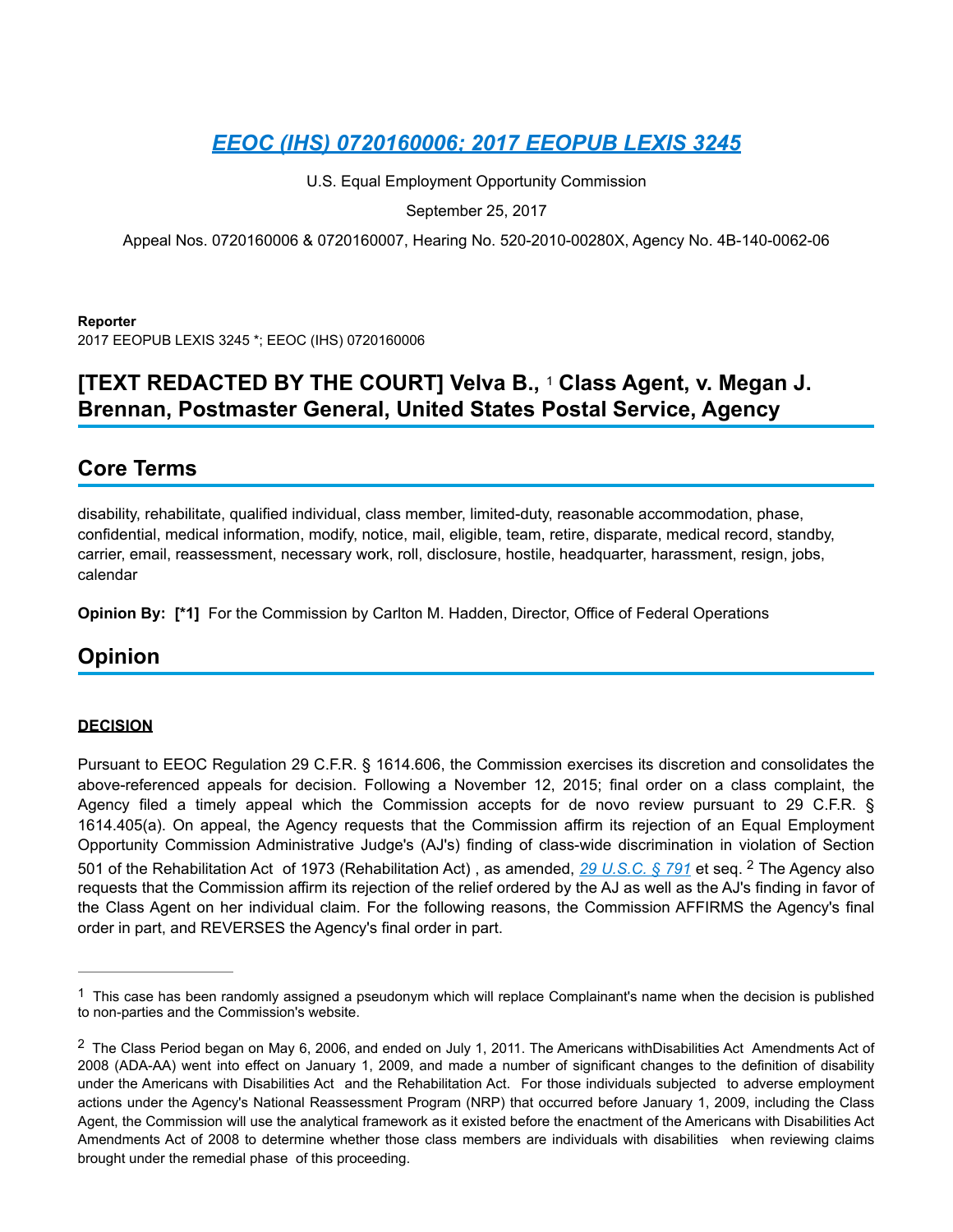## **[\*2]**

## **ISSUES PRESENTED**

Whether the Class Agent established, by a preponderance of the evidence, that the Agency officials charged with implementing the National Reassessment Program (NRP) between May 5, 2006, and July 1, 2011, subjected injured-on-duty (IOD) employees who were qualified individuals with disabilities to a pattern and practice of disability discrimination in regard to the terms, conditions, and privileges of employment in violation of Section 501(g) of the Rehabilitation Act, *29 U.S.C. § 791*(g), which incorporates by reference Section 102(a) of the Americans with Disabilities Act of 1990, *42 U.S.C. § 12112*(a).

Whether the Class Agent established, by a preponderance of the evidence, that the Agency officials charged with implementing the NRP between May 5, 2006 and July 1, 2011, conducted a class-wide medical inquiry that was not job-related and consistent with business necessity in violation of *29 U.S.C. § 791*(g), which incorporates by reference Section 102(d)(4)(A) of the Americans with Disabilities Act/ *42 U.S.C. 12112*(d)(4)(A).

Whether the Class Agent established, **[\*3]** by a preponderance of the evidence, when acting under the auspices of the NRP, the Agency officials and managers charged with implementing the NRP caused confidential medical information pertaining to class members to be accessed by unauthorized persons in violation of *29 U.S.C. § 791*(g), which incorporates by reference Sections 102(d)(3)(B), (d)(3)(C), and (d)(4)(C) of the Americans with Disabilities Act, *42 U.S.C. §§ 12112*(d)(3)(B), (d)(3)(C), and(d)(4)(C).

## **BACKGROUND**

#### PROCEDURAL HISTORY

When these events began over ten years ago, the Class Agent worked as a Mail Handler at the Post Office in Rochester, New York. She had suffered an on-the-job injury in 1997 and had been performing successfully in a limited-duty Carrier Technician position since 1999. On May 19, 2006, she was called into her supervisor's office and informed that her assignment had been assessed under the NRP, and that, as a result of that assessment, the Agency had determined that no work was available for her. At the conclusion of the meeting, she was told that she could file a claim with the Office of Workers Compensation Programs (OWCP) and was escorted **[\*4]** from the premises. Her OWCP claim was approved the following month.

On September 1, 2006, the Class Agent filed an appeal with the Merit Systems Protection Board (MSPB) after the Agency denied her request that she be restored to her limited-duty position. In McConnell v. United States Postal Service, MSPB Appeal No. NY-0353-06-0381-l-1 (June 1, 2007), the MSPB dismissed her appeal for lack of jurisdiction after finding that she failed to present any evidence in support of her claim that the managers who engineered her dismissal were told not to offer her an assignment during the reassessment process. The MSPB further noted that, in light of its dismissal, it could not consider her claim of disability discrimination.

On August 7, 2007, the Class Agent filed the instant class complaint, in which she alleged that the senior executives who devised and directed the implementation of the NRP had subjected all IOD employees to a pattern and practice of disability discrimination. The Administrative Judge (AJ) assigned to the case defined the class as consisting of rehabilitation and limited-duty IOD employees whose positions had been assessed under the NRP since May 5, 2006. The **[\*5]** AJ categorized the Class Agent's claims into four broad categories: withdrawal of reasonable accommodations; hostile work environment; disclosure of confidential medical information; and disparate impact. Over the Agency's objections, the AJ certified the complaint as having met the prerequisites of numerosity, commonality, typicality, and adequacy of representation. The Agency argued vigorously that the class complaint could not be certified because the class members were identified as IOD employees, not as qualified individuals with disabilities, and were consequently ineligible for Rehabilitation Act protection. In response, the AJ held that, because the determination of whether one met the eligibility requirements to bring an action under the Rehabilitation Act was necessarily an individualized process, such eligibility would have to be determined during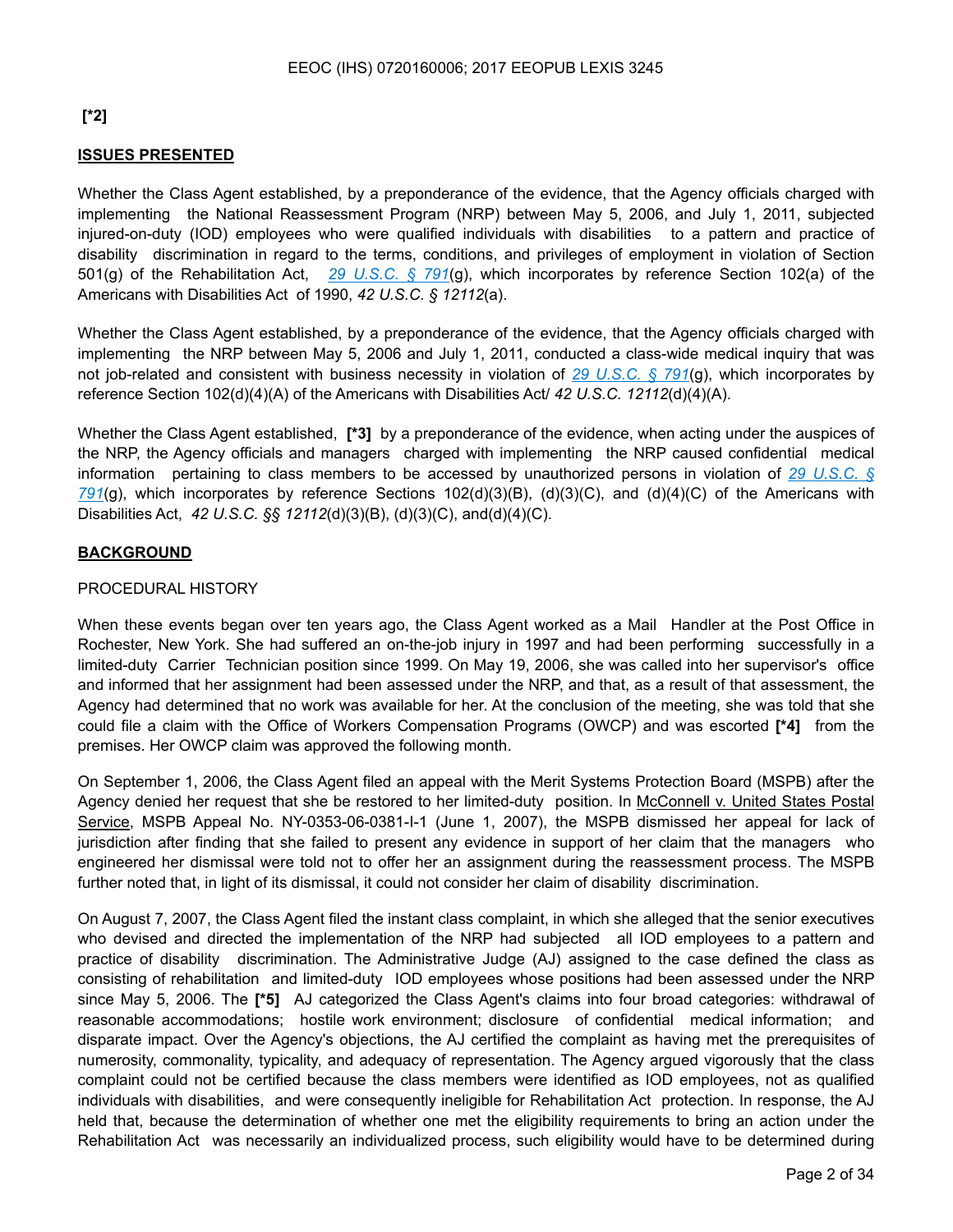the remedies phase, when the class members themselves would come forward. In [TEXT REDACTED BY THE COURT], et al. v. United States Postal Service, EEOC Appeal No. 0720080054 (January 14, 2010), the Commission affirmed the AJ's decision.

After a discovery process that lasted for nearly six years, both parties submitted **[\*6]** motions for summary judgment to the AJ. At the same time, the Agency filed three other motions, in the first of which it renewed its eligibility argument. The Agency argued that the Commission lacked jurisdiction over the claims of class members who received "no-work-available" (NWA) determinations pursuant to the NRP, and that the AJ improperly authorized some 3,300 individuals who were never assessed under the NRP to file individual complaints. On June 4, 2015, the AJ denied all of the Agency's motions and issued her Report of Findings and Recommendation to Grant Agency's Motion for Summary Judgment on Class Claims in Part and Grant Agency's Supplement to Summary Judgment Motion in Part and Grant Class Agent's Motion for Summary Judgment on Class-Wide Liability in Part (the Class Order), in which she recommended a grant of partial summary judgment in favor of the Agency on the disparate impact claim and a grant of partial summary judgment in favor of the Class Agent on the remaining claims. Record at 26865-26957. The AJ recommended an additional finding that the class had been subjected to a pattern and practice of disparate treatment by those responsible for implementing the NRP. **[\*7]** The AJ finalized the Class Order on September 21, 2015. On February 8, 2016, the Agency issued a final order in which it rejected the Class Order except for the finding of no disparate impact, and simultaneously filed the instant appeal.

#### THE NATIONAL REASSESSMENT PROGRAM

The NRP's principal proponents and architects were the Health and Human Resources Manager (the HHR Manager) and the Director of the Agency's Workers Compensation Office (the WCO Director), both of whom were stationed at the Agency's headquarters in Washington, D.C. These officials maintained that the purpose of the NRP was to improve operational efficiency by eliminating so called "make-work" performed by IOD employees, which they characterized as tasks that did not contribute to or otherwise support delivery of the mail. Record, p. 13529. As the WCO Director stated in his testimony at another class proceeding arising out of the NRP, its purpose was to ensure that IOD limited-duty and rehabilitation employees were performing work that was necessary to mail delivery. Record, pp. 13141, 14924. Of particular note is that the NRP was characterized as a return-to-work program, as opposed to a cost-savings program, **[\*8]** as understood by the Government Accountability Office and by the HHR Manager's successor. Record at 13676-13677, 13679, 13680-13681, 13815-13816, 13912, 15268, 16031.

Our decision in EEOC Appeal No. 0720080054 provides a concise but comprehensive overview of the NRP, which we will reproduce here. The NRP was developed jointly by the Agency's Injury Compensation and Labor Relations Offices. Record at 13879. As was discussed in the above-referenced decision, the NRP was divided into two phases. Phase 1 is documented at Record at 12919-12967. Phase 2 is documented at Record at 12968-13131.

#### Phase 1

Phase 1, which consisted of thirteen steps, entailed identifying all IOD employees who, as previously noted, were either in limited-duty or rehabilitation status. The HHR Manager and the WCO Director instructed injury compensation specialists from the Agency's 74 district offices to prepare "activity files" for all employees classified as either limited duty or rehabilitation. Headquarters personnel then met with senior management at the district level to explain the NRP process. District-level injury compensation personnel were instructed to review the medical records of **[\*9]** all employees who were in a limited-duty or rehabilitation assignment to ensure that their medical information was current. If an employee's file was lacking current medical documentation, district-level medical or injury compensation staff was to request an update from the employee. Headquarters provided a form letter to request the medical documentation. Any medical updates were noted in an "NRP worksheet," which was used throughout the entire NRP process to track each employee.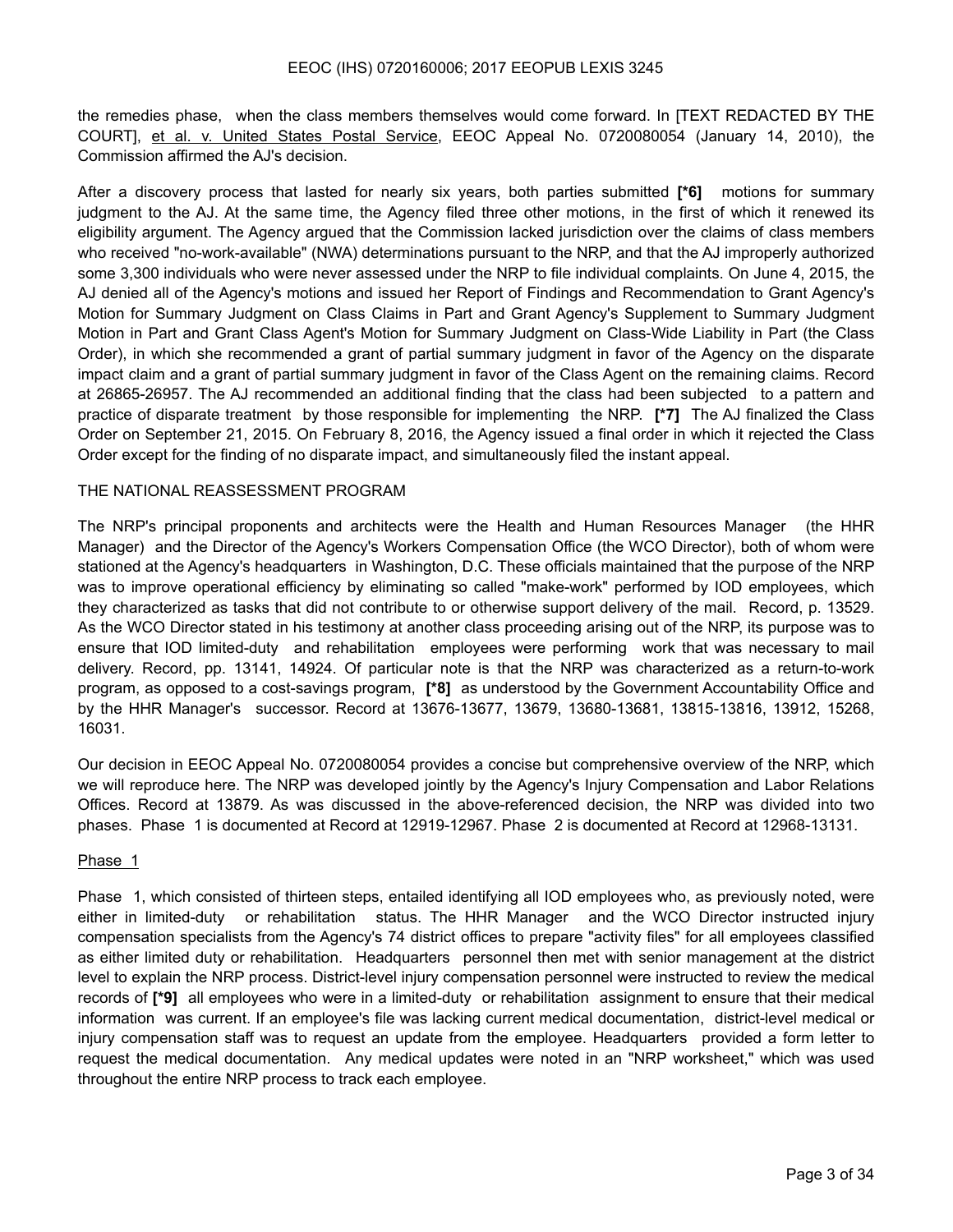At this stage, the employees were unaware of the NRP process. However, the form letters for both the limited-duty and rehabilitation employees included language setting specific time frames for providing updated medical information and warning that failure to respond could result in the withdrawal of their assignments.

Next, management verified that, for every limited-duty and rehabilitation employee, the current job offer matched the tasks actually being performed. An NRP workbook, or activity file, was created for each employee tracked under the NRP. These workbooks were prepared by members of the District Assessment Team (DAT) for each district, which typically included an Operations Manager, **[\*10]** specialists from Injury Compensation and Labor Relations, and members of the medical staff. They contained records relating to the employee's medical condition, modified job assignment, OWCP claims, and information related to any EEO matter, grievance, MSPB proceeding, settlements or any other decisions pertinent to the employee. They would be used during the second phase of the NRP to determine whether and to what extent work was available. After Phase I had been validated in each district, that district was authorized by headquarters to begin Phase 2.

#### Phase 2

In Phase 2, which consisted of eighteen steps, a headquarters team leader met with personnel in the district office to train them on this aspect of the NRP process. At this point, the union was first informed of the NRP. The districts were instructed to update the NRP workbooks to have all employees who had reached maximum medical improvement (MMI) listed on the rehabilitation tab, and the non-MMI employees listed on the limited-duty worksheet. NRP teams from the nine Agency areas met with the District Assessment Teams (DATs) in the districts for each of those areas, who then presented their lists of what they **[\*11]** identified as necessary work. "Necessary Work" was defined as any tasks that are determined by management to be essential for an operation and/or function considered essential to the Agency's mission of delivering the mail. Necessary tasks were specific to districts and individual facilities and had to be approved by senior management.

The Area and District NRP teams then identified the local commuting areas for each installation. They then met to identify potential positions for all limited-duty and rehabilitation employees within the local commuting area. NRP documentation states that "[e]very reasonable effort must be made to identify" these potential positions. If a DAT was unable to locate a modified position in a local commuting area, it was to contact the Area and Headquarters NRP Team Leaders for assistance in expanding the search beyond the district boundaries. The Operations Manager submitted the "Proposed Duties for Rehabilitation Modified Position" worksheet to the employee's supervisor to identify a potential rehabilitation modified position. The Operations Manager then instructed the supervisor to complete and return the worksheet. Next, the supervisor listed the **[\*12]** "identified necessary tasks and the average approximate time" for each identified task. The supervisors were instructed to include "as much information as possible" to aid the DAT when it completed the formal modified position job offer.

The Operations Manager verified the "proposed duties against necessary tasks" identified by the supervisor against an installation or facility necessary tasks master list. If any changes were made, the operations team member informed the employee's supervisor of the changes. If a modified position was found, the district NRP team would hold an interview with the affected employee; "[t]he interactive interview had to be conducted exactly in accordance with the interactive interview script for job offers." Headquarters directed who was to be present at the meeting in addition to the employee: a note taker and the members of the DAT.

At the meeting the employee was presented with a position that fit within his or her restrictions. If the employee had questions or chose to use the 14-day timeframe before signing the modified position offer, a second interview would be held. The NRP workbook would be updated to reflect any additional information **[\*13]** obtained during the interviews.

If, however, the Agency was unable to find a modified position to offer, the employee was brought in for a meeting wherein he or she was told that there was "no work available." As noted above, this is what happened to the Class Agent.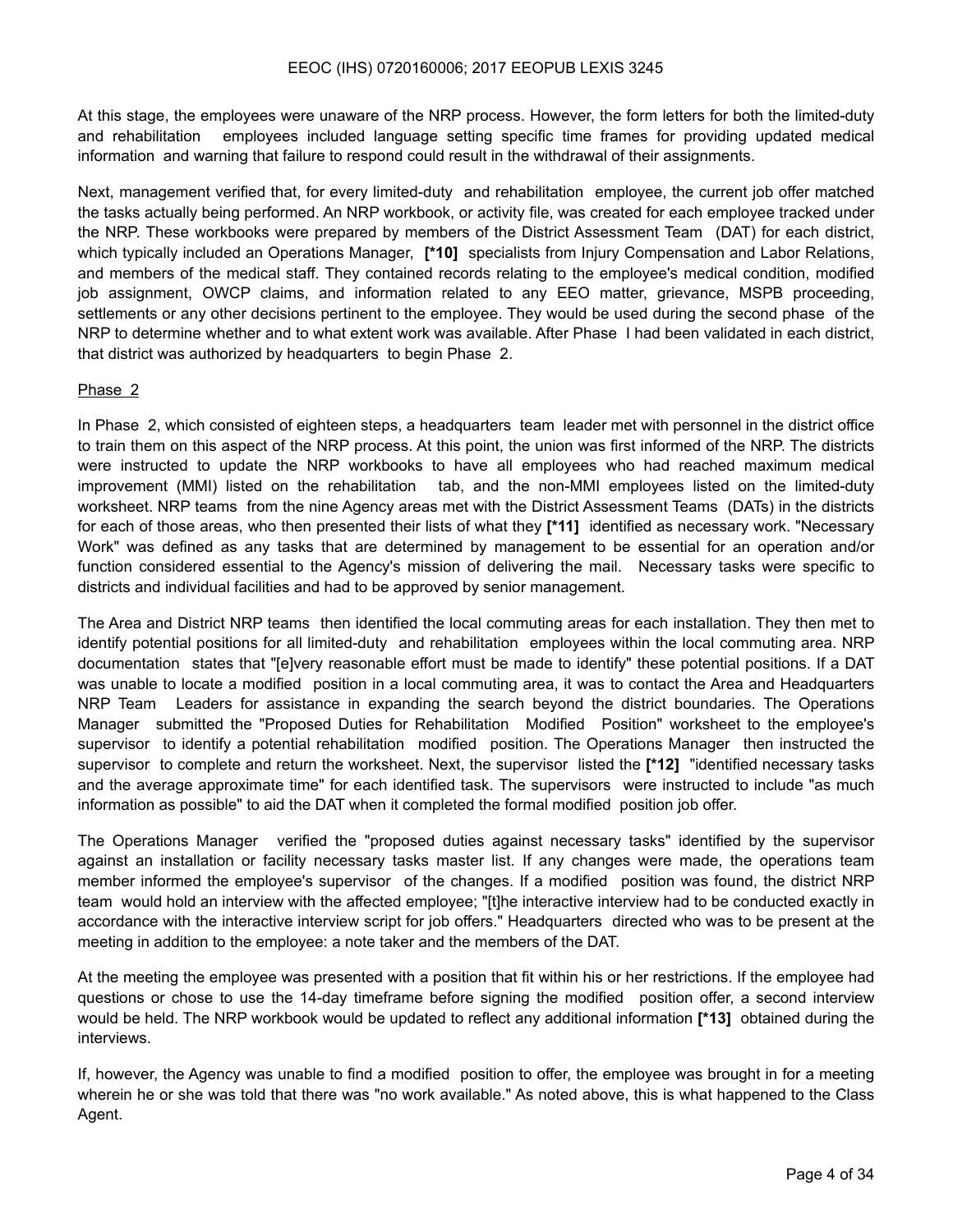Agency headquarters issued a very specific script that was to be followed during the "no work available" (NWA) meeting. During this meeting, the NRP team member leading the discussion explained the NRP process and then proceeded to tell the employee that the reassessment team had determined that no work was available. The employee was told that there would be a second meeting in two weeks to "finalize" the reassessment process. Again, headquarters directed the District NRP team, monitored by the Area Injury Compensation Team member, to have a second meeting "in compliance with the script for the second interview." The employee was advised that, if he or she presented updated medical documentation at the second meeting, the Reassessment Team would review that information and make a new determination as to that employee's status under the NRP. If, however, the employee did not present any new medical documentation, **[\*14]** the second meeting would serve only to inform the employee of the final determination of "no work available." Once an employee was placed in NWA status, that individual was placed on Leave without Pay/Injured-On-Duty (LWOP/IOD) status, told to collect their personal belongings, and was escorted from the premises. NWA employees were also told that they were eligible to apply for worker's compensation benefits with OWCP.

## **Results**

The NRP was in existence from May 6, 2006, to July 1, 2011. Record at 1160-1162, 1194-1196, 13704-13707. It had commenced as a pilot program in the districts of New York-Metro, San Diego, and Western New York before being rolled out as a national program at the start of Fiscal Year (FY) 2007. Of the employees reviewed during the pilot program, 413 were given new assignments, and 182 were told that no work was available for them. We noted in our decision in Appeal No. 0720080054 that, of the 2,423 IOD employees in the entire Northeast Area whose positions were assessed under the NRP, 71 were sent home with no job offer being made. The AJ found that, by the time the program had concluded in July of 2011, of all the IOD employees throughout the entire **[\*15]** Agency who had been subjected to an NRP assessment:

. 76,066 had fully recovered and had returned to full duty in their pre-injury positions;

- . 7,406 had received no changes in assignment during the NRP;
- . 15,130 had been given new, changed, or modified assignments as a result of the NRP;
- . 9,985 had received a total or partial no-work available determination; and
- <span id="page-4-1"></span>. 33,959 had retired, resigned, or separated during the NRP period.

## Record at 26872.

## THE ADMINISTRATIVE JUDGE'S POST-DISCOVERY RULINGS AND FINDINGS

On February 21, 2013, at the close of discovery, the AJ issued an order denying the Agency's motion to redefine the class and remand the class complaint with respect to class members with mixed cases (the Mixed Case Order). The AJ held that because the NRP was not a matter that was appealable to the Merit Systems Protection Board (MSPB), any separations that came about as a result of the NRP were not mixed cases.  $3$  Mixed Case Order, Record at 4076.

## **[\*16]**

On June 4, 2015, the AJ issued an order granting the Class Agent's motion to de-subsume from the class those individuals who were never made subject to the NRP (the De-Subsume Order). The Order clarified who was to be considered a member of the class; namely, those employees who: (1) were in limited-duty or rehabilitation status between May 5, 2006, and July 1, 2011; (2) have either been placed on the NRP worksheet and had medical documentation requested; or (3) had an NRP activity file created wherein confidential medical information may have been revealed. Those employees whose names were placed in an NRP workbook with no further action being taken were not considered to be part 'of the class. De-Subsume Order, Record at 27348-27349.

<span id="page-4-0"></span> $3$  A mixed case is a case involving a claim of discrimination related to or stemming from an action that can be appealed to the MSPB.See generally 29 C.F.R. § 1614.302.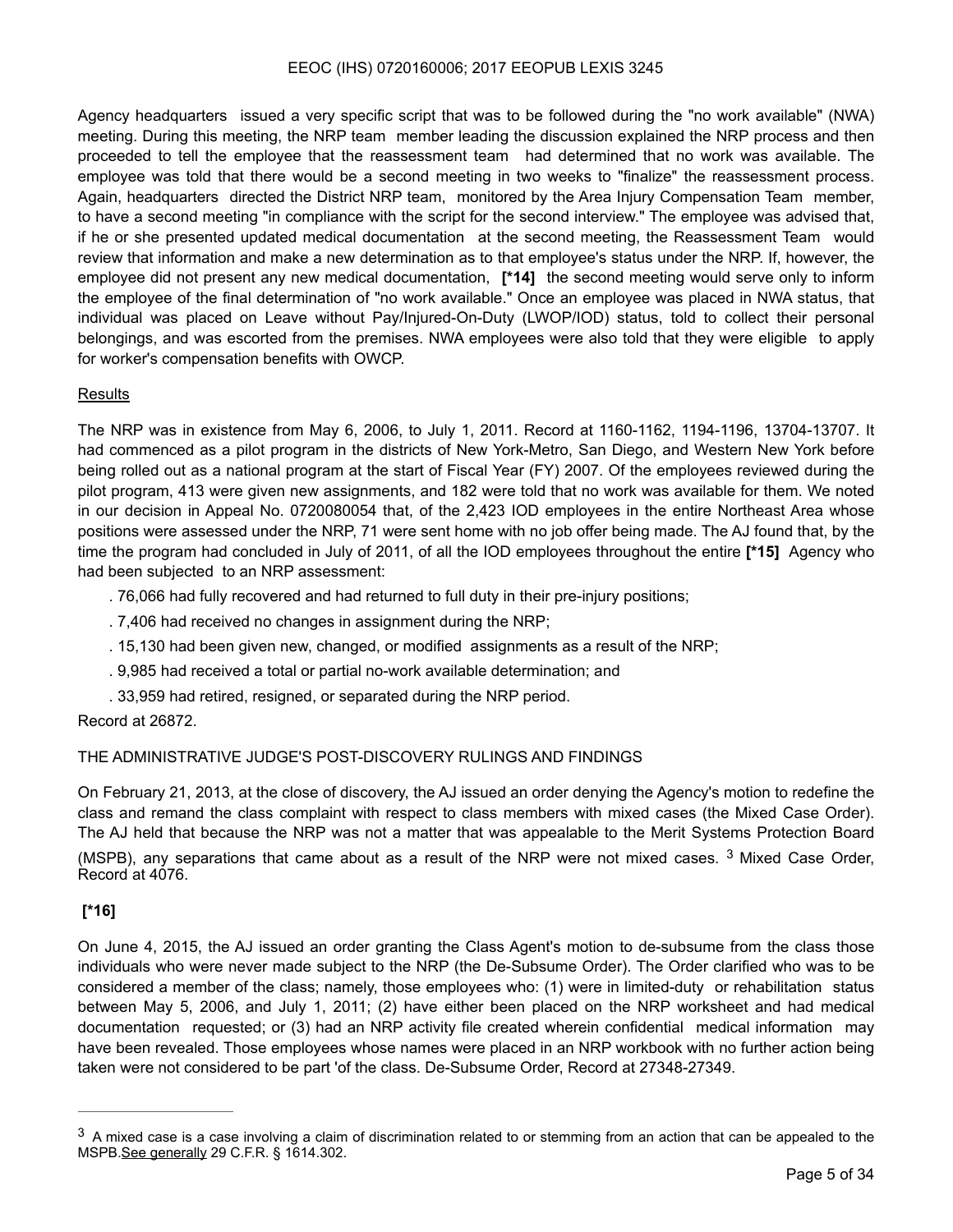As noted above, on June 4, 2015, after receiving motions for summary judgment from both parties, the AJ issued a report of findings and recommendation to grant the Agency's motion for summary judgment, in part; to grant the Agency's supplement to summary judgment motion, in part; and to grant the Class Agent's motion for summary judgment on class-wide liability, in part (the Class Order). Overall, the AJ found that, while the stated purpose **[\*17]**  at the outset of the NRP -- eliminating make work"-- was legitimate, that purpose had "morphed" into "getting rid of as many limited-duty and rehabilitation employees as possible regardless of the work they were doing, either by returning them to full duty or sending them to the OWCP rolls. Class Order, pp. 1-2. Due to the size of the case file and the length of the Class Order, we will summarize the AJ's findings as follows:

1. The Class Agent failed to show that the NRP had a disparate impact on employees with disabilities. Class Order, pp. 54-58.

2. Individual class members did not have to prove that they are qualified individuals with disabilities until the remedies phase of the pattern-and-practice proceeding. Class Order, pp. 59-60.

3. Although the NRP's stated purpose was to eliminate "make work," its real purpose was to provide a mechanism for getting as many limited-duty and rehabilitation employees out of injured-on-duty status as possible, either by returning them to full duty or moving them to the workers' compensation rolls. Class Order, pp. 60-61, 66-69.

4. The NRP policy documents did not provide for the redaction of employees' medical diagnoses, **[\*18]** which resulted in unauthorized disclosure of medical information. Class Order, pp. 61-66.

5. Under the auspices of the NRP, the Agency withdrew reasonable accommodations that it had previously granted from employees subject to NRP review without showing that continued maintenance of those accommodations was causing an undue hardship upon its operations. Class Order, pp. 69-71.

6. Pursuant to the NRP between 2006 and 2007, the Agency made NWA determinations without referring the affected IOD employees to the DRAC. The AJ noted that high level officials were actually hesitant to let these employees know about their DRAC rights out of concern that doing so would unnecessarily lengthen the process. She further found that the Agency did not begin to include DRAC references for those receiving a job offer until February 2009. She also noted that the DATs were asking more interactive questions during NRP Phase II interviews than they had previously. She noted, however, that those employees who were receiving NWA determinations still were not being given interactive interviews. Class Order, pp. 71-72.

7. Damages were not available for employees who quit or retired during the **[\*19]** NRP process because it could not be determined whether the Agency had taken reasonable accommodations away from them. Class Order, p. 72

8. There were flaws with the NRP that put it at odds with the Rehabilitation Act.

a. The "necessary work" criterion utilized by the NRP was not in compliance with the Rehabilitation Act. Class Order, pp. 73-75.

b. The NRP process was not interactive. Class Order, pp. 76-77.

c. The NRP did not include an individualized assessment of each IOD employee. Class Order, pp. 77-78.

9. Finally, in targeting IOD employees, officials acting under the auspices of the NRP had subjected them to disparate treatment because of their disabilities. Class Order, pp. 78-84.

10. In subjecting IOD employees to the NRP, the Agency created a hostile work environment for injured-on-duty employees, many of whom were individuals with disabilities, particularly by putting them in fear of losing their jobs and being forced to look for new jobs at Walmart. Class Order, pp. 84-91.

11. Among the remedies the AJ ordered was that any headquarters official who was primarily responsible for continuing the process of finding work for IOD employees **[\*20]** after the NRP had expired was to be given 8 hours of training on the Rehabilitation Act. Class Order, p. 92.

On September 21, 2015, the AJ issued a final report of findings and recommendations in which she incorporated the findings and recommendations from the June 2015 Class Order. The AJ also noted that Class Counsel had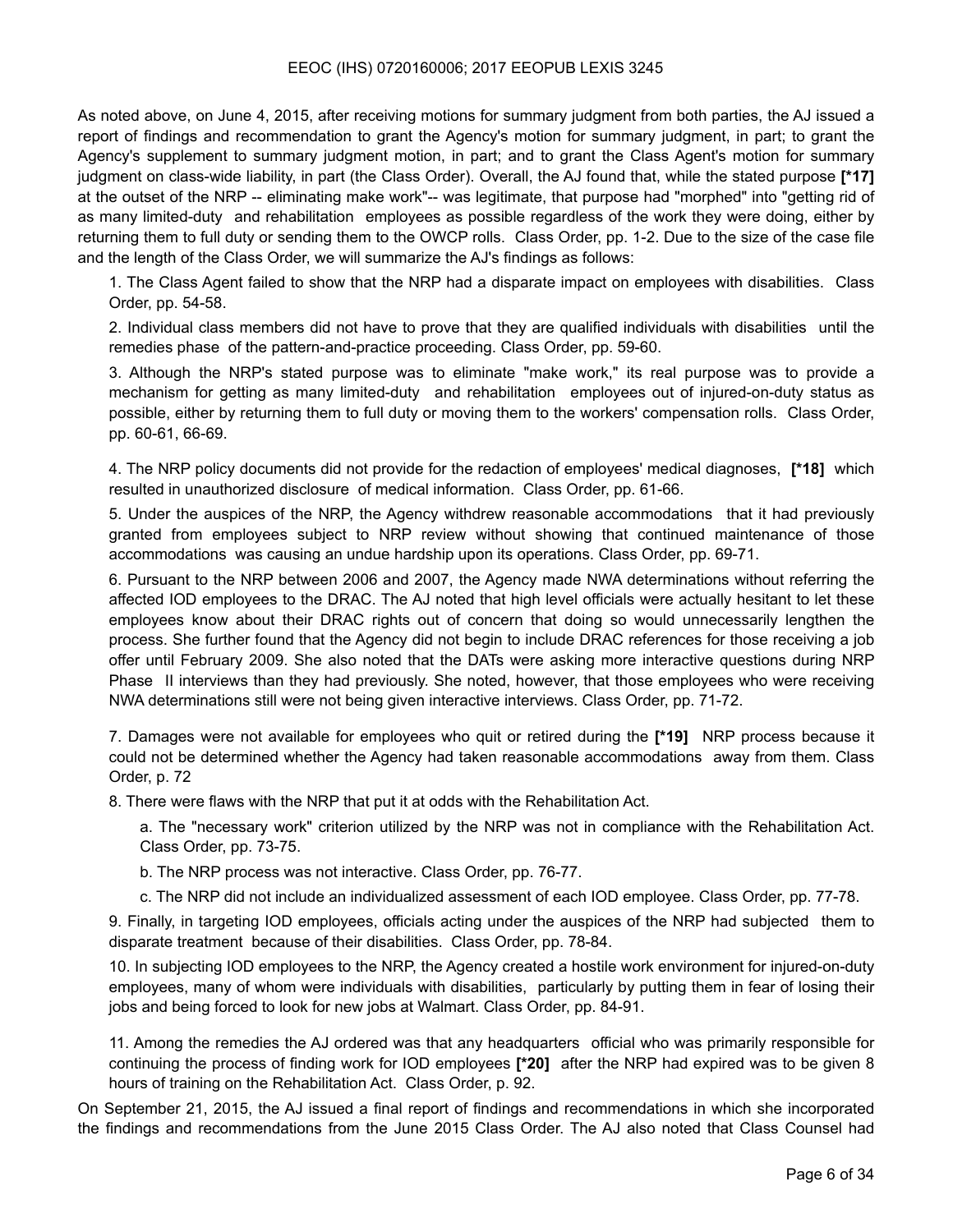asked for a delay on an attorney's fees ruling until after the Commission's Office of Federal Operations had ruled on her liability finding.

#### **CONTENTIONS ON APPEAL**

The Agency submitted three briefs on February 8, 2016, in which it presented six contentions on appeal, summarized below as follows:

1. In reviewing the record, the AJ applied an incorrect standard of "more likely than not," as opposed to "de novo," which led to the AJ finding class-wide liability based on a mere prima facie inference of disability, making inappropriate credibility determinations, and finding certain facts and ignoring other facts. Brief in Support of Appeal of Administrative Judge's Order (AB1), pp. 8-17.

2. The class should have been decertified at the close of discovery for failure to meet the prerequisites of commonality and typicality due to the Class **[\*21]** Agent's failure to identify a class of employees protected by the Rehabilitation Act. AB1, pp. 17-36.

3. The class is not entitled to summary judgment on the claims regarding withdrawal of reasonable accommodations, hostile work environment, disparate treatment, or wrongful disclosure of medical information. AB1, pp. 37-84

4. The remedies ordered by the AJ were in violation of the Commission's regulations in that training was beyond the proper scope of relief and attorney's fees were improperly severed and deferred. AB1 84-87.

5. A complaint of discrimination based on a "no work available" determination made by the Agency pursuant to the NRP raises a mixed case that can only be adjudicated by the Merit Systems Protection Board. Brief in Support of Appeal from AJ's Order Denying Agency's Motion to Redefine the Class (AB2), pp. 2-3, 7-24. [4](#page-6-0)

<span id="page-6-1"></span>6. While the AJ properly de-subsumed from the class approximately 3,300 individuals who were never assessed under the NRP, the AJ improperly ordered that these individuals be given 45 days from the date they receive notice that they are not members of the class to initiate a disability discrimination complaint regarding any events **[\*22]** that occurred during the class period. Brief in Support of Appeal from AJ's Order Granting Class Agent's Motion to De-Subsume Those Not Subject to the NRP (AB3), pp. 2, 6-9.

The Class Agent, through Counsel, initially submitted a brief on December 10, 2015, in which she argued that, in one of her preliminary relief orders, the AJ improperly precluded those class members who resigned or retired following their receipt of a "no work available" notice pursuant to **[\*23]** the NRP from seeking damages. Class Agent's Brief in Support of Cross Appeal of AJ's Preliminary Relief Order (AB4), p. 4. The Class Agent submitted a second brief on March 24, 2016, (AB5) in which she responds to each of the Agency's points of contention raised in its three appeal briefs:

1. The class complaint continues to satisfy the prerequisites of numerosity, commonality, typicality, and adequacy of representation. AB5, pp. 10-15.

2. The AJ acted within her discretion in deciding not to hold a hearing on this case and applied the correct legal standard in her findings and recommendations. AB5, pp. 16-20.

3. It is not necessary to establish that class members are qualified individuals with disabilities during the liability phase of a pattern-and-practice claim of disability discrimination; such a finding is appropriate during the remedies phase of the proceeding. AB5, p. 31.

4. The evidentiary record supports the AJ's findings and recommendations concerning withdrawal of previouslygranted reasonable accommodations, disparate treatment, harassment, and wrongful disclosure of confidential medical information. AB5, pp. 31-65.

<span id="page-6-0"></span><sup>&</sup>lt;sup>[4](#page-6-1)</sup> The Merit Systems Protection Board has ruled multiple times that neither the NRP itself nor any actions stemming from the NRP constitute appealable actions to that body.See, e.g. *Luna v. U.S. Postal Service, 114 M.S.P.R. 273, 279 (2010); Bruton v. U.S. Postal Service, 114 M.S.P.R. 365, 372 (2010); Carlos v. U.S. Postal Service, 114 M.S.P.R. 553, 557 (2010); Rodriguez-Moreno v. U.S. Postal Service, 115 M.S.P.R. 103, 111 (2010).* Accordingly, we will not address this contention.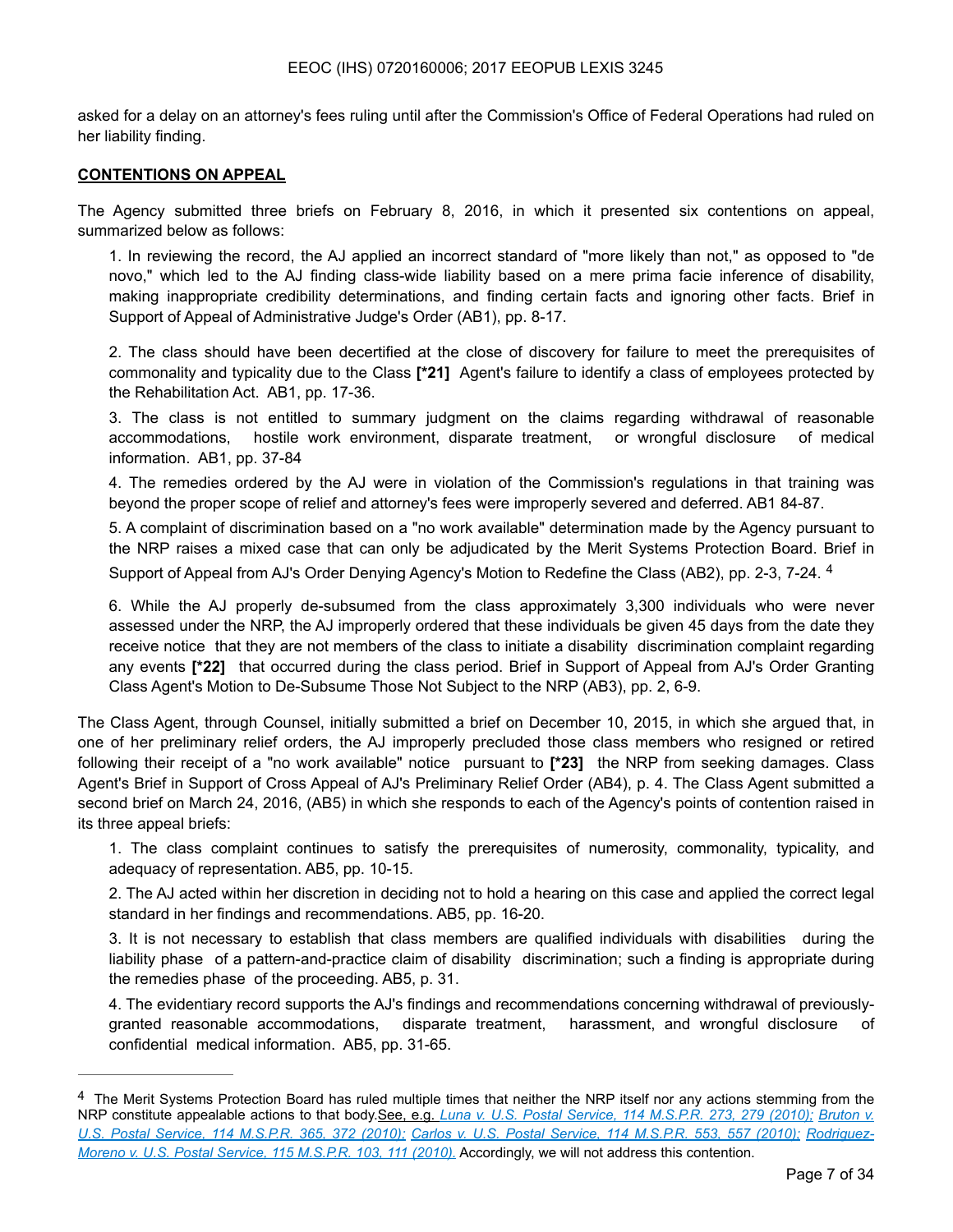5. Injured-on-duty employees **[\*24]** were segregated from the rest of the workforce when they were forced to report to standby rooms. AB5, pp. 61-62.

6. The Commission properly asserted jurisdiction over the claim involving class members who received a nowork-available determination under the NRP. AB5, pp. 66-70.

7. The Commission should affirm the AJ's preliminary relief order authorizing those not subject to the NRP to initiate individual complaints of discrimination. AB5, p. 71.

8. The remedies ordered by the AJ were proper. AB5, pp. 71-72.

#### STANDARD OF REVIEW

In rendering this appellate decision, we must scrutinize the AJ's legal *and* factual conclusions, and the Agency's final order adopting them, de novo. See 29 C.F.R. § 1614.405(a) (stating that a "decision on an appeal from an Agency's final action shall be based on a de novo review . . ."); see also Equal Employment Opportunity Management Directive for 29 C.F.R. Part 1614 (MP-110), at Chap. 9, § VI B (Aug. 5, 2015) (both the Administrative Judge's determination to issue a decision without a hearing, and the decision itself, are subject to de novo review). This essentially means that we should look at this case with **[\*25]** fresh eyes. In other words, we are free to accept (if accurate) or reject (if erroneous) the AJ's and Agency's factual conclusions and legal analysis - including on the ultimate fact of whether intentional discrimination occurred, and on the legal issue of whether any federal employment discrimination statute was violated. See id. at Chap. 9, § VI.A. (explaining that the de novo standard of review "requires that the Commission examine the record without regard to the factual and legal determinations of the previous decision maker," and that EEOC "review the documents, statements, and testimony of record, including any timely and relevant submissions of the parties, and . . . issue its decision based on the Commission's own assessment of the record and its interpretation of the law").

#### **ANALYSIS AND FINDINGS**

## ADMINISTRATIVE JUDGE'S APPLICATION OF "MORE LIKELY THAN NOT" STANDARD

The Agency argues at the outset that the AJ applied an incorrect standard of review of "more likely than not" in finding liability. In raising this argument, however, the Agency confuses the concepts of "standard of review" and "burden of proof." The de novo standard of review we apply to **[\*26]** the AJ's factual and legal rulings on summary judgment is detailed above. With respect to the burden of proof appropriate to the findings on the merits of the class action, as the party bringing the class complaint, the Class Agent has the burden to establish, by a preponderance of the evidence, that the actions taken by the HHR Manager, the WCO Director and other officials responsible for implementing the NRP caused a class of qualified individuals with disabilities to be deprived of the rights granted to them under the Rehabilitation Act. "Preponderance of the evidence" is defined as "more likely than not." See, e.g., Curry v. Department of Justice, EEOC Appeal No. 01A41202 (Apr. 28, 2005); Galos v. United States Postal Service, EEOC Appeal No. 01986031 (Sept. 6, 2002).

The Commission's regulations allow an AJ to issue a decision on summary judgment if the AJ finds that the evidentiary record raises no genuine issue of material fact that would warrant a hearing. 29 C.F.R. § 1614.109(g). An issue of fact is "genuine" if the evidence is such that a reasonable fact finder could find in favor of the nonmoving party. *Celotex v. Catrett, 477 U.S. 317, 322-23 (1986).* **[\*27]** A fact is "material" if it has the potential to affect the outcome of the case. Abeijon v. Dept of Homeland Security, EEOC Appeal No. 0120080156 (Aug. 8, 2012). The evidence of the non-moving party must be believed at the summary judgment stage and all justifiable inferences must be drawn in the non-moving party's favor. *Anderson v. Liberty Lobby, Inc., 477 U.S. 242, 255 (1986).* To prevail, the Agency must show either that a genuine issue of material fact exists that would justify holding a hearing or that no genuine issue of material fact exists that could conceivably lead to a finding of liability.

## CERTIFICATION OF THE CLASS

The Agency argues on appeal that the class should be decertified for failure to meet the prerequisites of commonality and typicality. The Commission disagrees. An Agency may not challenge the appropriateness of class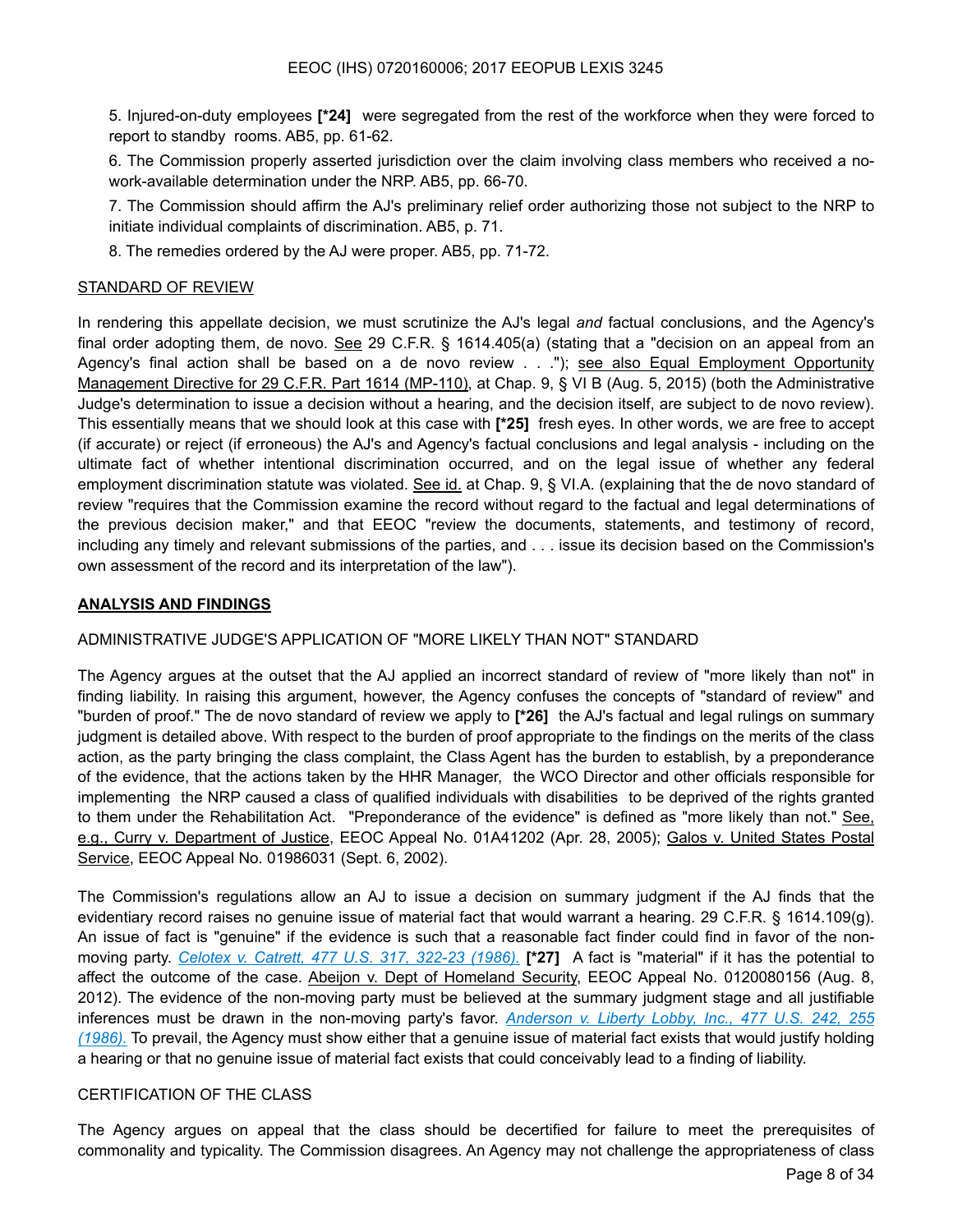certification on appeal when the merits of a class complaint have been decided. Belia S. v. Dept. of Justice, EEOC Request No. 0520130561 (Aug. 12, 2014), citing Hyman v. Dept. of Health & Human Services, EEOC Appeal No. 01840707 (Sept. 9, 1986) (the merits of the complaint having been decided, the agency may **[\*28]** not challenge appropriateness of class certification on appeal). See also Fed. R. Civ, P. 23(c)(1)(C) (an order that grants or denies class certification may be altered or amended *before final judgment*) (emphasis added), cited in *Microsoft Corp. v. Baker, U.S. , 137 S.Ct. 1702, 1711 (2017);* and *Gutierrez v. Johnson & Johnson, 523 F.2d 187, n. 12 (3d. Cir. 2008)* & *McNamara v. Felderhof, 410 F.3d 277, 279 (5th Cir. 2005)* (a district court is free to reconsider its class certification ruling as often as necessary *before final judgment*) (emphasis added). Here, the AJ issued her decision on the merits of the class complaint on September 21, 2015, finding class-wide Agency liability on the merits under the Rehabilitation Act. Accordingly, the Commission will entertain no further arguments regarding certification of the class.

#### ELIGIBILITY FOR REHABILITATION ACT PROTECTION IN A CLASS COMPLAINT

In accordance with the Rehabilitation Act, no federal employer may discriminate against a qualified individual on the basis of disability in regard to terms, conditions, and privileges of employment. *42 U.S.C. § 12112* **[\*29]** (a). In determining whether there has been a violation of section 501(g) of the Rehabilitation Act, we apply the same standards that are applied under Title I of the Americans with Disabilities Act of 1990 *(42 U.S.C. 12111* et seq.). *29 U.S.C. § 701*(g).

The theory of discrimination in a pattern and practice case such as this is that the Agency "regularly and purposefully" treated members of a protected less favorably than individuals not in that group. Carey v. Defense Contract Management Agency, EEOC Appeal No. 01A53389 n. 3 (Sept. 1, 2006), citing *International Brotherhood of Teamsters v. United States, 431 U.S. 324, 335 (1977).* The Class Agent must establish, by a preponderance of the evidence, that discrimination was the Agency's standard operating procedure; the regular rather than the unusual practice. See *Teamsters, 431 U.S. at 336;* Tarrats, et al. v. Federal Deposit Insurance Corporation, EEOC Appeal No. 01A41422 (Nov. 15, 2004).

When a class alleges a broad-based policy of employment discrimination, it may pursue its pattern or practice claims in a bifurcated proceeding. In its **[\*30]** first stage, the Class Agent must establish that unlawful discrimination has been a regular procedure followed by an employer. *EEOC v. Bass Pro Outdoor World, LLC., 826 F.3d 791, 797 (5th Cir. 2016),* citing Teamsters, supra, at 336 n. 16. Single, insignificant, isolated acts of discrimination are not enough to prove a pattern or practice, nor are sporadic incidents. Id. Instead, the Class Agent must show that the denial or rights was repeated, routine, or of a generalized nature. Id. If the Class Agent meets her initial burden, a subsequent remedial phase determines the scope of individual relief. Id., citing *Teamsters, 431 U.S. at 361.*

We begin by determining whether the Class Agent is an individual with a disability. A disability is defined as an impairment that substantially limits a major life activity; a record of such an impairment; or being regarded as having such an impairment. See *42 U.S.C. § 12102*(1); 29 C.F.R. § 1630.2(g). Because she was removed from her position in 2006, prior to the enactment date of the Americans with Disabilities Act Amendments Act (ADAAA), we must analyze **[\*31]** her claim under the pre-ADAAA framework. As a threshold matter, the Class Agent must establish that she is a person who has, has a record of, or is regarded as having a physical or mental impairment which substantially limits one or more of his major life activities, i.e., caring for oneself, performing manual tasks, walking, seeing, hearing, speaking, breathing, learning, and working. An impairment is substantially limiting when it prevents an individual from performing a major life activity or when it significantly restricts the condition, manner, or duration under which an individual can perform a major life activity. Abeijon, EEOC Appeal No. 0120080156 (citing 29 C.F.R.  $§ 1630.2(i)$ ).

The Class Agent sustained an on-the-job injury on January 2, 1997, while delivering mail during winter weather. Record at 15288-15289. She was diagnosed with lumbar stenosis, which eventually became a chronic degenerative condition characterized by loss of soft tissue between the discs in the spinal column, the effects of which were permanent. Record at 15290-15291, 15327. In September 1997, she had a lumbar laminectomy and follow-up physical therapy for 90 days. Record at 15292, 15327-15329. She **[\*32]** remained out of work until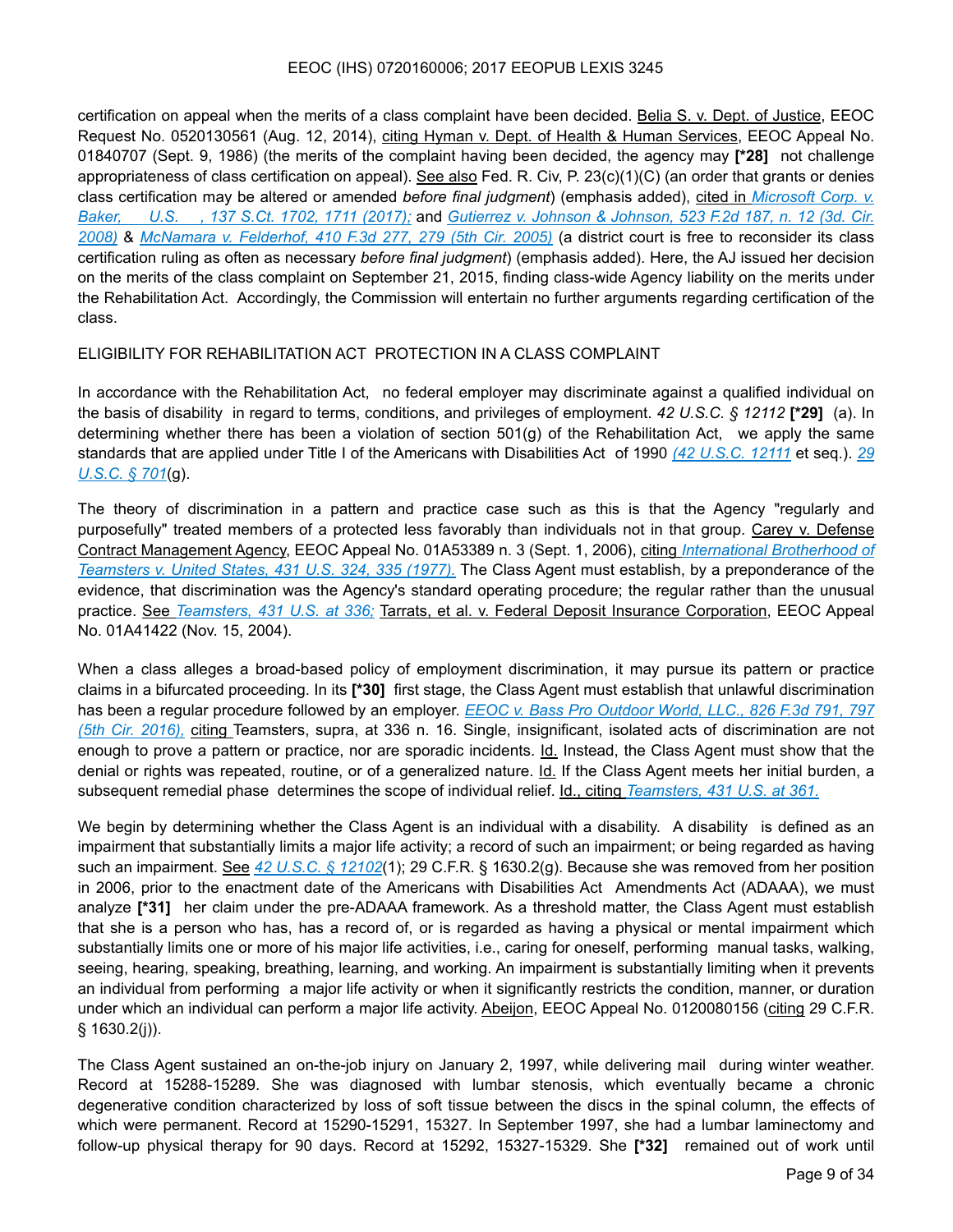January of 1998. Record at 15293. When she returned, she was placed under medical restrictions that included no lifting over ten pounds, no standing for more than one hour, no bending, twisting up to only 15 degrees, and working up to 4 hours per day. The Class Agent underwent a follow-up medical examination in December of 2002. The examining physician noted that she still had significant stenosis as well as neurogenic claudication.  $5$  Record at 15313,15293-15294, 15297, 15330, 15332, 15336.

<span id="page-9-1"></span>We find that the Class Agent's condition meets the definition of a disability under the Rehabilitation Act as it existed prior to the enactment **[\*33]** of the ADAAA. She had in place a medical restriction that prevented her from lifting more than ten pounds, and according to her medical documentation, that restriction was permanent. Our pre-ADAAA precedent holds that permanent inability to lift more than 10 pounds is a substantial limitation in the major life activity of lifting. Gil v. U.S. Postal Service, EEOC Appeal No. 01990675 (Sept. 14, 2001); Chau-Phan v. U.S. Postal Service, EEOC Appeal No. 01985730 (July 13, 2001); Selix v. U.S. Postal Service, EEOC Appeal No. 01970153 (Mar. 16, 2000). Therefore, the Class agent is an individual with a disability.

We must next determine whether the Class Agent is a *qualified* individual with a disability. A qualified individual with a disability is an "individual with a disability who satisfies the requisite skill, experience, education, and other jobrelated requirements of the employment position such individual holds or desires, and who, with or without reasonable accommodation, can perform the essential functions of such position. *42 U.S.C. § 12111*(8); 29 C.F.R. § 1630.2(m). After remaining out of work for approximately one year, the Class **[\*34]** Agent returned to work and was offered several limited-duty assignments within her medical restrictions; most recently as a Carrier Technician on September 25, 1999. Record at 15296-15298, 15330-15331. She held this position until her departure on May 19, 2006. Her duties included serving as Safety Captain, handling the address management system, carrier casing, answering the telephone, helping carriers with mark-up mail, and other duties as needed. Record at 15273, 15299-15311, 15337, 15340, 15419. Until the NRP meeting in May 2006 which resulted in her losing her job, she had been meeting the performance expectations of her modified position while having her restrictions accommodated. The Class Agent is therefore a qualified individual with a disability.

The next question is whether the Class Agent's status as a qualified individual with a disability extends to the class. A Class Agent typically establishes a prima facie case of pattern or practice discrimination either by a combination of anecdotal and statistical evidence or by gross statistical disparities alone. Peterson & Trammel v. Dept. of the Air Force, EEOC Appeal No. 01942838 (Sept. 8, 1988), citing *Hazelwood School District v. United States, 433 U.S. 299, 307 (1977).* **[\*35]** The class agent here established that those responsible for developing and implementing the NRP engaged in practices against individuals who were or might be disabled. She identified the class as consisting of IOD employees who were in limited-duty or rehabilitation positions when they were assessed by the NRP and suffered adverse consequences as a result of those assessments.

The Agency contends that the mere fact that the class members were injured and receiving benefits under the Federal Employee's Compensation Act (FECA) did not make them qualified Individuals with disabilities. It correctly points out that, under the Commission's own policy guidance, entitlement to compensation under FECA is not synonymous with Rehabilitation Act coverage. See EEOC Enforcement Guidance: Workers Compensation and the ADA, EEOC Notice No. 915.002, Questions 1, 15, and 25 (Sept. 3, 1996); Stewart v. U.S. Postal Service, EEOC Appeal No. 01996211 (June 17, 2002).

There is, however, substantial overlap between the two statutory schemes in their applications to real-life situations, a fact ignored by the Agency on appeal but readily understood by the agency officials who were carrying **[\*36]** out Phase I of the NRP. They had carefully scrutinized the medical records of over 100,000 IOD employees. One of those records is the Form CA-17, a duty-status report form routinely used by the OWCP. It includes information concerning an injured employee's diagnosis, condition, and work restrictions. Record at 12939-12946. For example, the CA-17 from one of the Class Agent's anecdotal witnesses indicated that he was diagnosed with tendonitis of the

<span id="page-9-0"></span><sup>&</sup>lt;sup>[5](#page-9-1)</sup> "Neurogenic claudication" is a symptom of lumbar stenosis and is defined as an inflammation of the nerves emanating from the spinal cord, characterized by leg pain or numbness that occurs when standing or walking. Farlex,The Free Dictionary, *http:// www.medical-dictionary* the. free dictionary.com/neurogenic+ claudication (last visited July 28, 2016).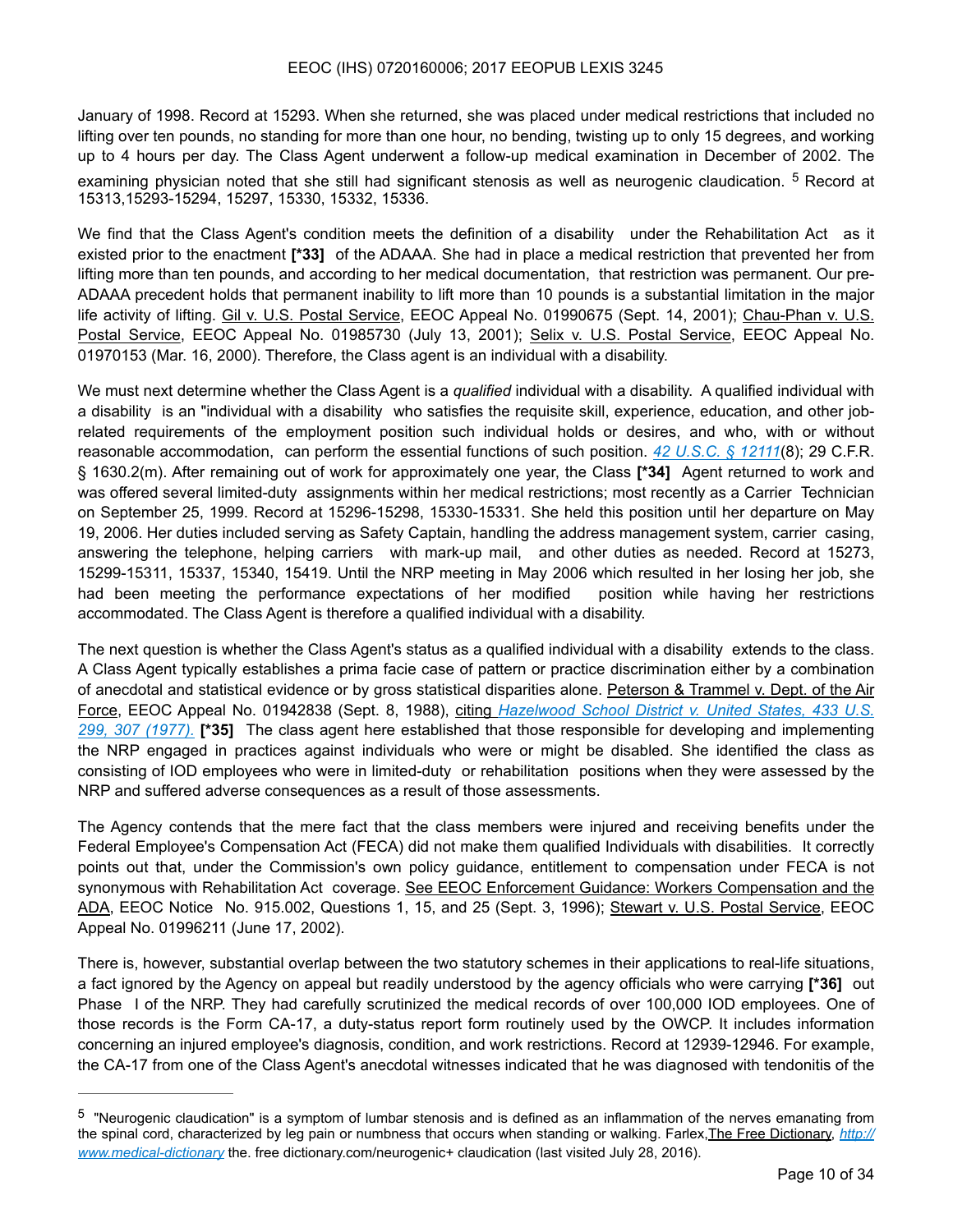rotator cuff and was restricted from lifting more than 10 pounds, kneeling, bending, stooping, and reaching above the shoulder. Record at 15483. Another witness was diagnosed with severe carpal tunnel syndrome and also suffered from the residual effects of a back injury. He had medical restrictions that included sitting, pushing and pulling, and reaching above the shoulder. Record at 15508. The CA-17 of a third witness indicated that he was diagnosed with a contusion of the lower back from which he experienced chronic pain, and was restricted in the activities of lifting more than 15 pounds, climbing, kneeling, twisting, and reaching above the shoulder. Record at 15766, 15770. A fourth witness was diagnosed with repetitive motion injuries **[\*37]** to the left shoulder, right arm, and right elbow, carpel tunnel syndrome, and nerve impingement within the rotator cuff. He was under restrictions that included intermittent walking, climbing, pulling, pushing, driving a vehicle, and operating machinery. Record at 15842-15843, 15846-15847. All of these individuals were performing the functions of their limited duty or rehabilitation positions when they were assessed under the NRP.As can be seen from the foregoing examples, although the Form CA-17 is used for determining an IOD employee's eligibility for compensation under FECA, it can also constitute compelling prima facie evidence that the employee in question has a disability as defined by the Rehabilitation Act. The presence of this form in the medical records of all those IOD employees is enough to raise the inference that a substantial number of those who were given new assignments or NWA determinations under the NRP were qualified individuals with disabilities. This is all that is required for a showing that the Class Agent's status as qualified individual with a disability extends to members of the class.

On appeal, the Agency contends that since eligibility for Rehabilitation **[\*38]** Act protection requires an individualized inquiry, proof of one's status as a qualified individual with a disability cannot occur during the liability stage of a Teamsters-type proceeding. Expecting every potential class member to undertake the individualized inquiry that the Rehabilitation Act requires during the liability phase of the Teamsters process is inherently impractical, unworkable in practice, and would effectively bar the use of class complaints as a means of challenging workplace policies that discriminate against individuals with disabilities. Such a result would clearly be contrary to Congress's intent in enacting the Rehabilitation Act and the ADA. [6](#page-10-0)

## <span id="page-10-1"></span> **[\*39]**

A far more efficient and effective way to resolve the individualized-inquiry dilemma is to require prospective class members to prove that they are qualified individuals with disabilities during the remedies phase of the Teamsters proceeding, as opposed to the liability phase. The remedies stage is where proof of one's status as a qualified individual with a disability under the Rehabilitation Act naturally aligns with proof of one's membership in a class under Teamsters. The Rehabilitation Act's jurisdictional requirement is just one more element of proof necessary to establish class membership and entitlement to relief. Assuming that prospective class members can prove that they were adversely affected by being assessed under the NRP, requiring them to also prove that they are qualified individuals with disabilities is the best way to ensure that only those who meet the Rehabilitation Act's prerequisite will be awarded a remedy.

## DISPARATE IMPACT

The AJ ruled that the Class Agent failed to show that the NRP had a disparate impact upon qualified individuals with disabilities. Class Order, pp. 2, 54-58. On appeal, class counsel acknowledged this finding and noted **[\*40]** that

<span id="page-10-0"></span> $6$  A primary purpose of the ADA, and by extension theRehabilitation Act, is to eliminate discrimination against individuals with disabilities. *42 U.S.C. § 12101*(b)(1). In enforcing these statutes, the Commission's responsibility is to eliminate employment policies and practices that purposefully or effectively discriminate against qualified individuals with disabilities because of their disabilities. Consequently, the Commission is not compelled to interpret the Rehabilitation Act or the ADA in a manner that conflicts with its mandate. See Haywood C. v. U.S. Postal Service, EEOC Appeal No. 0120132452 (Nov. 18, 2014) (referring to the fact that the Commission is not bound by federal circuit court precedent for purposes of adjudicating federal sector complaints). See also, e.g. Huddleson v. U.S. Postal Service, EEOC Appeal No. 0720090005 n. 6 (Apr. 4, 2011); Tuttle v. U.S. Postal Service, EEOC Appeal No. 0720080025 n. 2 (Mar. 5, 2009) (rejecting lower court case law inconsistent with Commission precedent).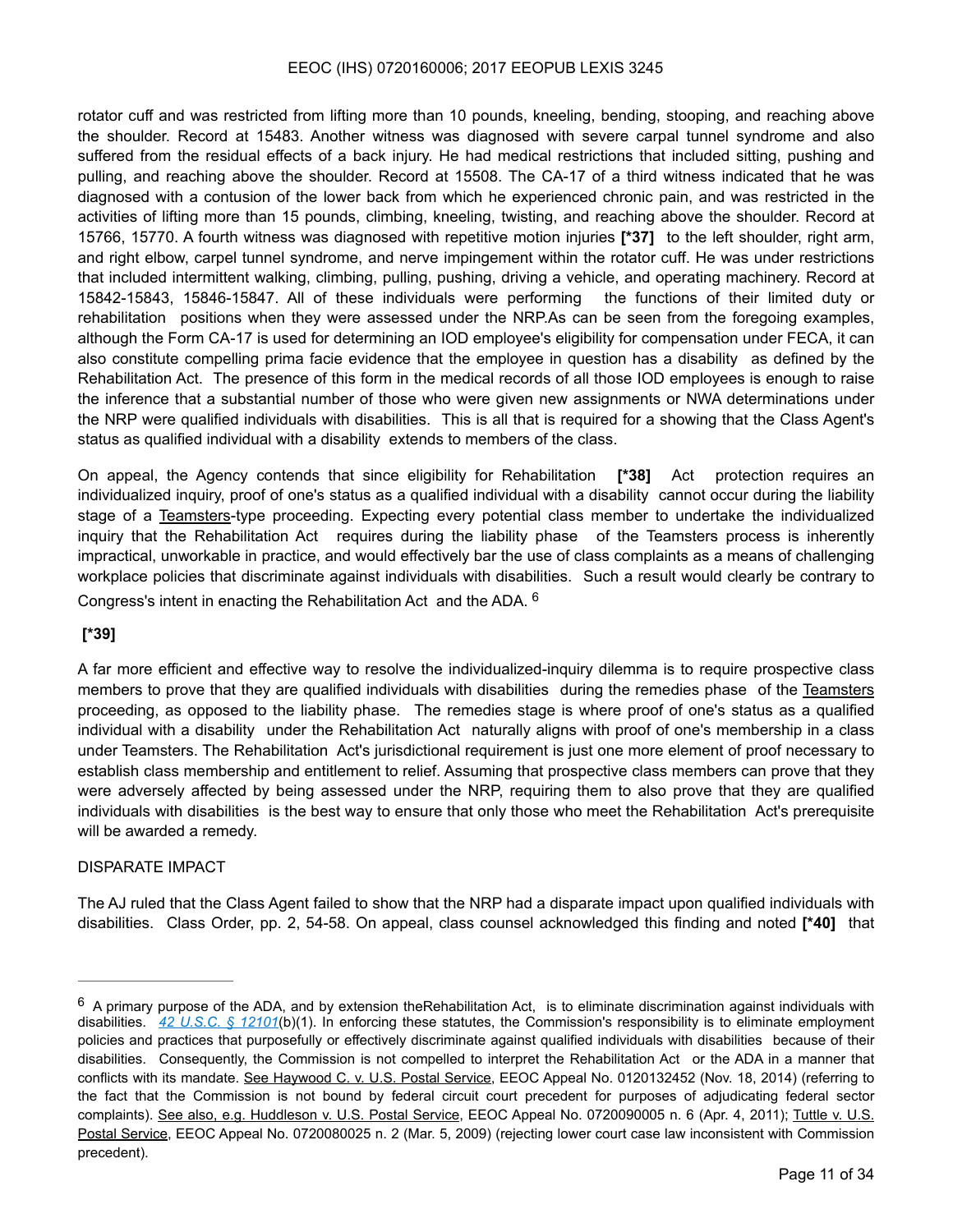neither party appealed the AJ's ruling thereon. AB5, p. 6 n. I. Accordingly, the disparate impact claim is not before us on appeal and will stand as ruled upon by the AJ.

#### DISPARATE TREATMENT

In its appeal brief, the Agency argues that, because the disparate treatment claim was not one of the four claims that the Commission certified in Appeal No. 0720080054, it cannot be raised on summary judgment and must therefore be dismissed. AB1, p. 78. Because the AJ's decision on summary judgment is subject to our review de novo, that argument is irrelevant. So long as there is sufficient evidence in the record to fairly and reasonably rule upon the disparate treatment claim on its merits, we can and will do so.

Disparate treatment claims arise from language in the Americans with Disabilities Act prohibiting covered entities from classifying an employee in a way that adversely affects the opportunities or status of such employee. *Hoffman v. Caterpillar. Inc., 256 F.3d 568, 572 (7th Cir. 2001),* citing *42 U.S.C. § 12112*(b)(1). See also 29 C.F.R. § 1630.5. To prevail in a class claim of disparate treatment in connection with **[\*41]** the NRP, the Class Agent would have to prove, by a preponderance of the evidence, that the HHR Manager, the WCO Director, and other officials involved in the development and deployment of the NRP were motivated by unlawful considerations of the class members' disabilities when they subjected IOD employees to NRP assessments and took follow-up actions to those assessments under the auspices of the NRP. See *Reeves v. Sanderson Plumbing Products, Inc., 530 U.S. 133, 143 (2000).*

The first step in that process would be for the Class Agent to establish a prima facie case of disability discrimination. To do so, she must first demonstrate that the class members belong to a protected group. In light of our discussion above, we find that the Class Agent has met her burden by submitting CA-17 forms and other medical records pertaining to the IOD employees in limited duty and rehabilitation positions who were affected by the NRP. Given the extensive documentation of permanent and long-term impairments and limitations contained in those records, the likelihood that a substantial number of IOD employees were also qualified individuals with disabilities under the Rehabilitation **[\*42]** Act is high. This is sufficient for the Class Agent to establish that the class members fall under the protection of the Rehabilitation Act, thereby clearing the first hurdle of the prima facie case.

In addition to protected-group membership, the Class Agent must show that the class members are similarly situated to employees outside of their protected group, and that they were treated differently than those employees. Idell M. v. U.S. Postal Service, EEOC Appeal No. 0120132276 (Dec. 9, 2015), citing *Potter v. Goodwill Industries of Cleveland, Inc., 518 F.2d 864, 865 (6th Cir. 1975).* The facts will necessarily vary and the specification of prima facie proof is not necessarily applicable in every respect to differing factual situations. *McDonnell Douglas Corporation v. Green, 411 U.S. 792, 802 n.13 (1973).* Moreover, comparative evidence is only one way to establish a prima facie case; there are other ways of making such a showing. Pruneda v. U.S. Postal Service, EEOC Appeal No. 0720050014 (June 4, 2007) (citing *O'Connor v. Consolidated Coin Caters Corp., 517 U.S. 308 (1996))* (reassigning only limited-duty letter carriers **[\*43]** to an undesirable pre-dawn shift with extremely short notice) .

According to the Agency's own estimates, approximately 15,000 IOD employees received new assignments as a result of their NRP assessments. Another 10,000 IOD employees received determinations of total or partial NWA, while another 34,000 IOD employees separated while the NRP was in effect. This means that thousands of IOD employees may have been adversely affected by being assessed under the NRP. This evidence is more than sufficient to establish a prima facie case of class-wide disability discrimination.

The burden now shifts to the Agency to articulate a legitimate, nondiscriminatory reason for utilizing the NRP. Complainant v. Dept. of Veterans Affairs, EEOC Appeal No 0120120184 (Aug. 6, 2015), citirg *Texas Department of Community Affairs v. Burdine, 450 U.S. 248, 253 (1981).* According to the HHR Manager and the WCO Director, the stated purpose of the NRP was to ensure that IOD employees were performing only work that was necessary to the Agency's mail delivery operations. Record, pp. 13141, 13529, 13676-13677, 13679, 13680-13681,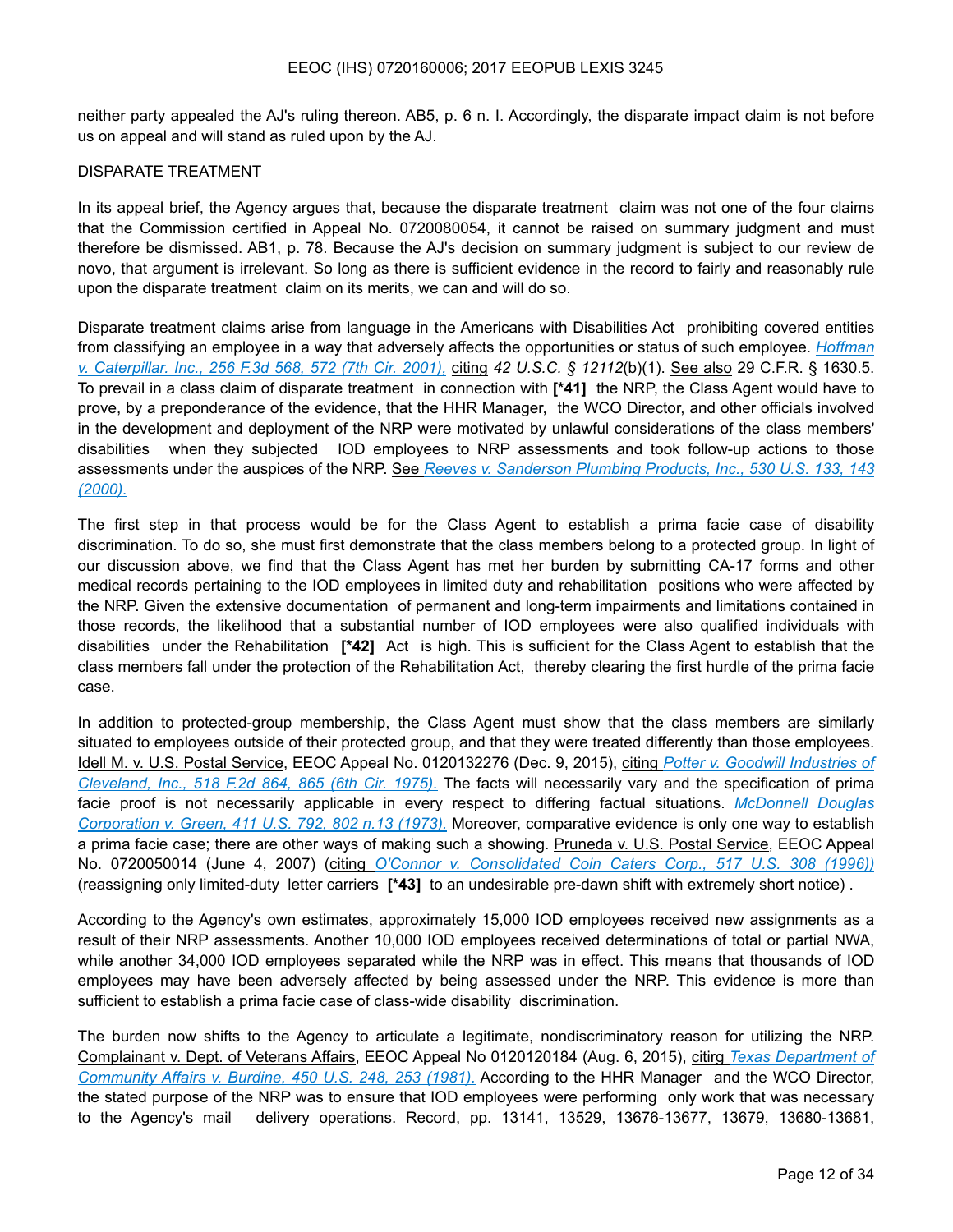13815-13816, 13912, 14924, 15268, 16031. We agree that, **[\*44]** on its face, this reason is legitimate and nondiscriminatory.

To ultimately prevail, the Class Agent must prove, by a preponderance of the evidence, that the Agency's explanation for the NRP is pretextual, i.e., not the real reason but, rather, a cover for disability discrimination. *Reeves 530 U.S. at 143; St. Mary's Honor Center v. Hicks, 509 U.S. 502, 519 (1993).* In this case, the Class Agent can demonstrate pretext by presenting documents or sworn testimony from other witnesses tending to show such weaknesses, implausibilities, inconsistencies, incoherencies, or contradictions in the legitimate reason proffered by the NRP's architects to justify that program's existence that a reasonable fact-finder could rationally find that ostensibly legitimate reason to be a sham. See Hicks, supra, at 515; *Burdine, supra;* Opare-Addo v. U.S. Postal Service, EEOC Appeal No. 0120060802 (Nov. 20, 2007), request for reconsideration denied, EEOC Request No. 0520080211 (May 30, 2008). Indicators of pretext can include discriminatory statements or past personal treatment attributable to the HHR Manager, the WCO Director, or **[\*45]** others who supported and assisted in the implementation of the NRP; comparative or statistical data revealing differences in treatment across disability lines; unequal application of Agency policy; deviations from standard procedures without explanation or justification; or inadequately explained inconsistencies in the evidentiary record. Mellissa F. v. U.S. Postal Service, EEOC Appeal No. 0120141697 (Nov. 12, 2015).

In Pruneda v. United States Postal Service, supra, noted above and explained in more detail here, the Commission found that the Agency had discriminated against the complainant on the basis of disability by reassigning her to a shift that started at 2:30 a.m. The complainant was in a limited-duty position, having previously suffered on-the-job injuries to her shoulder and knee. She and many other limited-duty carriers had been reassigned by the Postmaster to the 2:30 a.m. shift. The complainant alleged that the purpose behind the creation of this shift was to force injured carriers to resign, take disability retirement, or quit. The Commission found that the Postmaster who had created the shift had reviewed the Form CA-17's of the limited-duty and rehabilitation **[\*46]** carriers, and had made the decision to reassign those carriers based on what was in those documents. The Postmaster had reassigned only limited-duty carriers, primarily selecting those who were clearly substantially limited in at least one major life activity. She had done this with extremely short notice, disregarding the protocol established by its applicable Employee and Labor Relations Manuals. The AJ found that the manner in which the Postmaster selected the workers for the 2:30 a.m. shift was sufficient to establish a prima facie case. Ultimately, the Commission agreed with the A3's finding of liability, noting that the Postmaster had accessed the Form CA-17's of limited-duty and rehabilitation carriers. The Commission found that this was enough to infer that the Postmaster had the requisite awareness of their disability status and the intent to act upon that awareness.

Similarly, the massive evidentiary record of statements made by various Agency officials in the instant case extensively documents the real reason for the NRP's existence, which was to move as many IOD employees as possible back to full duty in their pre-injury jobs or onto the OWCP rolls for eventual outplacement. **[\*47]** As did the Postmaster in Pruneda, the hundreds of area and district managers who collectively implemented the NRP had reviewed the Form CA-17s and other confidential medical information of thousands of potentially disabled IOD employees, and had decided that they were going to take accommodations away from limited-duty and rehabilitation employees, without regard to whether they were qualified individuals with disabilities, on the basis of that information.

We disagree with the AJ in terms of how she characterized the purpose of the NRP as "morphing" from legitimate to unlawful. This was not a situation in which the purpose of the NRP started out as eliminating make-work and then "devolved" into removing IOD employees. Rather, as noted above, ample evidence establishes that moving limitedduty and rehabilitation employees off the IOD rolls, regardless of whether they were qualified individuals with disabilities, was the primary motivation that drove the HHR Manager and the WCO Director before the NRP was even contemplated. In implementing the NRP, these officials disregarded the Agency's obligations under the Rehabilitation Act, and had done so in a fashion that could only **[\*48]** be described as cavalier. As far back as April 2001, representatives from the OWCP warned the HHR Manager that the Career Guidance and Placement Program for Injured Employees that he was championing at the time (a forerunner to the NRP), the purpose of which was to expand outplacement for partially disabled workers, "[went] far beyond the legal and organizational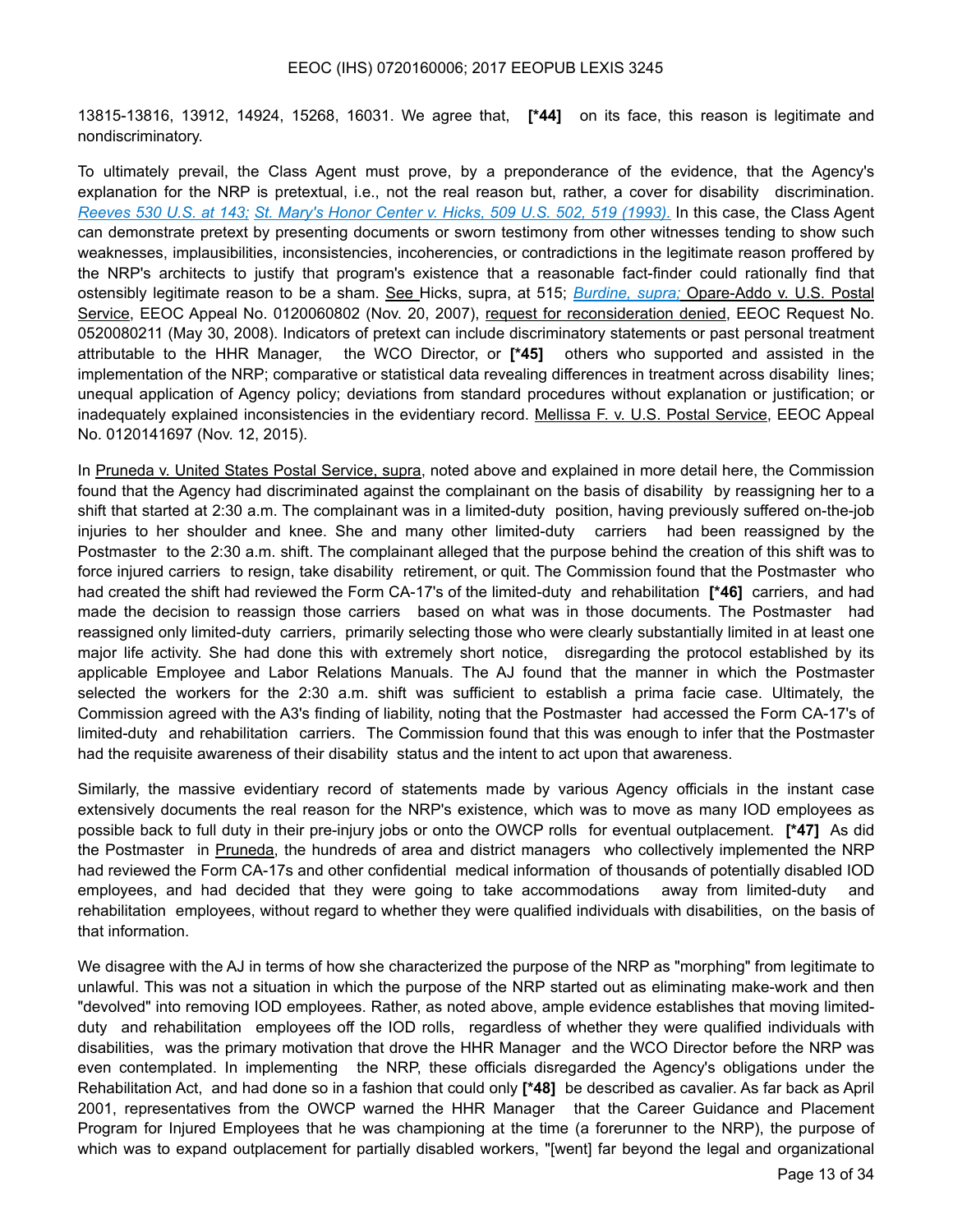framework which supports the existing DOL/Agency rehabilitation agreement." The OWCP concluded that it was "unable to endorse this radical revision," explicitly warning the HHR Manager that his plan, if implemented, would result in a violation of the Rehabilitation Act and other statutes. Record at 14909-14912.

There are extensive email trails in which the HHR Manager and the WCO Director communicated to their superiors, including the Postmaster General, about how the NRP was going to reduce IOD rosters by thousands of likely-disabled employees. Here are just a few:

. In emails from April and October 2006, the HHR Manager informed members of the leadership team that the NRP would reduce the number of IOD employees by about 14,000. Record at 13812-13814.

. In an email to all of the senior leadership team **[\*49]** on August 18, 2006, the HHR Manager reported that there were 34,000 IOD employees in limited-duty or rehabilitation positions, who collectively represented about \$ 2.5 billion in salary and benefits. He explicitly stated that the NRP would reduce that number by 12,000 to 15,000 over a three-year period, and that approximately 8,500 employees would be completely off the rolls. He further pointed out that some employees on the OWCP rolls would be "channeled into the outplacement rehabilitation program." Record at 13879. In an email from February 2007, the HHR Manager estimated that 80% of those who received NWA determinations would go into the OWCP Vocational Rehabilitation Program for outplacement. Record at 13817.

. In an email dated July 31, 2007, the Vice President for Employee and Labor Relations described goals for fiscal year 2008 as completing the NRP in 27 districts, reducing the number of employees in limited-duty and rehabilitation positions by 30%, with a stretch goal metric of 40%. Record at 13860.

. In an email dated February 2, 2009, the WCO Director pointed out that two areas, the Southwest and the Pacific, did not report any retirements or resignations during **[\*50]** the quarter, and that this did not make sense. The tone of the email suggested that the WCO Director was displeased over the issue. Record at 13826-13827.

. Sometime in 2009, the HHR Manager gave the WCO Director a Postal Career Executive Service Award for Agency-wide NRP results in reducing the IOD rolls by 8,000

. employees over the two years FY 2007 and FY 2009 at a cost savings of \$ 300 million. Record at 13829.

Every one of these emails, and numerous others, lays bare the intensity with which the NRP teams at the Agency's headquarters, areas, and districts pursued their goal of reducing the IOD rolls. Their statements clearly and unequivocally contradict the stated explanation for the existence of the NRP as a means to eliminate unnecessary work. Record at 13729-13730, 13812-13814, 13817-13818, 13880-13883, 13905, 1417-14820, 15087, 15094, 15264.

The intent to move IOD employees out of their limited-duty and rehabilitation jobs was reflected in comments made over the years not just by management, but by the rank and file as well. For instance, in an email exchange that occurred on September 14, 2004, while the pilot versions of the NRP were being implemented, **[\*51]** the HHR Manager reported to the Postmaster General that 338 employees had been outplaced and that they had exceeded the goal of outplacing 317 employees, to which the Postmaster General replied, "338 it is and welcome to Walmart." Record at 14820-14821. In a slide-show presentation that occurred in February 2005, before the roll-out of the full program, the HHR Manager indicated that it was not just managers obsessing about reducing the ranks of IOD employees who thought the NRP was a good idea. The HHR Manager reported hearing comments that were hostile to IOD employees coming from non-IOD employees, including comments such as, "Way past due," "It's about time," "See you bums at Walmart," "Get rid of them all," and a reference to IOD employees as "dead weight." Record at 13811. In an email to senior leadership dated March 14, 2007, the HHR Manager expressed concern that managers were sending employees home without those employees being assessed under the NRP. He warned against this practice, saying that employees would "go home, collect 75% of their salary tax free and believe once again that they have a free lunch." Record at 14817.

The HHR Manager, the WCO Director, and the **[\*52]** Postmaster General all acknowledged in their depositions that, while the NRP was being undertaken, many employees had expressed fears that they would lose their jobs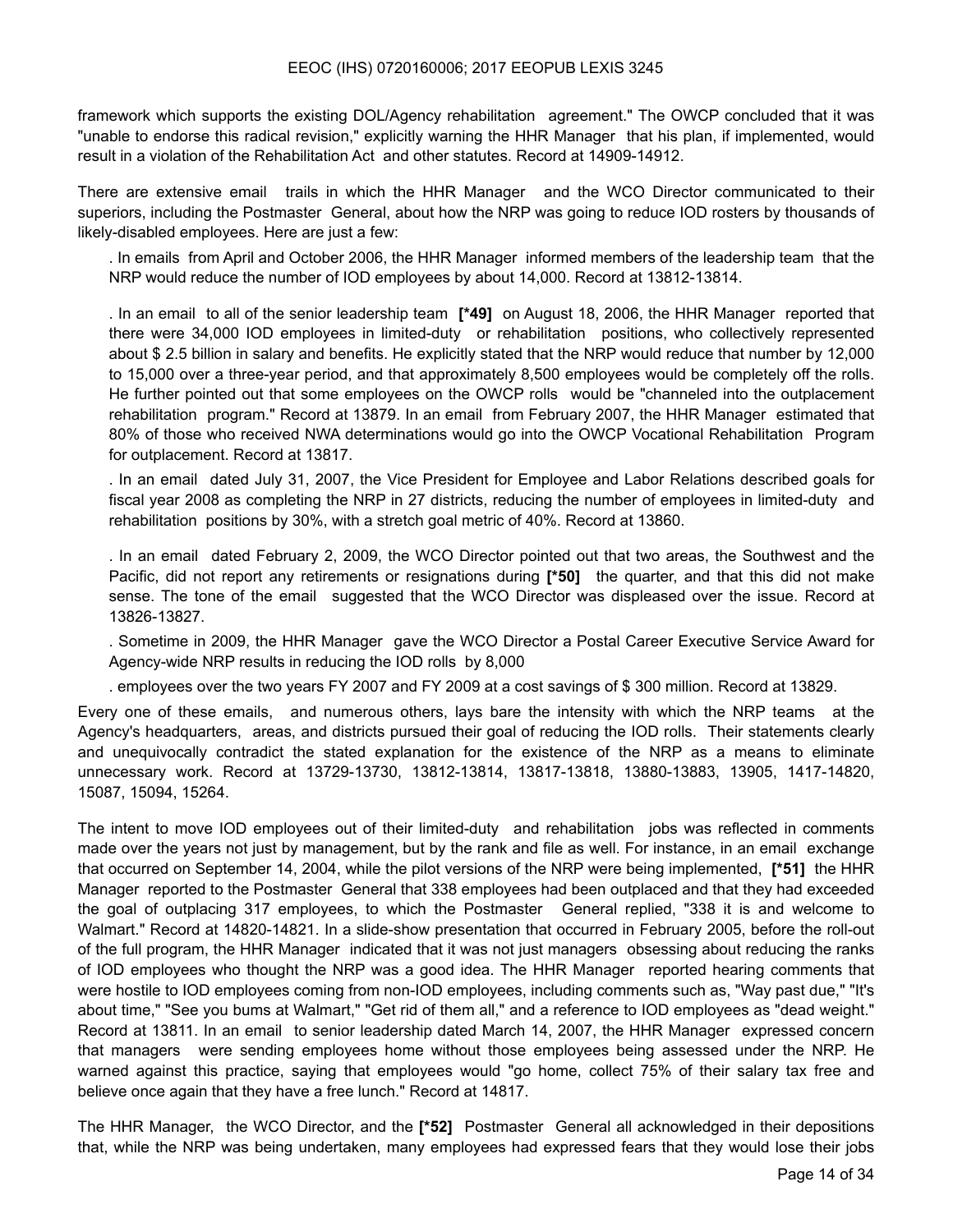and would end up working at Walmart, which the HFIR Manager characterized as "not the employer of choice." .The WCO Director stated that he had encountered those concerns frequently, both from the unions and in employee town halls. Record at 13597-13598, 13630-13631, 14926. According to a number of employees, the fear that people would lose their jobs as a result of the NRP was rampant, pervasive, and at times had been fueled by managers. Record at 14856, 15383, 15482-15492, 16165-16169, 16184, 16223-16224, 16364, 16399, 16400, 16578-16579, One witness stated in response to an interrogatory that he was advised to retire early during an NRP meeting because he was "adding hours to the office budget," or words to that effect. Record at 16266. Perhaps one of the more telling incidents occurred in July of 2010. The NRP Team Leader of the Fort Worth District sent a congratulatory email to members of his team, in which he lauded them for reaching the goal of reducing "our current NRP employees on rolls by 25%." The background **[\*53]** music used with the message was a song entitled, "Cripple Creek." Even the WCO Director admitted that it was inappropriate. Record at 13579, 13883, 13888-13890.

Taken together, these numerous statements contradict the explanation of the NRP's purpose offered by its architects and advocates. These statements also critically undermine their credibility as witnesses. In addition, the record discloses a number of irregularities that cast further doubt upon the NRP as a means to eliminate "makework." A report by a pair of industrial psychologists stated that the NRP had not been validated, that it lacked a reliable job-analysis component, that it had not been properly monitored or audited, that it was not interactive despite being described as such, and that it was not consistent with professional standards and guidelines pertinent to the development of human resource systems. Record at 2977-2980, 2986-3010, 15467-15468. A DAT member who was trained by the WCO Director testified that, during the training sessions, there was never any discussion of Agency policies other than the written NRP guidelines. Record at 13599-13601, 13872-13875.

The report from the industrial psychologists **[\*54]** also stated that no standard was ever articulated for determining what constituted "necessary work." The WCO Director admitted in his deposition that the term "necessary work" was strictly a creature of the NRP. Record at 13592-13594. Neither the HHR Manager's successor, who took over towards the end of the NRP, nor the Human Resource Management Specialist, who worked with the HHR Manager and the WCO Director, were able to recall being given a definition of "necessary work." Record at 13682, 13747, 14924. As noted above, several arbitrators had held in grievance proceedings that use of the so-called "necessary work standard" was in violation of the Agency's ELM-546 manual, which referred to "adequate" work, not "necessary" work. Record at 14809, 15106, 15398, 15621-15623. The practical effect of the NRP's failure to define "necessary work" is that the district NRP teams were left to decide on their own what work was necessary. This had consequences in that, after employees who were given NWA determinations had left the workroom floor, tasks that were thought to be "make work," such as mark-ups, casing mail, making express mail deliveries, and other functions turned out to be essential **[\*55]** to the timely processing and delivery of mail. None of that work disappeared after the IOD employees who had been doing it had left the premises. Other employees had to step in and take over, which left many facilities short-staffed. Record at 260-261, 15552, 15741-15742, 16038, 16063-16066, 16230-16231, 16173-16177, 16181-16183. In turn, this led to slow-downs and bottlenecks in delivery operations. Record at 13824, 14705-14706, 15358-15360, 15370, 15373-15378, 15388-15390, 15392-15395, 15401, 15403, 15406-15407, 15410-15411.

The HHR Manager's successor, when asked whether the NRP was necessary, responded that, while it was still necessary to review job offers to ensure that work was still adequate, available, and consistent with employees' medical restrictions, it was not necessary to create a process and name it. Record at 13683. She testified that she thought that the NRP was a return-to-work program that was never designed or intended to be a cost-saving measure. Record at 13680-13681. This was the view of the NRP taken by the Government Accountability Office (GAO) as well. Her assessment is borne out by the fact that the payments the Agency had to make to the Department **[\*56]** of Labor to cover its share of OWCP outlays had gone up over the life of the NRP, forcing the Agency to create a "return to work" initiative. According to the financial history summary set forth in the Agency's 2011 Annual Report to Congress, workers' compensation outlays increased as follows between FY 2007 and FY 2011: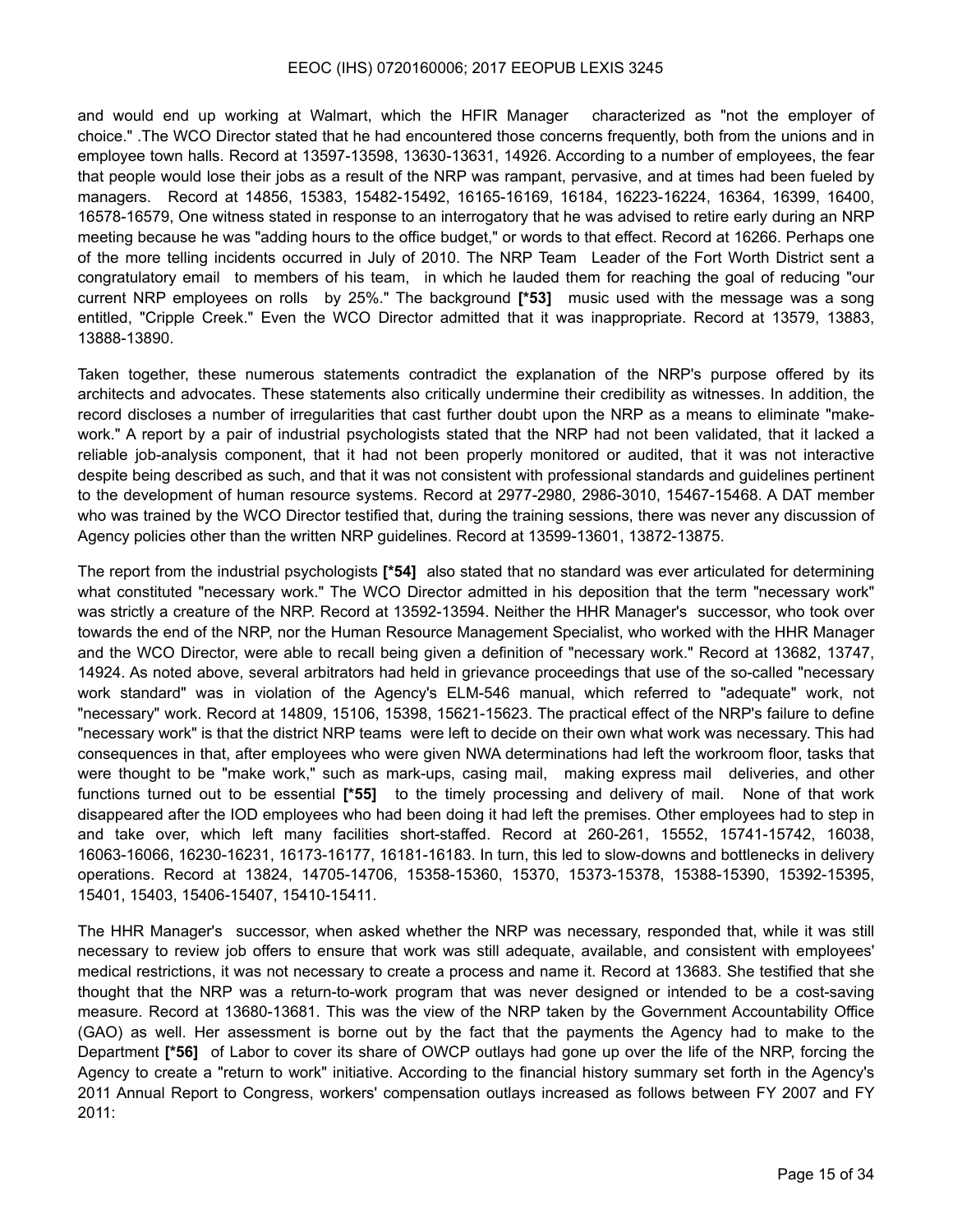| FY 2007 | \$880,000,000   |
|---------|-----------------|
| FY 2008 | \$1,227,000,000 |
| FY 2009 | \$2,223,000,000 |
| FY 2010 | \$3,566,000,000 |
| FY 2011 | \$3,672,000,000 |

This time frame virtually coincided with the years that the NRP was in existence. Between FY 2007 and FY 2011, the Agency's workers' compensation expenses increased from \$ 880 million to \$ 3.7 billion, an increase of 417%. Record at 14838-14839, 15097, 15100-15102. The sharpest jump, an increase of \$ 1.3 billion dollars, occurred between FY 2009 and FY 2010, not coincidentally the most active period of the NRP. What these figures make obvious is that the NRP did not even live up to its purpose of saving costs. The Agency's financial situation became so precarious that in December of 2012, the Postmaster General directed the Health and Resource Management Group to implement a nation-wide return-to-work initiative, pursuant **[\*57]** to which injured employees who had the ability to work would be invited to return and would be given modified assignments. Record at 13685, 14837, 15136. The goal of this initiative was to return 60% of the NWA employees to the Agency's active rolls. Record at 26914-26918.

A number of employees who were placed in NWA status had filed grievances challenging the actions that resulted from their NRP assessments, and had prevailed. The Arbitrators hearing those grievances found that in subjecting these employees to actions flowing from the assessments they received under the NRP, the Agency had violated Article 19 of the collective bargaining agreement by failing to adhere to the procedures specified in Agency manuals EL 307, EL 505 and ELM 546. Record at 14865-14893, 15046, 15056-15057, 15059, 15065, 15398, 15561, 15603, 15621-15623, 15694, 16057-16061, 16063-16066, 16285.

The Class Agent testified that, during the NRP meeting that took place on May 19, 2006, neither she nor her Union Representative were given a chance to ask questions. The Union representative stated in a sworn declaration that there was no interactive discussion with the Class Agent regarding other jobs and **[\*58]** tasks that she could perform. At the end of the meeting, the Class Agent was told to clean out her locker and was escorted off the premises. The escort took place in the presence of her colleagues, which she characterized as "about as hostile as you could get." She testified to being emotionally traumatized by the sudden and unexpected dismissal. The Class Agent's account of the incident is corroborated by that of her union representative, who notes that, in addition to the Class Agent, 20 other IOD employees who had received NWA determinations were escorted out in a similar fashion, and that they all had the same reaction. Finally, the Class Agent testified that the "make work" duties that she had been performing were still being done by other employees. Record at 171, 256, 258-261, 15314-15320, 15322-15323, 15340-15346, 15353-15355, 15381-15383, 15396-15397.

Based on the foregoing, we find that, while operating under the auspices of the NRP, the HHR Manager, the WCO Director, and other Agency officials who supported and assisted in implementing that program violated Section 501(g) of the Rehabilitation Act, which incorporates by reference Sections 102(a) and 102(b)(1) of the **[\*59]**  Americans with Disabilities Act, by classifying IOD employees who were qualified individuals with disabilities, including the Class Agent, in a way that adversely affected their opportunities and their status, as defined in Section 102(b)(1) of the Americans with Disabilities Act. We conclude that the Agency does not raise any genuine issue of material fact that would warrant a hearing on this issue. To be eligible for relief at the remedies stage of this proceeding, class members must establish that they are qualified individuals with disabilities. The Class Agent is eligible for immediate relief, having established that she is a qualified individual with a disability.

WITHDRAWAL OF REASONABLE ACCOMMODATIONS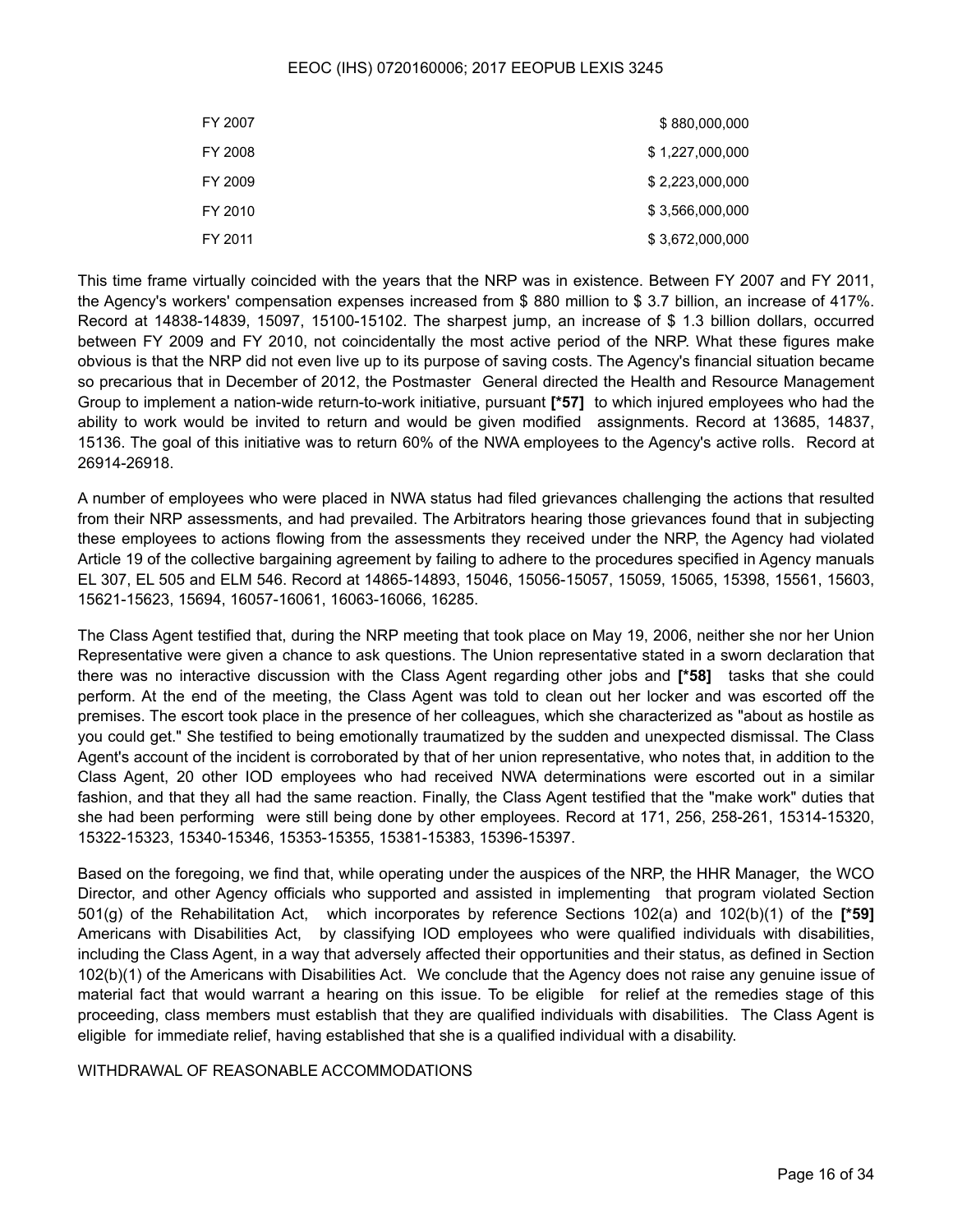The Class Agent and her anecdotal witnesses were assessed under the NRP. As previously inferred from the NRP's statistics, tens of thousands of IOD employees were either given new assignments, placed on total or partial NWA status and removed from the rolls, had their hours reduced, or were separated during the NRP period.<sup>[7](#page-16-0)</sup>

## **[\*60]**

The Americans with Disabilities Act provides two avenues of relief for qualified individuals with disabilities who have been denied reasonable accommodation. As used in Section 102(a) of the Americans with Disabilities Act, the term "discriminate against a qualified individual on the basis of disability" includes:

<span id="page-16-1"></span>(A) not making reasonable accommodations to the known physical or mental limitations of an otherwise qualified individual with a disability who is an employee, unless such covered entity can demonstrate that the accommodation would impose an undue hardship on the operation of the business of such covered entity; or

(B) denying employment opportunities to an employee who is an otherwise qualified individual with a disability if such denial is based on the need of such covered entity to make reasonable accommodation to the physical or mental impairments of the employee or applicant.

*42 U.S.C. § 12112*(b)(5); 29 C.F.R. § 1630.9. Section 102(b)(1)(A) of the Americans with Disabilities Act makes clear that the Agency is required to reasonably accommodate the known limitations of a qualified individual with a disability, unless **[\*61]** it can show that doing so would cause an undue hardship to its operations. See 29 C.F.R §§ 1630.2 (o) and (p); EEOC Enforcement Guidance on Reasonable Accommodation and Undue Hardship under the Americans with Disabilities Act (Enforcement Guidance), EEOC Notice No. 915.002 (Oct. 17. 2002); Barney G. v. Dept. of Agriculture, EEOC Appeal No. 0120120400 (Dec. 3, 2015).

As previously noted, the Class Agent was a qualified individual with a disability who had been performing the essential functions of her position since she received the modified assignment in September 1999. On May 19, 2006, the Agency took her modified assignment away from her. The Agency's EEO Manager and an attorneyadvisor who worked in the EEO Office both confirmed that the Class Agent's modified assignment could properly be characterized as a reasonable accommodation. Record at 13847-13848, 13856.

In order to justify its action under Subsection (A), the Agency must show that allowing the Class Agent to remain in her position would have caused an undue hardship to its mail delivery operations. "Undue hardship" means an action requiring significant difficulty or expense when considered in light **[\*62]** of such factors as the nature and cost of the accommodation, the overall financial resources of the facility and the Agency, the size of the Agency, and the type of operation. See *42 U.S.C. § 12111*(10); 29 C.F.R. § 1630.2(p). As we have seen, the tasks the Class Agent was performing which the Agency characterized as "make work" under the NRP did not disappear when she went off the clock. That work was still being done, and being done by employees who were pulled from other jobs. This led to staff shortages that negatively impacted the flow of mail. The result of the Agency's removal of the Class Agent (and presumably other IOD employees) from the rolls under the NRP is that it clearly demonstrated that the animus directed toward reducing the IOD rolls was not driven by considerations of efficiency, as the Agency contends. We therefore find that the Class Agent established that the Agency unlawfully deprived her of a reasonable accommodation in violation of Section 102(b)(5)(A) of the Americans with Disabilities Act.

Section 102(b)(1)(B) prohibits . denying employment opportunities to an employee who is an otherwise qualified individual with a disability **[\*63]** if such denial is based on the need of such covered entity to make reasonable accommodation to the physical or mental impairments of the employee. *Nawrot v. CPC Intern, 259 F.Supp.2d 716, 724 (N.D. Ill. 2003).* The regulations clarify that § 12112(b)(5)(B) requires a complainant to show that he or she was denied an employment opportunity because the employer knew the complainant would require a reasonable accommodation. Id., citing 29 C.F.R. § 1630.9(b). Not only was the Agency aware that the Class Agent needed an accommodation, it was most likely aware that the Class Agent already had a reasonable accommodation by having reviewed her medical documentation. Despite the presence of clearly defined reasonable accommodation

<span id="page-16-0"></span>[<sup>7</sup>](#page-16-1) Not all of the employees who separated between May 5, 2006, and July 1, 2011, did so as a result of the NRP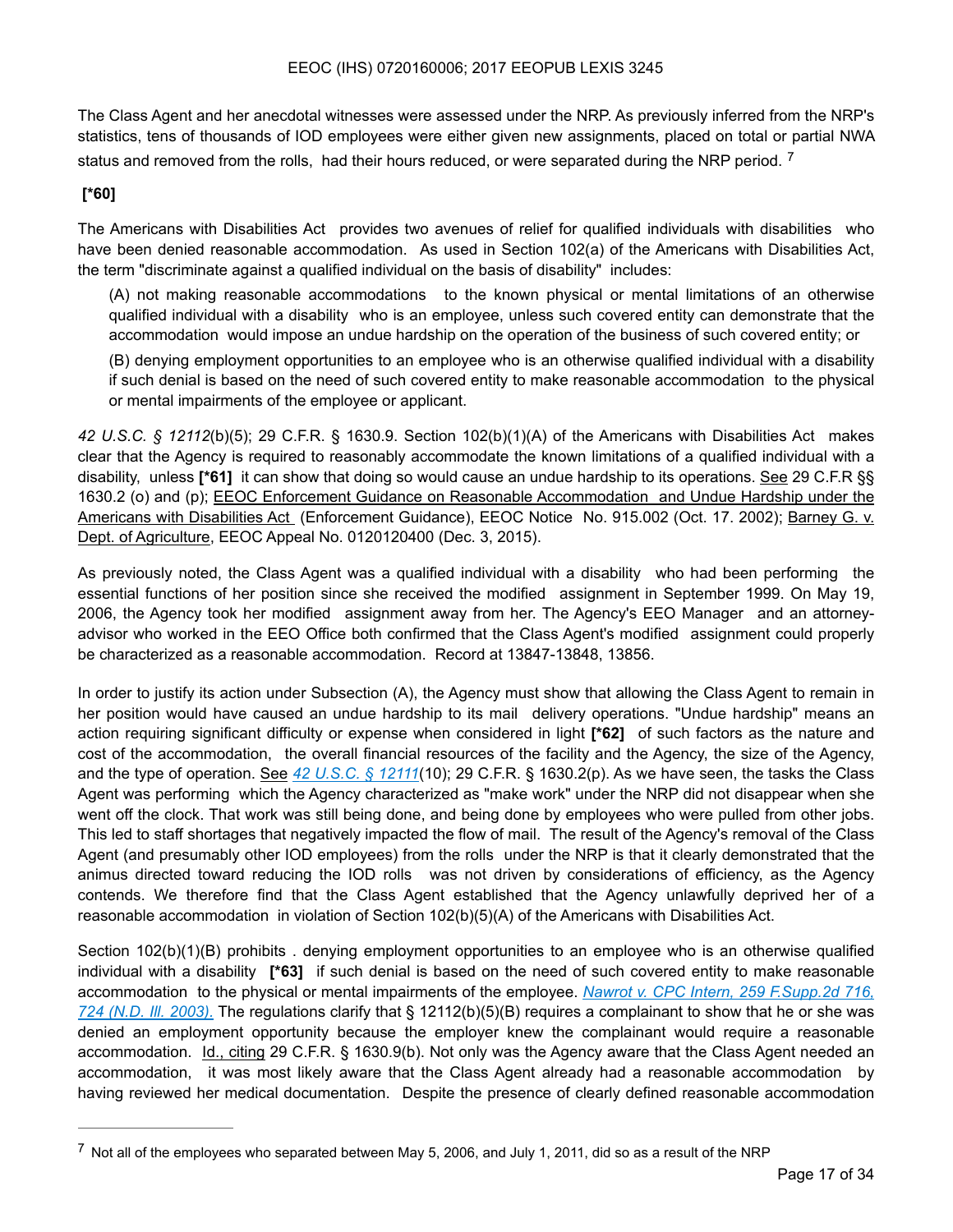procedures set forth in EL-307, the Agency unilaterally withdrew the Class Agent's modified position without giving her any say in the matter. We find the WCO Director's response -- that reasonable accommodations were available only for injuries that were non-work-related -- to be completely lacking in credibility. Accordingly, we find that the Class Agent established that the Agency deprived her of the opportunity for ongoing gainful employment **[\*64]**  because, as an IOD employee, she was a qualified individual with a disability in need of a reasonable accommodation. The Agency's action was in violation of Section 102(b)(5)(B) of the Americans with Disabilities Act.

The record contains medical documents, depositions, interrogatories and other evidentiary records pertaining to approximately twenty witnesses who were members of the class. Like the Class Agent, they claimed that they were successfully performing the essential functions of their modified positions, yet preexisting reasonable accommodations were taken away from them as a result of the assessments they received under the NRP. The claims of six of those witnesses are briefly summarized below. We note that these summaries are intended to be illustrative, not definitive.

#### Anecdotal Witness -- Shreveport, Louisiana (AW-Louisiana)

AW-Louisiana suffered a knee injury in April of 2001, the effects of which had become permanent by 2002. He was placed under medical restrictions that included no standing for more than 2 hours at a time, no lifting more than 20 pounds, no climbing stairs, no stooping, bending, twisting, or driving for more than 6 hours per day. **[\*65]** In 2002, he was assigned to the position of Program Evaluation Guide (PEG) Coordinator. His duties included working with the safety office, handling OSHA paperwork and audits, serving as a driving instructor, teaching safety classes, and assisting safety coordinators at all of the individual post offices in the district. He worked at this position for nine years at 40 hours per week, and had received several cash awards for outstanding performance. In July 2010, pursuant to the NRP, he was removed from his job as PEG Coordinator and assigned to case mail for carriers. This work was available for only 4 hours per day. In October 2010, he was informed at an NRP meeting that work was no longer available and sent home. He testified that no one had been performing his PEG Coordinator duties since he had left that position, and that several facilities had failed their audits for the first time in years. Record at 16188-16200, 16204-16212, 16219-16221, 16226-16231, 16237-16238.

#### Anecdotal Witness -- Baltimore, Maryland (AW-Maryland)

AW-Maryland suffered an on-the-job injury in January 2005, the effects of which became permanent. She was given a modified full-time assignment in **[\*66]** August 2008, the duties of which consisted of performing clerk work and carrier duties, 1 to 2 hours of driving, express mail delivery as needed, filling box section floats and letters, throwback case work, and filing letter and flat-sized mail into distribution files. Her restrictions included intermittent lifting of no more than 5 pounds, carrying for 5 hours, 1 hour of grasping, and fine manipulation limitations. On August 21, 2010, at an NRP meeting, she was told that she could no longer perform her limited-duty work for 8 hours per day. Instead, she was given a modified assignment to work for 1 to 2 hours per day casing and delivering mail. She would receive 7 hours of pay per day from the OWCP. She testified at a deposition that other employees were doing some of the work that she had been doing before she was given her NRP reassignment. AW Maryland filed a successful grievance on the matter, in which the arbitrator held that the Agency violated Article 19 of the Collective Bargaining Agreement by taking away cross-craft work to which she was entitled under Employee & Labor Relations Manual (ELM) 546. Record at 16057-16061, 16063-16066, 16068-16077, 16128-16129, 16131.

#### **[\*67]** Anecdotal Witness -- Lansing, Michigan (AW-Michigan)

AW-Michigan had suffered an on-the-job injury to his ankle that resulted in his being placed under medical restrictions for an extended period of time. While under those restrictions, he was given a modified assignment that consisted of casing mail, sorting manual letters, boxing mail, and express mail sorting, scanning, and dispatching for between 6 and 8 hours per day. On or about April 30, 2010, he was called into his supervisor's office, whereupon the supervisor read to him an NRP letter in the presence of the union steward. The letter was an NWA determination and AW-Michigan was being told that he would be sent home. He testified at his deposition that the supervisor could not provide any answers to his questions. He also testified that he was given no warning prior to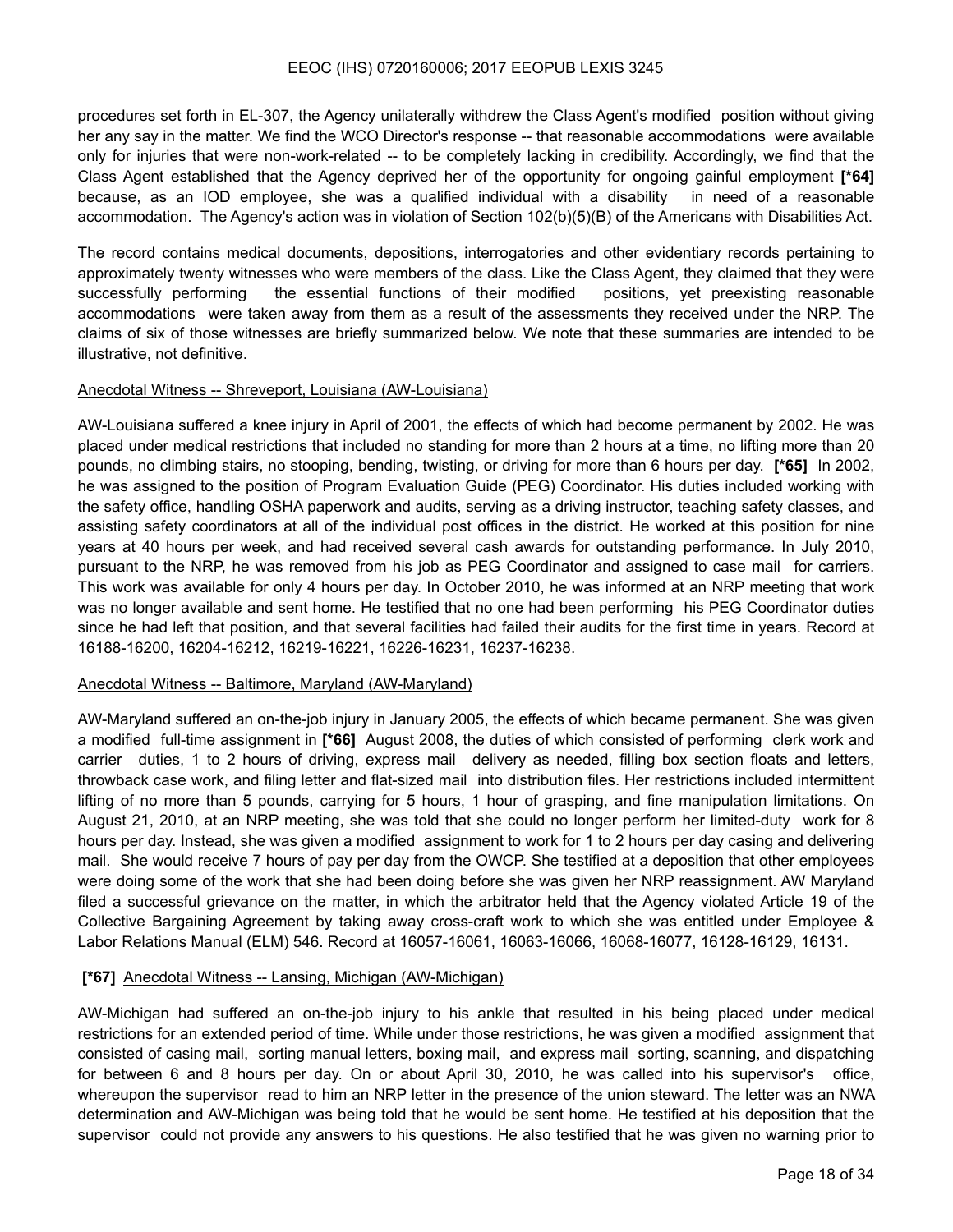the NRP meeting and that, after he left, other employees were performing the duties that he had been doing in his modified assignment. Record at 16026-16031, 16033-16034, 16038, 16042-16043, 16051.

#### Anecdotal Witness -- Clearwater, Florida (AW-Florida)

AW-Florida sustained a work-related injury in 1985. In 1996, she filed a claim with OWCP **[\*68]** and was assigned limited-duty work in a modified carrier position that included administrative tasks, answering telephones, special projects, mark-ups, second notices, returns, assisting dispatch in bringing in mail, and delivering mail. She worked full time in this position for well over 20 years. Sometime in early 2009, AW-Florida was summoned to attend an NRP meeting at which she was told that an unsuccessful search had been conducted for available work, and that she could request a reasonable accommodation. On June 3, 2009, the District Reasonable Accommodation Committee recommended that she continue to be accommodated in her then-current modified carrier position. Nevertheless, at a second NRP meeting held in July 2009, the NRP team leader again informed her that there was no necessary work available for her within a 50-mile radius. On August 13, 2009, she was offered a rehabilitative job consisting of a six-hour auxiliary route, but found out two weeks later that the route exceeded her restrictions. In September 2009, she had her final NRP meeting and, as a result, was placed on administrative leave and escorted out of the building. In sustaining the grievance that AW-Florida **[\*69]** subsequently filed, the Arbitrator found that the standard "necessary work" applied by management was improper. He noted that the term "necessary work" was nowhere to be found in the ELM-546 or EL-505 Handbooks. He also found that management had altered the criteria for creating modified assignments by determining that work could not come from bid positions, noting that no language in EL-505 or ELM-546 supported that interpretation, and that the application of that criterion directly contradicted EL-505. Record at 15603-15605, 15621-15623, 15625-15630, 15632-15634, 15650. 15660-15661, 15666, 15693-15695.

#### Anecdotal Witness -- Providence. Rhode Island (AW -- Rhode Island)

AW-Rhode Island was given a modified carrier position in February 1996 that was adjusted to correspond with his medical restrictions. His duties within that job included answering telephones, serving as station editor, retrieving mail from collection boxes, and shuttling vehicles to and from the maintenance facility. Deliveries were later added to his duties. He was working a full-time schedule. In April 2009, after his first NRP meeting, his hours were reduced from 8 to 5 per day, which forced him to **[\*70]** use his accumulated sick and annual leave to make up the difference. On August 21, 2009, he was told that there was no longer any necessary work available for him and that he needed to go home. He testified that he was called to his final meeting while in the middle of a delivery. He eventually retired. Record at 15496-15520. 15524, 15526-25537, 15539-15540, 15542-15544, 15546, 15549-15554, 15557-15558.

## Anecdotal Witness -- Merced, California (AW -- California)

AW-California was injured on duty in January of 2000 and was given a rehabilitation job that included carrying mark-up mail, delivering express mail, road map construction, computer data entry, filing, and casing mail on individual routes. He was given another rehabilitation job offer with slightly different duties in July of 2004 and was told that his duties would only change due to the needs of the service or a change in his medical restrictions. In March 2010, he was told that the Agency could not identify operationally necessary work for him within his restrictions and was told not to report for duty. He eventually retired. He put in a request for an accommodation with the District Reasonable Accommodation **[\*71]** Committee, but the Committee did not respond to him until after his retirement. Record at 15827-15832, 15837-15838, 15840-15849, 15858, 15869, 15882, 15887-15888.

Assuming that these witnesses and the thousands of other class members were qualified individuals with disabilities when they were assessed under the NRP, they were entitled to remain in their limited-duty or rehabilitation positions unless the Agency could demonstrate that allowing them to do so would impose an undue hardship upon its operations. As can be seen from the statements of these witnesses, taking IOD employees out of their jobs resulted in decreased operational efficiencies and increased costs, which completely undercuts the Agency's undue hardship defense under Section 102(b)(5)(A).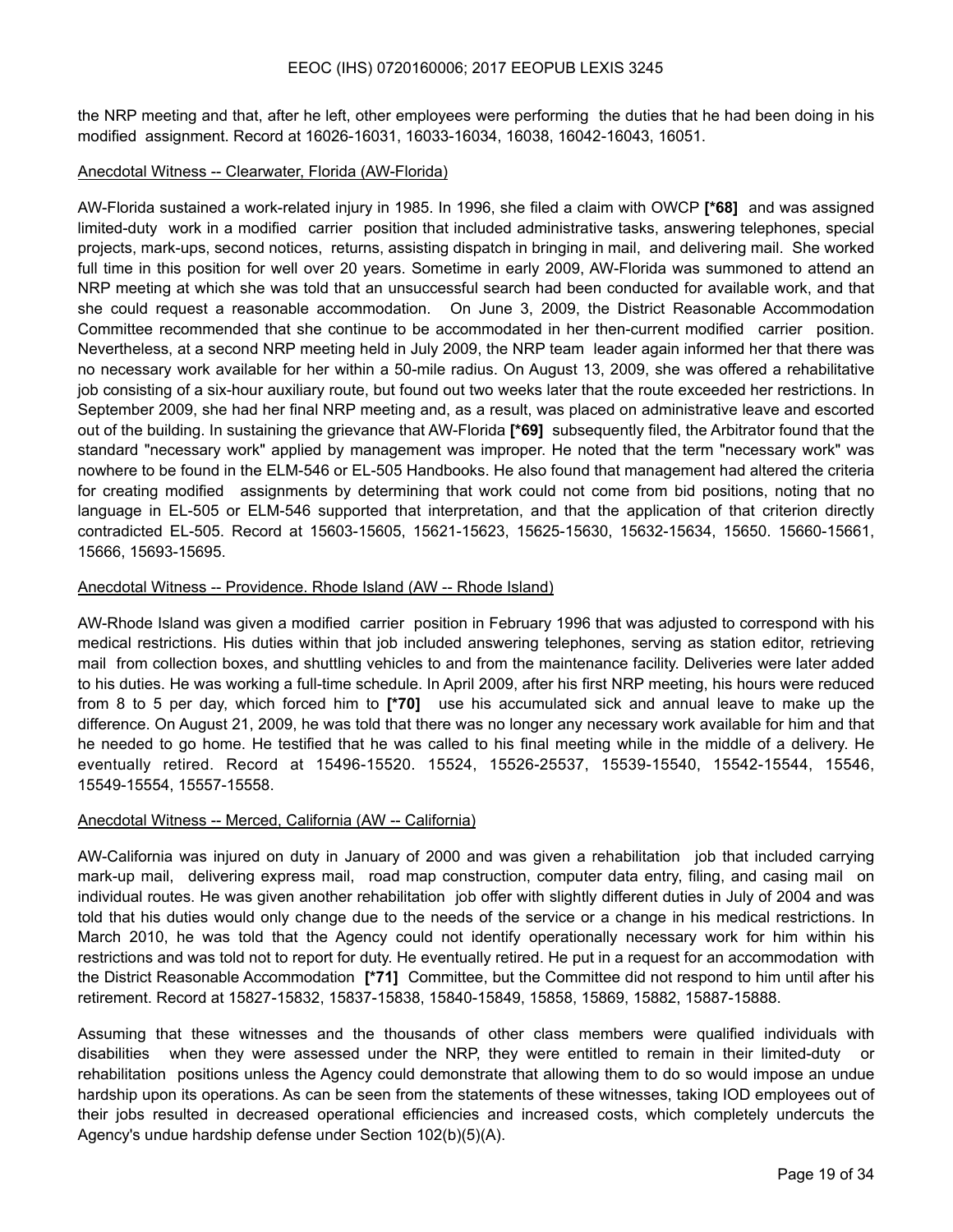As to its liability under Section 102(b)(5)(B), the Agency has no defense. As we found above, the driving force behind the NRP was not to eliminate unnecessary work. As reflected in the emails of the HHR Manager, the WCO Director, and other senior executives and managers involved, with the NRP, the driving force was to eliminate limited-duty and rehabilitation positions. As a policy, the NRP was an instrument that effectively **[\*72]** deprived thousands of people of their livelihoods because of the need to work in modified positions. Based upon a review of the medical documentation of the Class Agent's anecdotal witnesses, we find that in all likelihood that many, if not most, of the class members were qualified individuals with disabilities who were successfully performing the essential functions of those positions. [8](#page-19-0)

<span id="page-19-1"></span>Many employees who were given NWA determinations were told that they could not be reassigned to positions beyond a 50-mile radius from their current duty stations. Had the HHR Manager or the WCO Director consulted with the EEO Office at the inception of the NRP, they would have been informed that NWA employees had to be referred to a DRAC before being let go. The fact that the Agency started to do this in the latter years of the program's existence **[\*73]** vindicated the concerns raised by the Agency's senior EEO officials. Record, pp. 13963-13964. The HHR Manager and the WCO Director would also have been informed that EL-307 and the Agency's guidance on reasonable accommodation made provisions for reassignments beyond the fifty-mile limit imposed under the NRP. Record at 13963-13964, 13969, 14973, 15199-15202.

Based on the foregoing, we find that while operating under the auspices of the NRP, the HHR Manager, the WCO Director, and other Agency officials who supported and assisted in implementing that program violated Section 501(g) of the Rehabilitation Act, which incorporates by reference Sections 102(a) and 102(b)(5) of the Americans with Disabilities Act, by withdrawing modified work assignments that it had previously granted to IOD employees who are individuals with disabilities. In so doing, the Agency failed to make reasonable accommodations to the known limitations of otherwise qualified individuals with disabilities, as defined in Section 102(b)(5)(A). The Agency also denied employment opportunities to IOD employees who were qualified individuals with disabilities because of the need for reasonable accommodation, as defined **[\*74]** in Section 102(b)(5)(B). We conclude that the Agency has not raised any genuine issue of material fact that would warrant a hearing on this issue. To be eligible for relief at the remedies stage of this proceeding, class members must establish that they are qualified individuals with disabilities. The Class Agent is eligible for immediate relief, having already established that she is a qualified individual with a disability.

#### HOSTILE WORK ENVIRONMENT

Harassment of employees that would not occur but for their disability is unlawful if severe or pervasive. Wibstad v. U.S. Postal Service, EEOC Appeal No. 01972699 (Aug. 14, 1998). To prevail on a claim of class-wide harassment, the Class Agent must prove, by a preponderance of the evidence, that because of their status as individuals with disabilities, class members were subjected to conduct so severe or pervasive that a reasonable person in their position would have considered it hostile or abusive. See *Harris v. Forklift Systems, Inc., 510 U.S. 17, 22 (1993).* That conduct should be evaluated from the objective viewpoint of a reasonable person in the victims' circumstances. Enforcement Guidance on Harris **[\*75]** v. Forklift Systems, Inc., EEOC Notice No. 915.002 (March 8, 1994). Only if the Class Agent satisfies her burden of proof with respect to both of these elements, motive and hostility, will the question of Agency liability for discriminatory harassment present itself. Complainant v. Dept. of Veterans Affairs, EEOC Appeal No. 0120132783 (Sept. 11, 2015). See also, e.g., Dayle H. v. Dept. of Veterans Affairs, EEOC Appeal No. 0120130097 (June 15, 2016), citing *Henson v. City of Dundee, 682 F.2d 897 (11th Cir. 1982).*

The existence of the first element, motive, has been proven. The NRP, the reason behind the actions taken by the HHR Manager, the WCO Director, the DATs, and other officials, has been shown to be discriminatory in that it targeted IOD employees, many of whom are qualified individuals with disabilities. Accordingly, any action taken by Agency officials in support of or furtherance of the NRP between May 5, 2006, and July 1, 2011, will be regarded as

<span id="page-19-0"></span> $8$  As we stated above, whether individual class members are actually qualified individuals withdisabilities will be determined during the remedial phase of this class proceeding.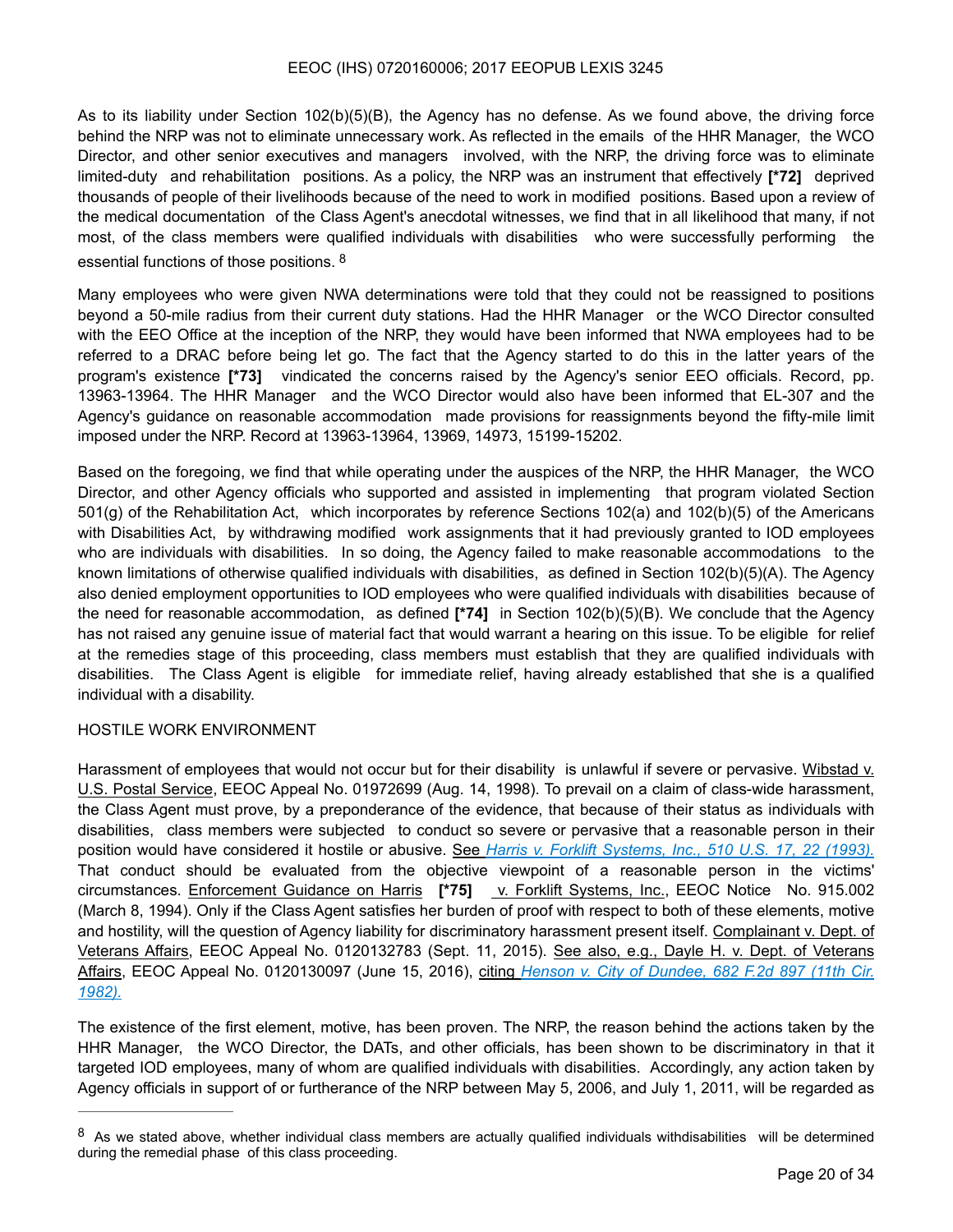being motivated by unlawful considerations of the class members' disabilities. The only remaining question for liability is whether that conduct is severe or pervasive enough to be considered unlawful. **[\*76]** 

It bears repeating that, in general, neither single isolated acts nor sporadic incidents are enough to prove a pattern or practice of discrimination. *EEOC v. Bass Pro Outdoor World, LLC, supra,* citing *Teamsters, supra.* See also, e.g., Complainant v. Dept. of the Navy, EEOC Appeal No. 0120140786 (June 20, 2014) (supervisor's single, isolated suggestion that complainant apply for a greeter position at Walmart not sufficiently severe or pervasive to constitute harassment); Thomas v. U.S. Postal Service, EEOC Appeal No. 0120081659 (Sept. 3, 2009) and Gregory v. U.S. Postal Service, EEOC Appeal No. 01A43820 (Sept. 10, 2004. The Agency contends on appeal that the conduct complained of consisted only of the "Walmart" comments and similar comments by the Postmaster General, the HHR Manager, and the WCO Director, which were made to each other in emails and were not even directed toward the IOD employees. But it was not just those comments that fueled the fire.

Throughout the Agency there was a pervasive fear among IOD employees that being subjected to the NRP would cause them to lose their jobs with the Agency and have to work in less-desirable **[\*77]** jobs for employers such as Walmart or McDonald's, a fear that was stoked not only by managers but by other employees. The WCO Director acknowledged that he encountered anxiety among TOD employees again and again relayed by the unions and at employee town hall meetings. Record at 13597-13598. Rumors were being spread and derogatory comments were being made, sometimes by managers and supervisors, and sometimes by other employees. Record at 13630-13631, 13811, 14817, 14840, 14826, 14853, 14856, 15492, 16043-16045, 16224, 16578-16579. When the HHR Manager was asked in his deposition where employees' concern about ending up at Walmart came from he replied, "from all over the place." He admitted that he went to "so many meetings," and that he heard those rumors "from the unions and at town halls." Record at 13630-31. When the pilot program for what would become the NRP was rolled out in February 2005, comments from non-IOD employees that were incorporated into a power-point presentation included, "way past due," "look for some miracle recoveries," "see you bums at Walmart," "it's about time," "have people sitting around the office doing minor jobs; makes you want to puke," "get rid of them **[\*78]** all," "dead weight," and "good riddance." Record at 13811. The Postmaster General at the time admitted that he talked with the HHR Manager and the Senior Vice President for Human Resources about working with outside employers to find jobs for people whose jobs had changed to the point where they could no longer sit to do their work. Record at 14826. In a discussion that took place in September of 2010 concerning an upcoming meeting with a delegation from the China Post organization, the Manager of Complement Staffing and Field Policy made a joke about China Post taking some of their NRP employees. Record at 14840, 14853-56. An anecdotal witness from Radford, Virginia testified that the Postmaster called him into her office and told him that they were going to transfer him to a "public sector" job, and when he asked whether she meant that he could be working at Walmart, the Postmaster replied, "[I]t could mean that." Record at 15491-92. An anecdotal witness from Lansing, Michigan testified that he heard comments about injured-on-duty employees such as "sick laymen," "lazies," and "fakers." Record at 16043-45. An anecdotal witness from Santa Clarita, California testified in her deposition **[\*79]** that an NRP representative who was "very derogatory" in his tone and demeanor said that there were "going to be a lot of sorry 'rehabs' working at Walmart soon." Record at 16578-79.

Just as a single comment in Brown v. United States Postal Service, EEOC Appeal No. 0720060086 (Oct. 31, 2008), request for reconsideration denied, EEOC Request No. 0520090179 (Feb. 5, 2009), that Tour Supervisor Brown should quit the agency and become a greeter at K-Mart, gave rise to a hostile environment by aggravating Ms. Brown's pre-existing PTSD, so too did conduct of the officials carrying out the NRP give rise to a hostile environment by stoking the fear and anxiety that existed among IOD employees that they would lose their jobs. In both Brown and the instant case, the conduct by Agency management aggravated the environment.

The NRP teams' pursuit of their objectives during both phases of the program had a palpably demoralizing effect that was felt in every district. During Phase I, NRP assessors were pressuring employees to provide their medical information. Employees were warned, in accordance with scripts provided to the assessors by the headquarters NRP team, that if they **[\*80]** did not provide the requested information within two weeks, their limited-duty or rehabilitation assignments might be withdrawn. Several witnesses testified that they were constantly being pressured by NRP clerks to get updates from their doctors, even after they provided the requested information.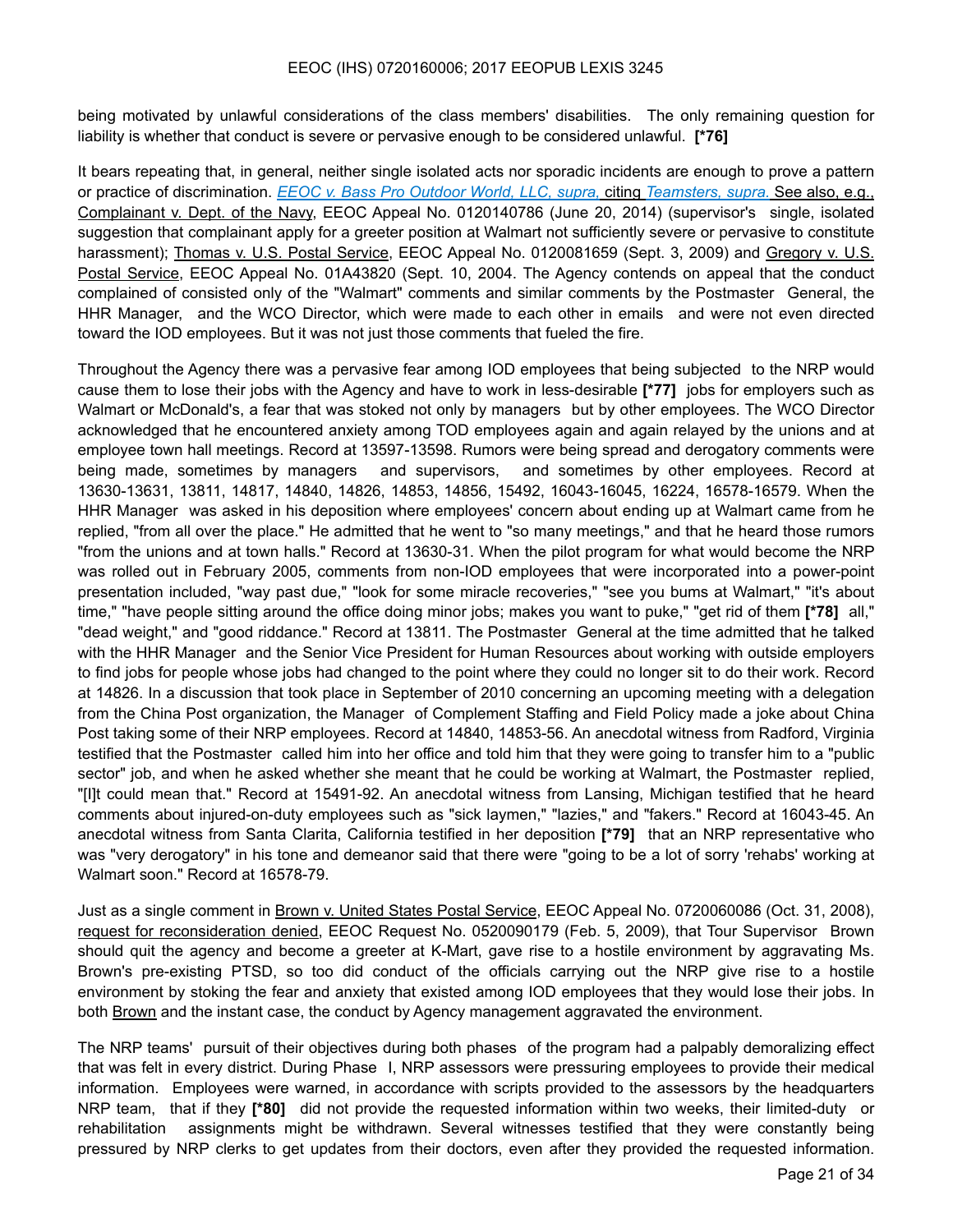Record at 16181-16184, 16305-16307, 16313. Others testified that they felt harassed because of the entire NRP process. Record, pp. 12321-12322. The WCO Director appeared to "go ballistic" when one district reported no retirements or resignations. Record at 13826. And the "Cripple Creek" incident only exacerbated the situation. Record at 13579, 12888-12890.

Perhaps the most glaring examples of hostility were the dismissals of IOD employees who, like the Class Agent, were given NWA determinations and ordered to leave. Step 14 of Phase II explicitly required that, upon completion of the second no-work-available interview, employees would be given the opportunity to clear out their lockers and gather their personal belongings. Afterward, they would be asked to turn their identification badges and would be immediately escorted out of the building. Record at 12992, 13064, 13766. The Class **[\*81]** Agent described how emotionally traumatized she was by the incident. Record at 15353-15355. The Class Agent's union representative testified that he watched 20 other IOD employees being escorted out in a similar fashion, and with similar reactions. He noted that the escorts would walk the employees right through the middle of the workroom floor. Record at 15382. Other witnesses reported the same experience, with one testifying that he felt "ambushed." Another stated that she felt that she was being treated like a criminal. Record at 15604-15605, 15679-15680, 15694, 15810-15813, 16041, 16582. Eventually, the EEO Office heard of the practice and expressed concerns about it to the HHR Manager and the WCO Director. Record at 13842-13845.

Ultimately, it was all of the actions taken by Agency officials to execute the NRP, and not just the Walmart comments, that gave rise to the hostile work environment. The only remaining question on this issue is the extent to which the Agency is liable. The Commission's policy guidance on vicarious liability for harassment states that an employer is always liable for harassment by a supervisor which culminates in a tangible employment action. Enforcement **[\*82]** Guidance: Vicarious Employer Liability for Unlawful Harassment by Supervisors , EEOC Notice No. 915.002 (June 18, 1999). A "tangible employment action" is characterized by the fact that it requires an official act; it usually inflicts direct economic harm; and it is usually initiated by a supervisor or other individual acting with the Agency's authority. Id. Removals stemming from NWA determinations would fall within the definition of tangible employment actions. New modified assignments might be considered tangible employment action if they cause harm to the individual or otherwise leave the individual less well-off than he or she was in the previous assignment. For those employees who separated voluntarily, either through retirements or resignation, they would have to prove that they were constructively discharged in order for their retirement or resignation to be considered a tangible employment action.

IOD employees who returned to full duty as a result of the NRP and those whose positions did not change after being audited by the NRP were nevertheless subjected to the hostile work environment and are entitled to claim relief, unless the Agency can show that it exercised **[\*83]** reasonable care to prevent and promptly correct any harassment and that the employee failed to take advantage of any preventive or corrective opportunities provided by the employer to avoid harm otherwise. EEOC Enforcement Guidance on Vicarious Liability, supra. As we stated previously, the acts of harassment committed by Agency officials in carrying out the mandate of the NRP to reduce the IOD rolls were numerous and pervasive. Towards the end of the program, the Agency did modify its Phase 2 procedures to explicitly allow for referrals to a DRAC, but only did so after being reminded of its Rehabilitation Act obligations by the EEO Office. By then, most of the damage already had been done. Until those changes were made, IOD employees who received an adverse assessment under the NRP had no recourse. Consequently, the Agency cannot invoke the affirmative defense against the Class Agent's hostile environment claim.

Based on the foregoing, we find that, while operating under the auspices of the NRP, the HHR Manager, the WCO Director, and other Agency officials who supported and assisted in implementing that program violated Section 501(g) of the Rehabilitation Act, which incorporates **[\*84]** by reference Section 102(a) of the Americans with Disabilities Act, by subjecting TOD employees assessed under the NRP to a hostile work environment and by subjecting to tangible employment actions IOD employees given NWA determinations, IOD employees given new modified assignments, and possibly IOD employees who voluntarily separated via resignation or retirement. We conclude that the Agency has not raised any genuine issue of material fact that would warrant a hearing on this issue. To be eligible for relief at the remedies stage of this proceeding, class members must establish that they are qualified individuals with disabilities. They must also establish that they suffered compensable harm for which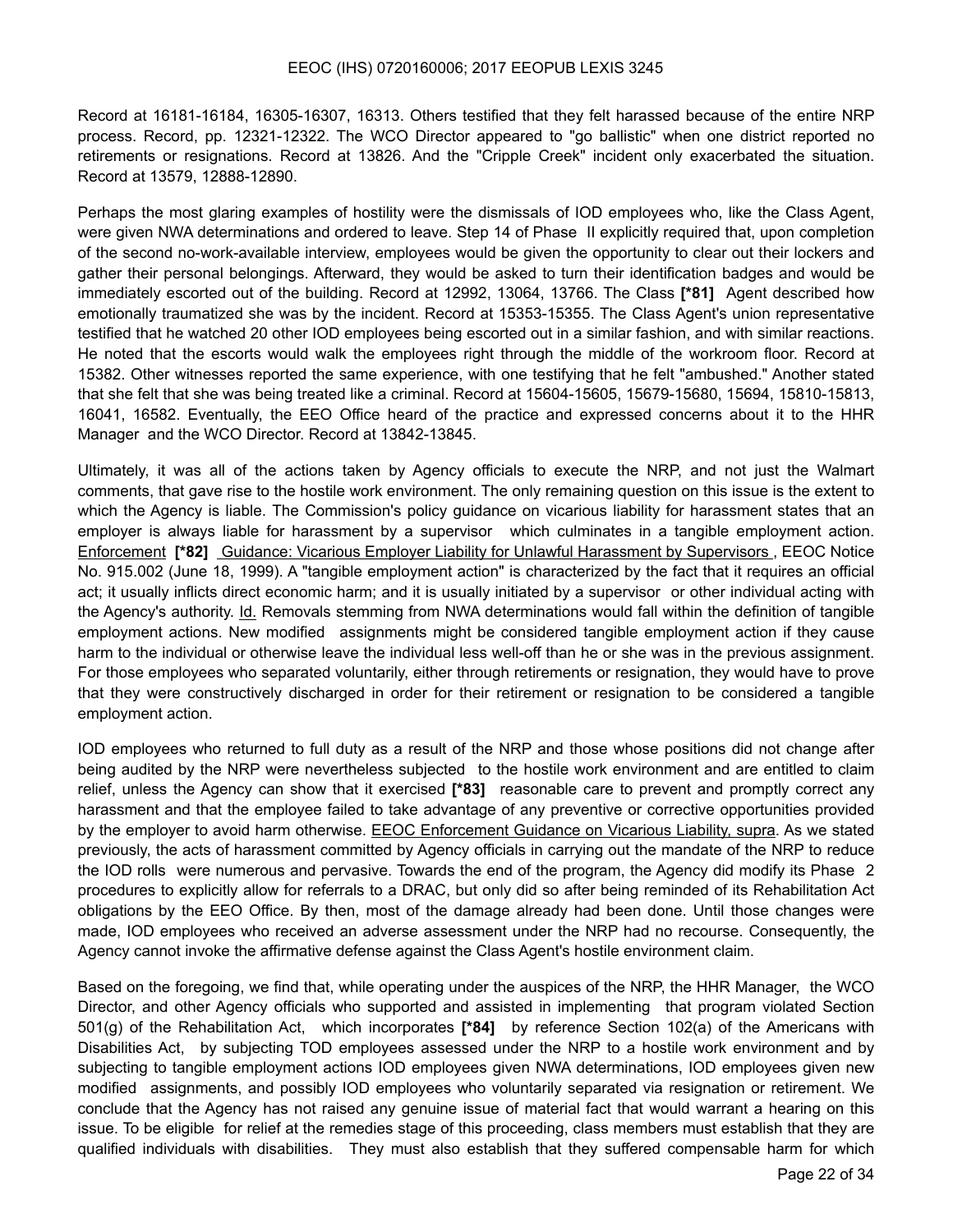damages may be awarded. Those class members who were subjected to tangible employment actions may be eligible for equitable remedies such as reinstatement and back pay. The Class Agent is eligible for immediate relief, having established that she is a qualified individual with a disability and that she was subjected to a tangible employment action.

#### SEGREGATION OF IOD EMPLOYEES

The Commission has held that segregation of a class of workers, if established, would support a finding **[\*85]** of discrimination. See Walton v. Dept. of the Army, EEOC Appeal No. 0120072925 (Jul. 10, 2012), request for reconsideration denied, EEOC Request No. 0520120598 (Feb. 7, 2013) (White employees assigned to a separate side of a workshop from Black employees); Pruneda, supra (all workers reassigned to newly created 2:30 a.m. to 11:00 a.m. shift were limited-duty employees or "rehab" employees in modified carrier positions). In order to establish class-wide liability, the Class Agent would have to show that officials who ordered that IOD employees be placed in standby rooms had done so under the auspices of the NRP and that those placed in standby rooms were physically separated from the rest of the workforce.

A number of the Class Agent's anecdotal witnesses testified in their depositions that they had been ordered to report to standby rooms following NRP interviews. One witness from Kenosha, Wisconsin had received a notification on November 25, 2009, that as a limited-duty employee who had reached her level of maximum medical improvement, she would need to clock in on "standby time and report to a room in the basement. Record at 15890. She testified that the room was **[\*86]** cold and infested with mice, and that she had to go to her union representative to find another location for her. Record at 15906. A witness from Boston testified that in September of 2008, she was sent to a room called "the fishbowl" and kept off the workroom floor along with 30 other people. Record at 16165-16167. A third witness, from Yuba City, California, also testified that she was forced to sit in a basement room alone during May of 2007, but also stated that other injured employees were doing work that she had done for the past several years. Record at 16444-16445. Yet another witness, from Denton, Texas, testified that after his ergonomic chair was taken way in April 2010, he and another IOD employee were sent to a standby room referred to as "the exercise room," and that he filed a grievance on the matter which was settled prior to arbitration. Record at 16656-16658.

In June of 2009, a number of email exchanges took place between area and district officials in Dallas and Fort Worth, and the HHR Manager and WCO Director on the subject of standby rooms. Record at 14858-14861. In an email dated June 17, 2009, the WCO Director informed the local DAT members that use of a **[\*87]** standby room for injured workers would "not be in the best interest of the Agency and would not be supported by headquarters. " Record at 14860. Later that day, the HHR Manager sent an email to the DAT leader in Dallas telling him, "don't even think about" using standby rooms. Record at 14859. On June 23, 2009, the WCO Director advised the DAT leader in Dallas that if standby rooms were necessary, decisions to utilize such rooms should be made on a caseby-case basis, that a single location should not be designated, and that standby time should be utilized for both injured and non-injured employees. The WCO Director emphasized that what needed to be avoided was the placement of only injured employees on standby time in a separate room. Record at 14858.

On appeal, the Agency noted that the AJ rejected the Class Agent's argument that the use of standby rooms created a hostile work environment because the Class Agent had not shown that standby rooms were used as part of the NRP Policy. AB1, p. 55. Based on her interpretation of the June 2009 email conversations and the documents and testimony from the anecdotal witnesses, the AJ determined that there was insufficient evidence to show **[\*88]** that standby rooms were used as part of the nationalized NRP policy. Class Order, pp. 46-50, 84-85. We agree with the AJ's assessment. There is no question that a number of IOD employees were sent to standby rooms. What we cannot determine from the testimony of, and records pertaining to, the anecdotal witnesses is whether IOD employees were actually separated from non-injured employees, as they clearly were in Pruneda, nor whether the practice of sending employees to standby rooms was widespread or confined to a just a few districts. Moreover, the lack of specific references to standby rooms in the NRP documentation, which apparently led to the email exchange between the headquarters NRP team and the local officials in Dallas and Fort Worth, together with the email conversations themselves, tends to show that the use of standby rooms was never contemplated as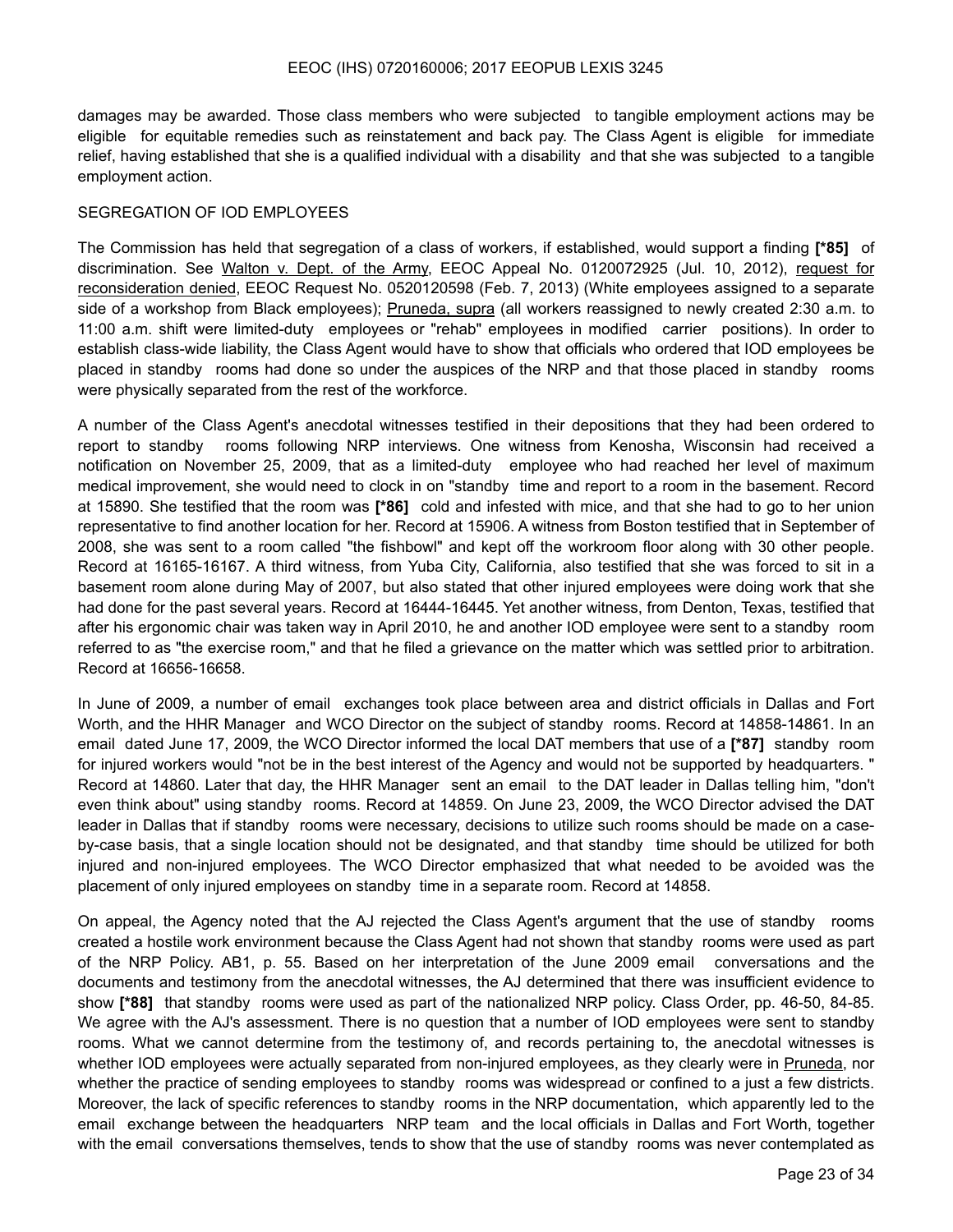being necessary to the implementation of the NRP. Accordingly, we find that the evidence of record is not sufficient to support a conclusion that IOD employees who were directed to report to standby rooms were sent there under the auspices of the NRP or were segregated from the rest of the workforce in violation of Section **[\*89]** 102(a) of the Americans with Disabilities Act.

#### DISABILITY-RELATED MEDICAL INQUIRY

A covered entity shall not make inquiries of an employee as to the nature or severity of the disability unless such examination or inquiry is shown to be job-related and consistent with business necessity. *42 U.S.C. 12112*(d)(4)(A); 29 C.F.R. § 1630.13. The Americans with Disabilities Act, which applies to federal employees pursuant to the Rehabilitation Act Amendments of 1992 prohibits disability-related inquiries, including inquires as to the nature and severity of a disability, unless such inquiries are shown to be job-related and consistent with business necessity. Enforcement Guidance of Disability-Related Inquiries and Medical Examinations, EEOC Notice No 915.002 (July 27, 2000). Furthermore, the restriction applies to all employees, not just those who can establish that they are qualified individuals with disabilities. Complainant v. Dept. of Energy, EEOC Appeal No. 0120131126 (Dec. 19, 2013); Hartless v. U.S. Postal Service, EEOC Appeal No. 0120101017 (June 4, 2010).

An inquiry is disability-related if it is likely to elicit information about **[\*90]** a disability. See Tones v. Dept. of Veterans Affairs, EEOC Appeal No. 0120061190 (Feb. 6, 2008) (supervisor's contact with complainant's physician as to whether complainant could do his physical therapy at a VA medical center not job-related and consistent with business necessity); Chambliss v. Social Security Administration, EEOC Appeal No 01A21179 (Mar. 19, 2003) (supervisor asking complainant to announce at staff meeting that she required hospitalization for bi-polar disorder not job-related and consistent with business necessity). Disability-related inquiries include asking employees to provide medical documentation regarding their disabilities. Enforcement Guidance on Disability-Related Inquiries, supra, at Question 1.

As we noted extensively above, in Phase I of the NRP, teams gathered and scrutinized the medical records of over 100,000 IOD employees. Those records included statements of diagnoses and prognoses, Form CA-17's and other forms required by the Department of Labor for the purpose of obtaining workers' compensation benefits. According to a memorandum template entitled, "National Reassessment Process Phase 1," the goal of the process was to ensure that **[\*91]** all limited duty and rehabilitation employees have "a current medical on file," and that teams of management members from operations, medical, labor relations, and injury compensation would be established to complete this process. Record at 12934. Step 5 of Phase 1 required medical staff to review such information from treating physicians as diagnosis and type of injury, and to direct employees to provide medical updates. Record at 12919, 12922-23.

The form-letters and scripts mandated by the NRP leadership group at the Agency's headquarters explicitly called for IOD employees to be warned that if they did not submit updated medical information within two weeks of the request, their modified limited-duty and rehabilitation assignments might be withdrawn. Step 6 of Phase I required that managers determine appropriate action to be taken for those employees who fail to comply with requests for updated medical information. Record at 12920, 12945-51.

The inquiries carried out in accordance with Phase I of the NRP were not merely "likely" to elicit information about IOD employees' disabilities; they were guaranteed to elicit that information. The WCO Director himself confirmed **[\*92]** the extensiveness of the NRP's recordkeeping operations and the thoroughness of its records. He described how a comprehensive file was maintained for each IOD employee that included anything related to the injury, including medical updates, from the time the injury was sustained until the present. Record at 13733. He emphasized that the medical documentation was key to everything that was done with the IOD' employees. Record at 13727.

There is no question that Phase I of the NRP meets the statutory definition of a disability-related medical inquiry. Indeed, by the WCO Director's own admission, this medical inquiry was part and parcel of the NRP; in fact, it was the NRP's central element. As such, it must be job-related and consistent with business necessity to be considered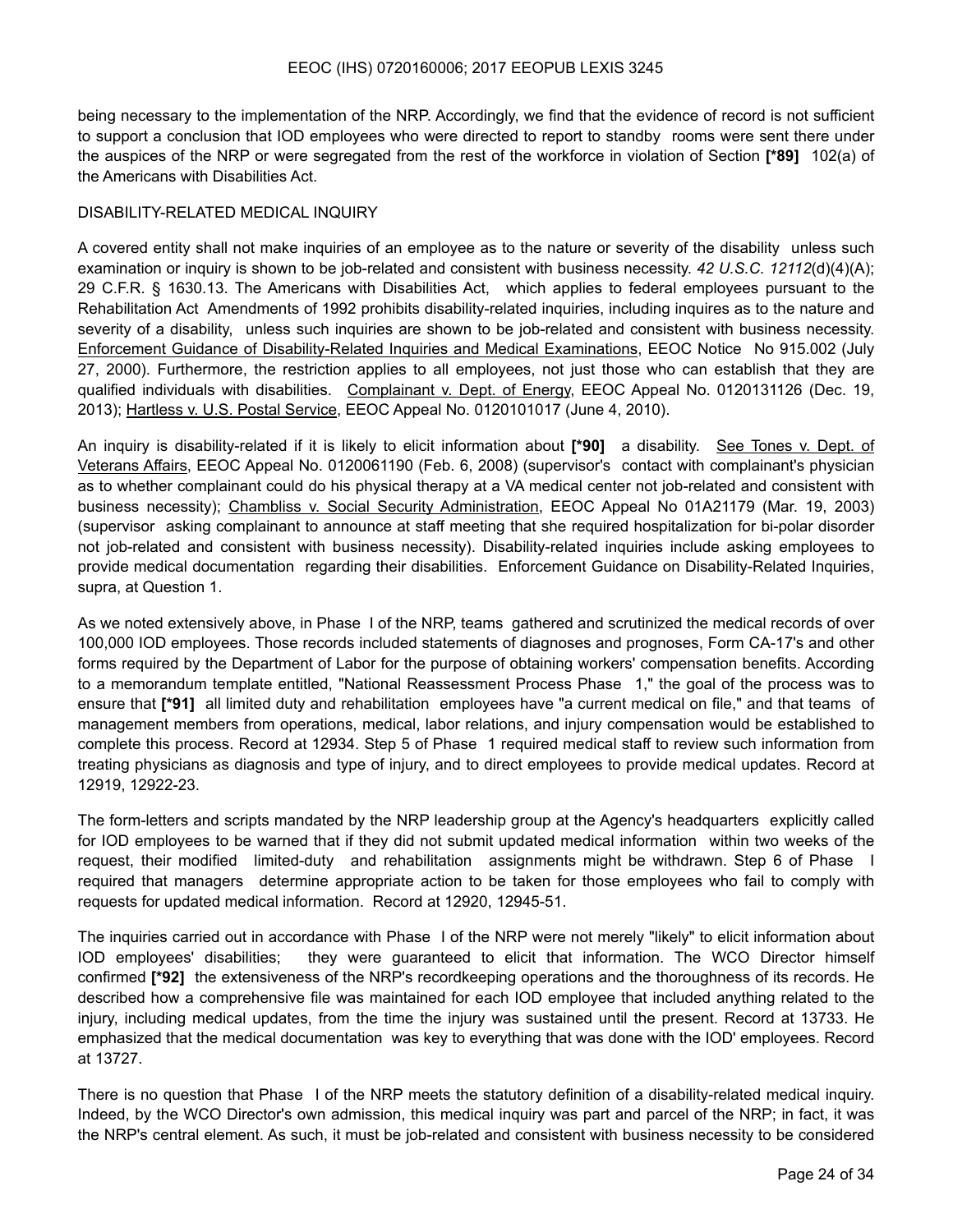lawful. A disability-related medical inquiry is justified if the employer has a reasonable belief, based on objective evidence that: an employee's ability to perform essential job functions will be impaired by a medical condition; or an employee will pose a direct threat due to a medical condition. Enforcement Guidance on Disability-Related Inquiries, Question 5. Objective evidence is reliable information, **[\*93]** either directly observed or provided by a credible third party that an employee may have or has a medical condition that will interfere with his or her ability to perform essential functions of the job or will result in a direct threat. O'Malley v. U.S. Postal Service, EEOC Appeal. No. 01994945 (Sept. 26, 2002) citing Clark v. U.S. Postal Service, EEOC Appeal No. 01992683 (Nov. 21, 2001). See also Estate of Schauf v. Dept. of the Air Force, EEOC Appeal No. 01A42440 (Jan. 26, 2006), request for reconsideration denied, EEOC Request No. 05A60456 (Mar. 17, 2006); Complainant v. U.S. Postal Service, EEOC Appeal No. 0120120559 (Mar. 10, 2015).

It is not enough for a management official to merely suspect that an employee is unable to perform the essential functions of his or her job or poses a direct threat when ordering a medical inquiry. Such suspicions must be supported by enough documentation to establish that they are reasonable under the circumstances that the situation presents. Those responsible for implementing Phase I of the NRP based their inquiries solely on the status of the IOD employees as limited-duty or rehabilitation, without any evidence that those **[\*94]** employees were not performing the essential functions of their positions or that they posed a direct threat to themselves or others by remaining in their positions. The Class Agent, the other anecdotal witnesses, and presumably the other class members were performing the essential functions of their positions when they were asked to submit medical documentation pursuant to steps 5 and 6 of Phase I. Therefore, the Agency has not shown that Phase I of the NRP was job-related and consistent with business necessity.

Based on the foregoing, we find that, while operating under the auspices of Phase I of the NRP, the HHR Manager, the WCO Director, and other Agency officials who supported and assisted in implementing that program violated Section 501(g) of the Rehabilitation Act, which incorporates by reference Section 102(d)(4)(A) of the Americans with Disabilities Act, by subjecting IOD employees assessed under the NRP to a disability-related medical inquiry that was not job-related and consistent with business necessity. We conclude that no genuine issue of material fact exists on this issue that would warrant a hearing. To be eligible for relief at the remedies stage of this proceeding,  **[\*95]** class members must show that they suffered compensable harm as a result of being subjected to the unlawful disability-related medical inquiry for which damages may be awarded. The Class Agent is eligible for immediate relief, having established that she was subjected to an unlawful disability-related medical inquiry.

## DISCLOSURE OF CONFIDENTIAL MEDICAL INFORMATION

Section 102(d) of the Americans with Disabilities Act, and by extension Section 501(g) the Rehabilitation Act, specifically prohibits the disclosure of medical information except in certain limited situations. Enforcement Guidance: Reasonable Accommodation and Undue Hardship under the Americans with Disabilities Act , EEOC Notice No 915.002, Question 42 (Oct. 17, 2002). Information obtained regarding the medical condition or history of any employee is subject to the requirements of subparagraphs (B) and (C) of Paragraph (3). *42 U.S.C. § 12112*(d) (4)(C). In particular:

B. Information obtained regarding the medical condition or history of the applicant is collected and maintained on separate forms and in separate files and is treated as a confidential medical record, except that: **[\*96]** 

i. Supervisors and managers may be informed regarding necessary restrictions on the work or duties of the employee and necessary accommodations;

ii. First aid and safety personnel may be informed, when appropriate, if the disability might require emergency treatment; and

iii. Government officials investigating compliance with this chapter shall be provided relevant information on request.

C. The results of such examination are used only in accordance with this subchapter.

*42 U.S.C. § 12112* (d)(3); 29 C.F.R. § 1630.14(c). To the disclosure exceptions listed in Section 102(d)(3), our policy guidance adds two more: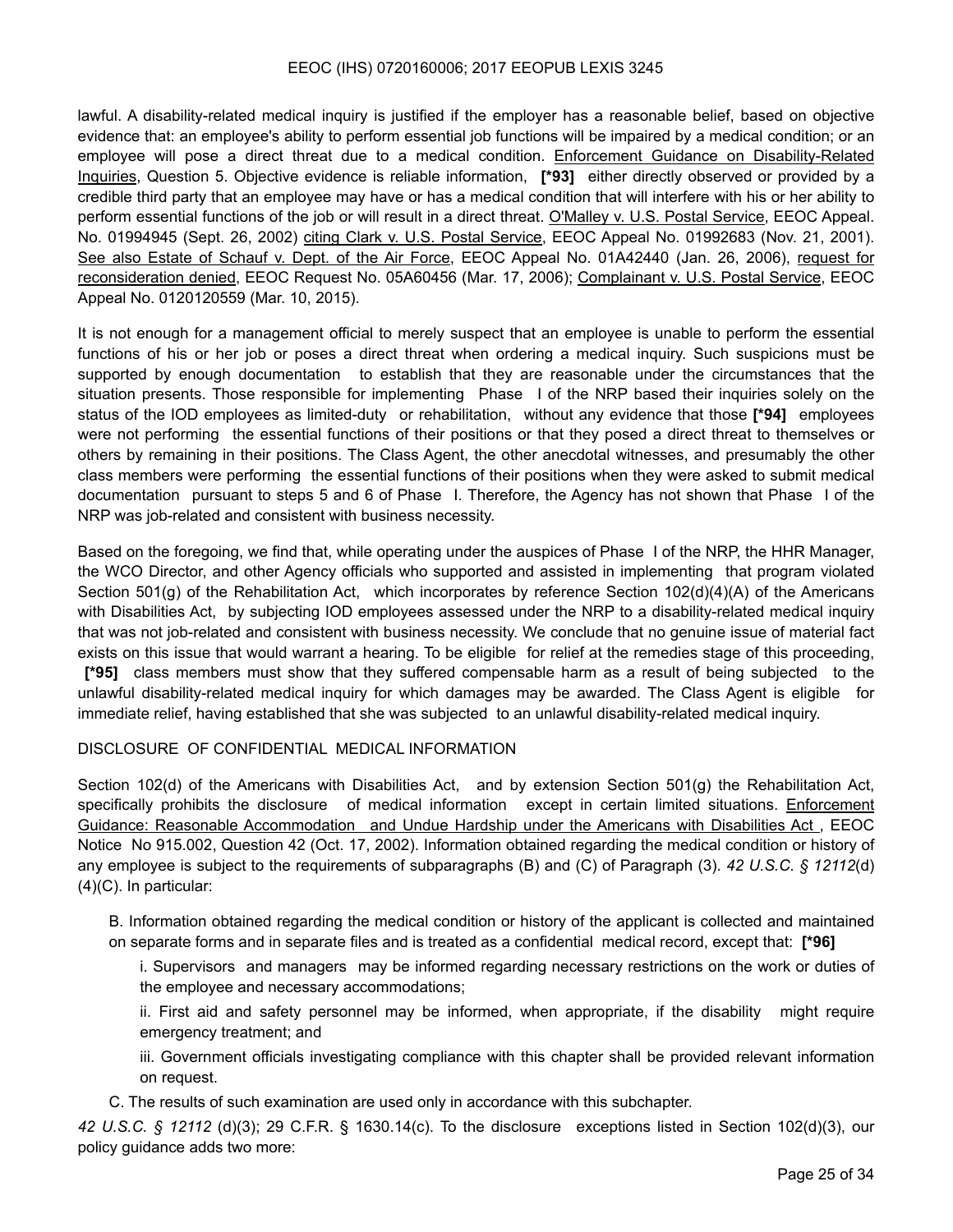. The information may in certain circumstances be disclosed to workers' compensation offices or insurance carriers; and

. Agency officials may be given the information to maintain records and evaluate and report on the Agency's performance in processing reasonable accommodation requests.

Policy Guidance on Executive Order 13164: Establishing Procedures to Facilitate the Provision of Reasonable Accommodation , Question 20 (Oct. 20, 2000). All medical information that an Agency obtains in connection **[\*97]**  with a request for reasonable accommodation must be kept in files separate from the individual's personnel file. Id. Those who have access to employees' medical information may not disclose that information except under the five circumstances listed above. See id.

As with medical inquiries, the confidentiality requirement is not limited to individuals with disabilities. Pleasant v. Dept. of Housing and Urban Development, EEOC Appeal No. 0120083195 (July 2, 2012); Hampton v. U.S. Postal Service, EEOC Appeal No. 01A00132 (Apr. 13, 2000). Anyone whose confidential medical information has been disclosed in a manner other than pursuant to one of the five disclosure exceptions listed in the statute, the regulations or our policy guidance may bring an action for violation of the Rehabilitation Act. Baker v. Social Security Admin., EEOC Appeal No. 0120110008 (Jan. 11, 2013) (the limited exceptions for disclosure apply to confidential medical information concerning any employee).

The AJ based her finding of confidentiality breach on the fact that the NRP did not require the redaction of IOD employees' medical diagnoses prior to providing the NRP activity files **[\*98]** to the DATs and other personnel charged with completing NRP objectives. The AJ noted that, in the absence of an explicit mandate to redact, some districts did so while at least one did not. Class Order, pp. 61-66. The Agency responded that the inclusion of a redacting requirement was not necessary, and that NRP teams were warned of Agency policies and procedures requiring redaction and did redact. The Agency contends that there was only one known incident of unauthorized disclosure in a single district office, and that there was no evidence of widespread unauthorized disclosure. AB1, pp. 78-84. For the reasons outlined below, we find that the Agency's breach of confidentiality of medical records extended far beyond mere failure to redact.

The Commission regards documentation of the individual's diagnosis or symptoms as confidential medical information. Tyson v. U.S. Postal Service, EEOC Appeal No. 01992086 (Aug. 23, 2002), citing ADA Enforcement Guidance: Pre-Employment Disability-Related Questions and Medical Examinations n. 26 (Oct. 10, 1995). In its response to the first set of interrogatories dated August 22, 2011, the Agency stated, incredibly, that records generated **[\*99]** by Health and Resources Management that contain medical restrictions, such as the Form CA-17, are not medical records. Record at 4841. A review of the Form CA-17 itself indicates otherwise. On question 5 of the form, the employee is asked to describe how the injury occurred and the parts of the body affected. Question 8 asks the physician whether the history of the injury given by the employee corresponds to the description in question 5. Question 9 asks for a description of clinical findings. Question 10, as we noted earlier, asks for a diagnosis due to the injury; and Question 11 asks about other disabling conditions. Record at 12939-12946. Form CA-17's thus contain information about symptoms and diagnoses, and therefore constitute medical records.

When asked in his deposition whether there were any guidelines about safeguarding the information in the medical records with Health and Resources Management, the HHR Manager replied that he did not recall. He also testified that the national medical director and national medical administrator were the two people responsible for safeguarding medical records. Record at 1195-1196. The National Medical Administrator testified that medical **[\*100]** files were maintained in a double-locked facility and that files were in locked in rooms that were accessible only by occupational health personnel. He admitted, however, that NRP medical records were maintained by Injury Compensation. Record at 14816. As the WCO Director himself acknowledged and as we reported above, those NRP files (the workbooks) contained extensive medical documentation. Record at 13727, 13733.

The plain language of Section 102(d)(3)(B) and the identically worded regulation in 29 C.F.R. § 1630.14(c) unambiguously specify that medical information must be collected and maintained on separate forms and in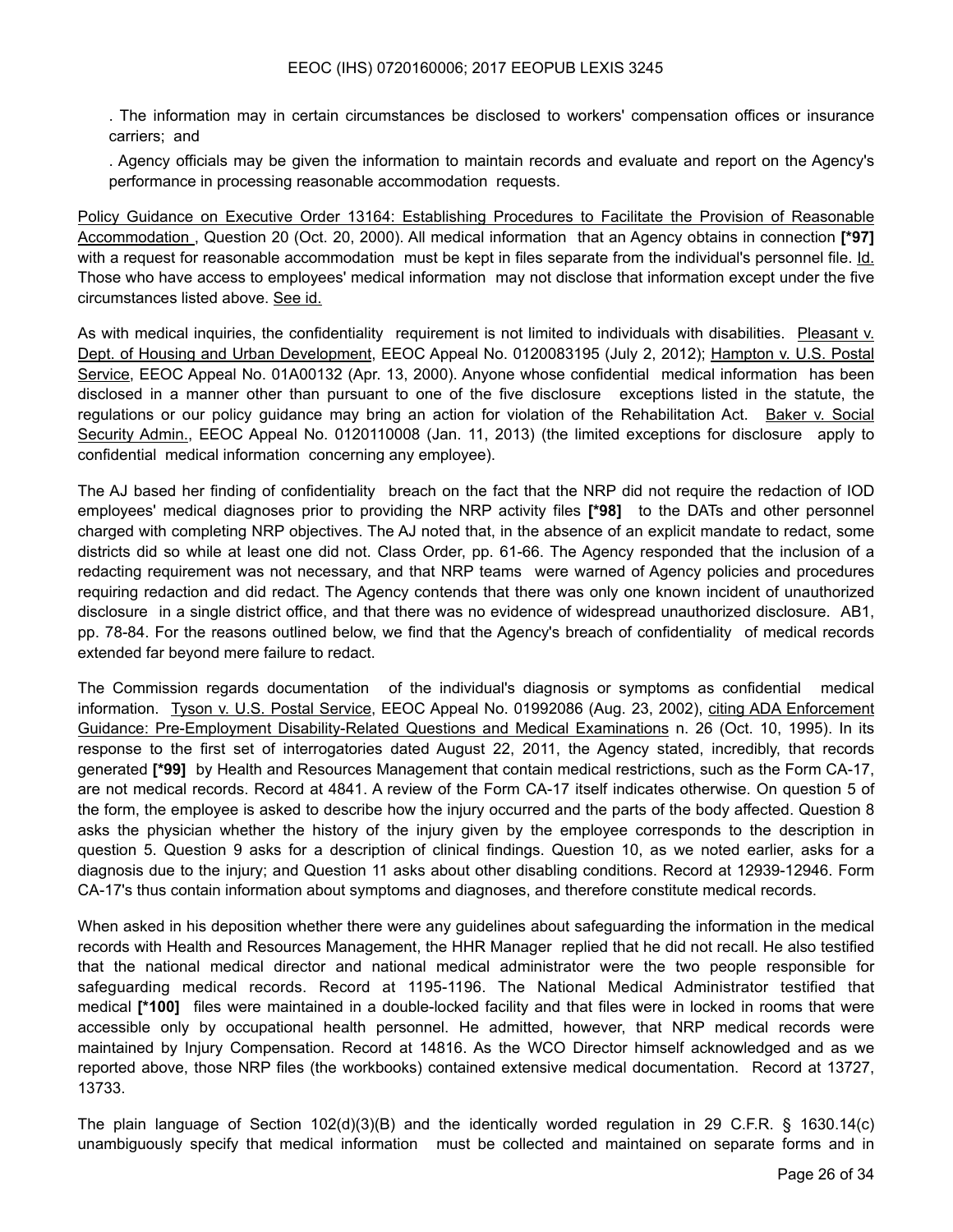separate medical files. Mayo v. Dept. of Justice, EEOC Appeal No 0720120004 (Oct. 24, 2012). In Mayo, we found that the Agency violated the confidentiality provision of the Rehabilitation Act when it placed the complainant's medical information, including information pertaining to his diagnosis, in an "adverse action" file maintained in its Office of Human Resource Management. We found it irrelevant that these adverse action files were restricted personnel files; they did not meet the statutory definition of separate medical files. Likewise, it did **[\*101]** not matter that the Agency disclosed nothing in the complainant's files to any unauthorized third party. We held that the Agency's failure to maintain the complainant's medical information in separate medical files constituted a per se violation of the confidentiality clause of the Rehabilitation Act, even in the absence of unauthorized disclosure. In this case, it does not matter if no unauthorized persons accessed the NRP files, whether maintained in the Health and Resource Management office or in the NRP workbooks. The mere presence of medical information outside of areas separately designated for the purpose of maintaining confidential medical files is enough to trigger a violation of the confidentiality provision of the Rehabilitation Act.

There were unauthorized disclosures, however: those that may have been mandated by NRP procedure and those that occurred due to lack of oversight, owing to the NRP's failure to include explicit instructions on maintaining and protecting the confidentiality of medical information. As to the first group of disclosures, Step 6 of Phase I required the collaboration of district medical staff, district injury compensation specialists, operations **[\*102]**  supervisors, and labor relations representatives in updating the NRP workbook corresponding to each IOD employee. Record, pp. 12944-12950. Leaving aside the medical staff, who would have to evaluate the information as a matter of course, the only individuals who might have been eligible to access confidential medical information are the injury compensation specialists, who, if the circumstances are appropriate, would fall under the workers' compensation office exception. In this situation, however, they do not because, as we have already found, the NRP was discriminatory and therefore the results of the examinations of those records were not used in accordance with the Americans with Disabilities Act, as required by Section 102(d)(3)(C) thereof. The other two groups, the operations specialists and the labor relations specialists, do not fall within any of the five excepted categories. A technician who worked on preparing NRP workbooks confirmed that medical documentation that indicated that an IOD employee had permanent restrictions was included in those files. Record at 13743. When asked whether there were any other employees who were involved in creating them, she responded that **[\*103]** two postmasters would come in from the field and help with them. Record at 12742.

Of equally great concern are the rampant reports of confidential medical files being left on supervisors' desks, on copy machines, in the trash, and otherwise not properly secured. The Commission has found confidentiality breaches in a wide variety of circumstances. See Baker v. Social Security Admin., EEOC Appeal No. 0120110008 (Jan. 11, 2013) (leaving copy of complainant's report of asthma attack on copier raises genuine issue of material fact whether violation occurred); Bennett v. U.S. Postal Service, EEOC Appeal No. 0120073097 (Jan. 11, 2011) (release of medical records to state court in response to a subpoena in a civil action); Philbert v. Dept. of Veterans Affairs, 0720090041 (May 5, 2010) (supervisor twice accessed complainant's medical records without complainant's knowledge or authorization); Grazier v, Dept. of Labor, EEOC Appeal No. 0120102711 (Sept. 30, 2010) (disclosure of complainant's medical records to union steward where complainant had not asked for union representation and objected to union steward's presence at conference); Scott v. U.S. Postal Service, EEOC **[\*104]**  Appeal No. 0120103590 (Sept. 19, 2012) and Young v. U.S. Postal Service, EEOC Appeal No. 0120112626 (Oct. 3, 2011) (disclosure of complainant's confidential medical information to others present at investigative interview); and Tyson v. U.S. Postal Service, supra, (manager mailed letters to 32 postmasters at other facilities that disclosed medical diagnosis and symptoms, notwithstanding that breach was part of manager's effort to find vacant position for complainant). In each of these situations, with the exception of the Baker case, medical records that were otherwise maintained in secure areas were disclosed due to a mistaken belief that it was appropriate to do so. In other words, the records were under control, but were released due to errors of judgment.

What we have here, by contrast, are reports from all over the country of medical files containing Form CA-17's and other confidential medical information being left in open, freely accessible areas. Witnesses from Florida, Illinois, Washington State, California, and Maryland all reported that they had seen their confidential medical information lying around in publicly accessible areas and unlocked rooms, such **[\*105]** as supervisors' desks, copy machines,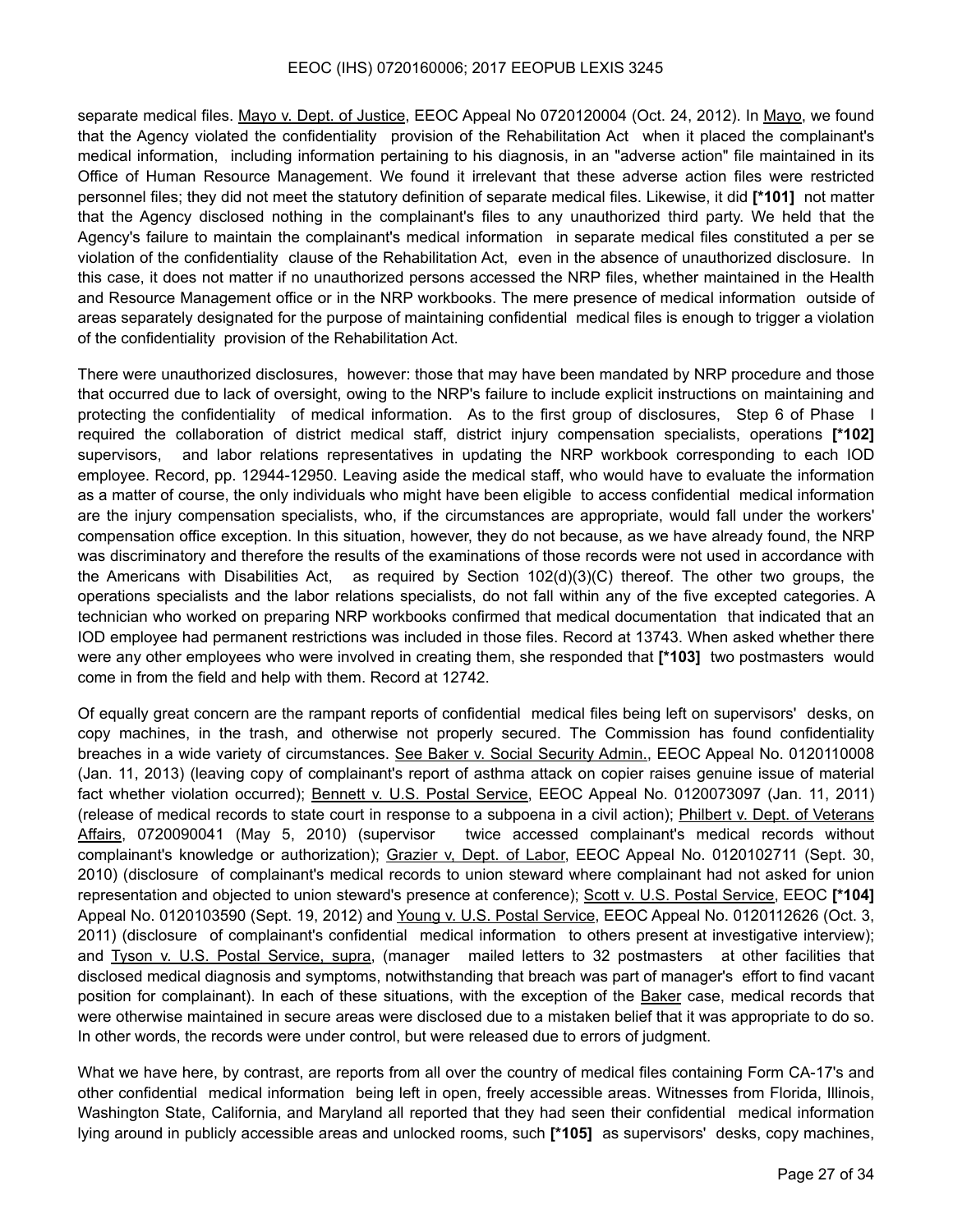and the workroom floor, and that this was going on "all the time." Record at 15479, 15688-15689, 15748-15749, 15825, 16232-16233, 16387-16390. A witness from Illinois reported that supervisors in his facility would have employees in modified positions making copies of other employees' medical records, and that he found a copy of his Form CA-17 that was made by another employee in a trash can. Record at 15472, 15479. Witnesses from Washington State and California testified that their supervisors had not only their files with Form CA-17's in it but those of other people as well strewn all over their desks. Record at 16000, 16501. The California witness also averred that her supervisor would put the files in the top drawer of his desk, where people looking for a rubber band or a paper clip could go into that drawer and easily access those files. Record at 16501-16502. Another witness from California stated that she had observed Form CA17s left sitting out on fax machines for days, and that such occurrences were happening all the time. Record at 15872-15873. A witness from Baltimore reported that her medical records had actually disappeared, and that **[\*106]** after she had painstakingly reproduced them, they had "miraculously" reappeared. She also reported that she did not think anyone continued to lock up the folders. Record at 16107-16108, 16122-16127. Contrary to the Agency, we find that these were not isolated occurrences, but rather were commonplace across many districts.

Based on the foregoing, we find that while operating under the auspices of the NRP, the HHR Manager, the WCO Director, and other Agency officials who supported and assisted in implementing that program violated Section 501(g) of the Rehabilitation Act, which incorporates by reference Sections 102(d)(3)(B) and (d)(3)(C), and Section 102(d)(4)(C) of the Americans with Disabilities Act, by failing to maintain the confidentiality of the medical records of IOD employees who were assessed under the NRP. We conclude that no genuine issue of material fact exists on this issue that would warrant a hearing. To be eligible for relief at the remedies stage of this proceeding, class members must show that they suffered compensable harm as a result of having the confidentiality of their medical information compromised. The Class Agent is eligible for immediate relief because **[\*107]** she has established that the confidentiality of her medical records was compromised as a result of Phase I of the NRP.

#### **REMEDIES**

#### Notice of Entitlement to Relief to Class Members

The Agency must notify class members of this final action and relief awarded through the same media employed to give notice of the existence of the class complaint. The notice, where appropriate, must include information concerning the rights of the class members to seek individual relief and of the procedures to be followed. Notice must be given by the Agency within 10 days of the transmittal of the final action to the agent. 29 C.F.R. § 1614.204(k).

#### Elimination of the Discriminatory Policy or Practice

When discrimination is found, an Agency must eliminate or modify the employment policy or practice out of which the complaint arose. 29 C.F.R. § 1614.204(1)(1). When the NRP came to an end on July 1, 2011, the Vice President for Employee Resources Management put out a memorandum in which she set forth guidelines to be used when trying to find adequate work for IOD employees. She ordered that assignments for limited-duty and rehabilitation employees continue to be made in compliance **[\*108]** with all applicable federal laws, regulations, collective bargaining agreements, and operations manuals. Record at 13704. These guidelines, among other things, eliminated the "necessary work" standard that was used in the NRP and made explicit provision for referrals to the DRACs. Record at 13704-13707. The HHR Manager and the WCO Director, the officials who developed the NRP and oversaw its implementation, have long since retired, which is the reason that the AJ ordered that the officials responsible for implementing the post-NRP process of finding adequate work for IOD employees be given 8 hours of training on the Rehabilitation Act. This is well within both the scope of relief and the AJ's discretion. Ongoing training is also necessary because there will eventually be turnover in these positions and the incoming Agency officials will need to be trained.

## Relief

*Relief for the Class Agent*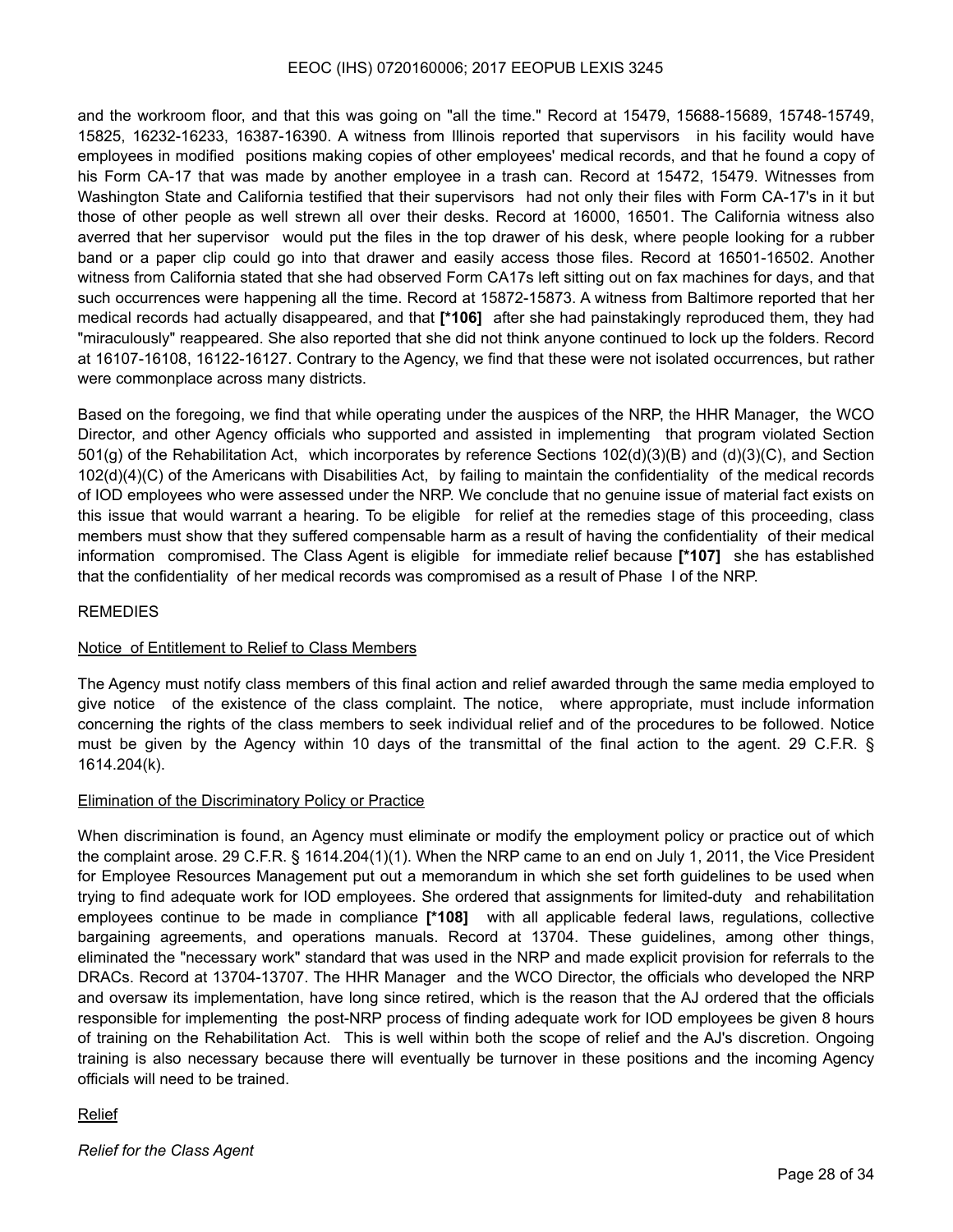When discrimination is found on a class complaint, the Agency must also provide individual relief, including an award of attorney's fees and costs to the Class Agent. 29 C.F.R. § 1614.204(1)(1). The Class Agent, by virtue of being a qualified individual with a disability who **[\*109]** was subjected to an assessment under the NRP, which resulted in her being subjected to disparate treatment and harassment, having her reasonable accommodation in the form of a modified work assignment withdrawn, being subjected to an unlawful disability-related medical inquiry, and having her confidential medical information removed from a secure area and accessed by individuals not authorized to do so, is eligible for compensatory damages and equitable relief in accordance with EEOC Regulation 29 C.F.R. § 1614.501.

The Class Agent is entitled to attorney's fees in accordance with EEOC Regulation 29 C.F.R. § 1614.501(e). The Agency contends on appeal, however, that the AJ improperly granted the Class Agent's request to defer submission of attorney's fees and costs until after a ruling from the Commission. Specifically, the Agency argues that the language in 29 C.F.R. § 1614.501(e)(2)(i) which states that the Complainant's attorney shall submit a verified statement within 30 days of receiving the [Administrative Judge's] decision, makes submission of a fee request within that time frame mandatory. AB1 85-86. We find that the AJ's decision to defer a final assessment of attorney's **[\*110]** fees and costs until after the appellate ruling was proper and entirely within the AJ's discretion.

#### *Rules Governing Relief for the Class*

The procedures under which class members may claim relief are set forth in EEOC Regulation 29 C.F.R. § 1614.204(1)(3):

When discrimination is found in the final order and a class member believes that he or she is entitled to individual relief, the class member may file a written claim with the head of the Agency or its EEO Director within 30 days of receipt of notification by the Agency of its final order. Administrative judges shall retain jurisdiction over the complaint in order to resolve any disputed claims by class members. Where a finding of discrimination against a class has been made, there shall be a presumption of discrimination as to each member of the class. The claim must include a specific detailed showing that the claimant is a class member who was affected by the discriminatory policy or practice, and that this discriminatory action took place within the period of time for which class-wide discrimination was found in the final order. The Agency must show by clear and convincing evidence that any class member **[\*111]** is not entitled to relief. The administrative judge may hold a hearing or otherwise supplement the record on a claim filed by a class member. The Agency or the Commission may find class-wide discrimination and order remedial action for any policy or practice in existence within 45 days of the agent's initial contact with the Counselor. Relief otherwise consistent with this part may be ordered for the time the policy or practice was in effect. The Agency shall issue a final order on each such claim within 90 days of filing. Such decision must include a notice of the right to file an appeal or a civil action in accordance with subpart D of this part and the applicable time limits.

A finding of class-wide discrimination raises the presumption that a claimant who establishes that he or she is a member of the class is entitled to equitable relief unless the Agency shows, by clear and convincing evidence, that the claimant would not have been entitled to that remedy even absent discrimination. 29 C.F.R. § 1614.501(c)(1); Complainant v. Dept. of Agriculture, EEOC Appeal No. 0120131896 (May 22, 2014); Davis v. Dept. of Justice, EEOC Request No. 05931205 (Sept. 1, 1994); *Day v. Mathews, 530 F.2d 1083, 1085 (D.C. Cir. 1976).* **[\*112]** A claimant who seeks compensatory damages must submit sufficient evidence establishing a causal connection between being subjected to an NRP assessment or acts flowing from that assessment and any harm the claimant suffers. See Hensley v. Tennessee Valley Authority, EEOC Appeal No. 0120072458 (Nov. 10, 2008); Morgan v. Dept. of the Army, EEOC Appeal No. 01944845 (Oct. 1, 1998), citing Terrell v. Dept. of Housing and Urban Development, EEOC Appeal No. 01961030 (Oct. 25, 1996).

#### *Relief for All Class Members*

All class members who had their medical documentation placed in NRP workbooks, reviewed by individuals who were not within any of the five excepted confidentiality categories, or left in unsecured areas may bring a claim for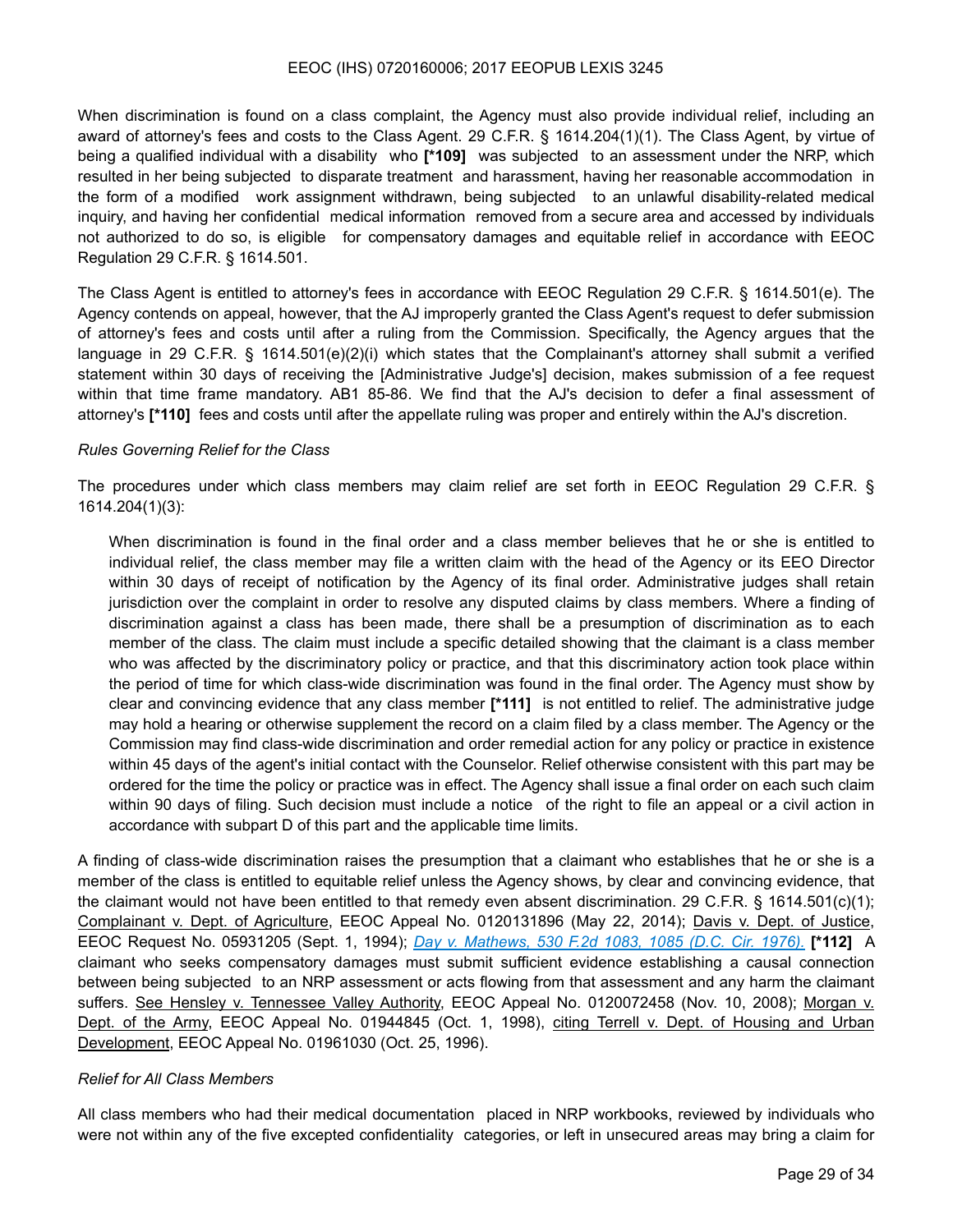damages in accordance with the procedures set forth in 29 C.F.R. § 1614.204(1)(3) as a result of our findings that the NRP constituted an unlawful disability-related medical inquiry that caused and resulted in confidential medical information being placed in unauthorized areas and accessed by unauthorized persons.

All class members who were subjected to an assessment of their eligibility for "necessary work" pursuant to the NRP, **[\*113]** upon a showing that they are qualified individuals with disabilities and that they suffered harm, may bring a claim for damages in accordance with the procedures set forth in 29 C.F.R. § 1614.204(1)(3) as a result of our finding that the implementation of the NRP caused them to be subjected to a hostile work environment.

#### *Relief for Class Members Who Received a No-Work-Available Determination*

Class members who were subjected to an assessment of their eligibility for "necessary work" pursuant to the NRP, upon a showing that they are qualified individuals with disabilities, received a total or partial "no work available" determination, and were removed, transferred to the OWCP rolls, had their work hours reduced, or suffered any other harm or loss as a result of being assessed under the NRP, may bring a claim for damages and equitable relief in accordance with the procedures set forth in 29 C.F.R. § 1614.204(1)(3) as a result of our finding that the implementation of the NRP caused them to be subjected to disparate treatment and have their reasonable accommodations withdrawn.

#### *Relief for Class Members Who Received a New Work Assignment*

Class members who were **[\*114]** subjected to an assessment of their eligibility for "necessary work" pursuant to the NRP, upon a showing that they are qualified individuals with disabilities, and received a new work assignment that resulted in a loss or harm to any term, benefit, condition or privilege to his or her employment with the Agency that resulted from being assessed under the NRP, may bring a claim for damages and equitable relief in accordance with the procedures set forth in 29 C.F.R. § 1614.204(1)(3) as a result of our finding that the implementation of the NRP caused them to be subjected to disparate treatment and have their reasonable accommodations withdrawn.

#### *Relief for Class Members Who Separated, Resigned, or Retired During the NRP Period*

We agree with the Class Agent that by ruling that damages were not available for employees who quit or retired during the NRP process, the AJ improperly cut off their avenue of recourse. Class members who were subjected to an assessment of their eligibility for "necessary work" pursuant to the NRP, upon a showing that they are qualified individuals with disabilities, that they separated, retired, or resigned during the period that the NRP was in **[\*115]**  effect, and that their separation, retirement, or resignation was in actuality a constructive discharge that resulted from being assessed under the NRP, may bring a claim for damages and equitable relief in accordance with the procedures set forth in 29 C.F.R. § 1614.204(1)(3) as a result of our finding that the implementation of the NRP caused them to be subjected to disparate treatment and have their reasonable accommodations withdrawn. To establish constructive discharge, the class member would have to show that the Agency, by means of the NRP, made working conditions so difficult that any reasonable person in the class member's position would have felt compelled to quit. Clemente M. V. Dept. of Veterans Affairs, EEOC Appeal No. 0120160661 (Mar. 11, 2016), citing Caron-Coleman v. Dept. of Defense, EEOC Appeal No. 07A00003 (Apr. 17, 2002). The Commission has established three elements which a complainant must prove to substantiate a claim of constructive discharge: (1) a reasonable person in the complainant's position would have found the working conditions intolerable; (2) conduct that constituted discrimination against the complainant created the intolerable working conditions; **[\*116]** and (3) the complainant's involuntary separation, retirement, or resignation resulted from the intolerable working conditions. Clemente M., supra, citing Walch v. Dept. of Justice, EEOC Request No. 05940688 (Apr. 13, 1995).

## *Those IOD Employees Not Subject to the NRP*

During the course of the litigation, it came to light that approximately 3,300 IOD employees were never assessed under the NRP. Upon the Agency's motion, the AJ ordered that these individuals be de-subsumed from the class and be sent letters notifying them that they were found not to meet the definition of class membership. The AJ also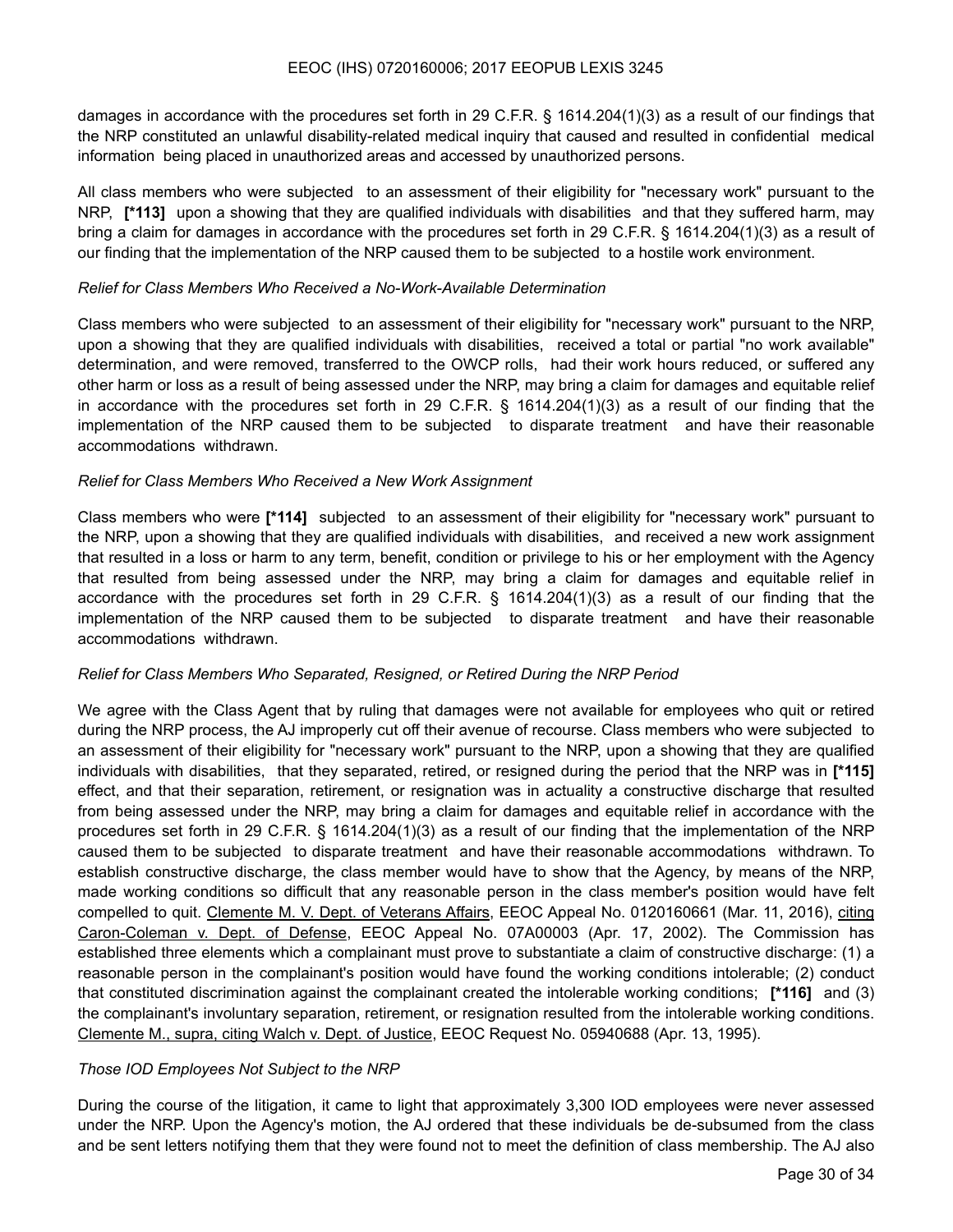ordered that these 3,300 individuals be advised that any previously filed individual EEO complaints that they filed would be de-subsumed and allowed to proceed as individual complaints. The AJ further ordered that the notice advise these individuals that they had 45 days from receipt of the notice to initiate an individual complaint of disability discrimination regarding events that occurred between May 5, 2006, and July 1, 2011. On appeal, the Agency challenged this remedial language as overbroad and improperly permitting new disability discrimination claims arising from **[\*117]** any event that occurred during the class period, including claims arising from events totally unrelated to the NRP that would otherwise be time-barred. AB3, pp. 2, 7-9. In response, the Class Agent argued that the AJ's order should be upheld in its entirety. AB5, p. 71.

We agree with the Agency on this point. Among these 3,300 IOD employees who were never assessed under the NRP, only those who had pre-existing individual complaints that were subsumed and will be de-subsumed should be allowed to go forward on those complaints. The Agency correctly points out that events occurring during that period that were unrelated to the NRP would be long time-barred, unless timely complained about. The Class Agent has not cited any legal authority to support her position that the AJ's order be allowed to stand. Accordingly, the Agency shall issue the required notice pursuant to the order for relief in the instant case, but without the language authorizing those who did not have previously filed individual complaints to initiate new complaints.

#### **CONCLUSION**

Based on a thorough review of the record and the contentions on appeal, we AFFIRM the Agency's final order adopting the AJ's **[\*118]** finding that the Class Agent failed to establish that the NRP had a disparate impact upon qualified IOD employees with disabilities; we REVERSE the Agency's final order rejecting the AJ's findings that the Class Agent established that the NRP subjected qualified IOD employees to disparate treatment and resulted in IOD employees with disabilities having their reasonable accommodations withdrawn, and that the NRP resulted in IOD employees being subjected to disability-based harassment and having their confidential medical information accessed by unauthorized persons. Based on a de novo review of the record, we further find that Phase I of the NRP constituted an unlawful medical inquiry to which the class of IOD employees was subjected.

## **ORDER (D0617)**

To the extent that it has not already done so, the Agency is ORDERED to take the following remedial action:

1. Within sixty (60) calendar days after the date that this decision is issued, the Agency shall offer to reinstate the Class Agent to her former position as a Carrier Technician at the Post Office in Rochester, New York, retroactive to May 19, 2006. The offer shall be made in writing. The Class Agent shall have **[\*119]** fifteen (15) calendar days from receipt of the offer to accept or decline the offer. Failure to accept the offer within 15 days will be considered a declination of the offer unless the Class Agent can show that circumstances beyond her control prevented a response within the time limit.

2. The Agency shail determine the appropriate amount of back pay, with interest, and other benefits due the Class Agent, pursuant to 29 C.F.R. § 1614.501, no later than sixty (60) calendar days after the date this decision is issued. The Class Agent shall cooperate in the Agency's efforts to compute the amount of back pay and benefits due, and shall provide all relevant information requested by the Agency. If there is a dispute regarding the exact amount of back pay and/or benefits, the Agency shall issue a check to the Class Agent for the undisputed amount within sixty (60) calendar days of the date the Agency determines the amount it believes to be due. The Class Agent may petition for enforcement or clarification of the amount in dispute. The petition for clarification or enforcement must be filed with the Compliance Officer, at the address referenced in the statement entitled "Implementation **[\*120]** of the Commission's Decision." If the Class Agent declines to accept the offer of retroactive reinstatement or fails to respond the offer within fifteen (15) calendar days of receipt of the offer, her entitlement to back pay and the other aforementioned equitable remedies will cease upon the date she actually or effectively declines.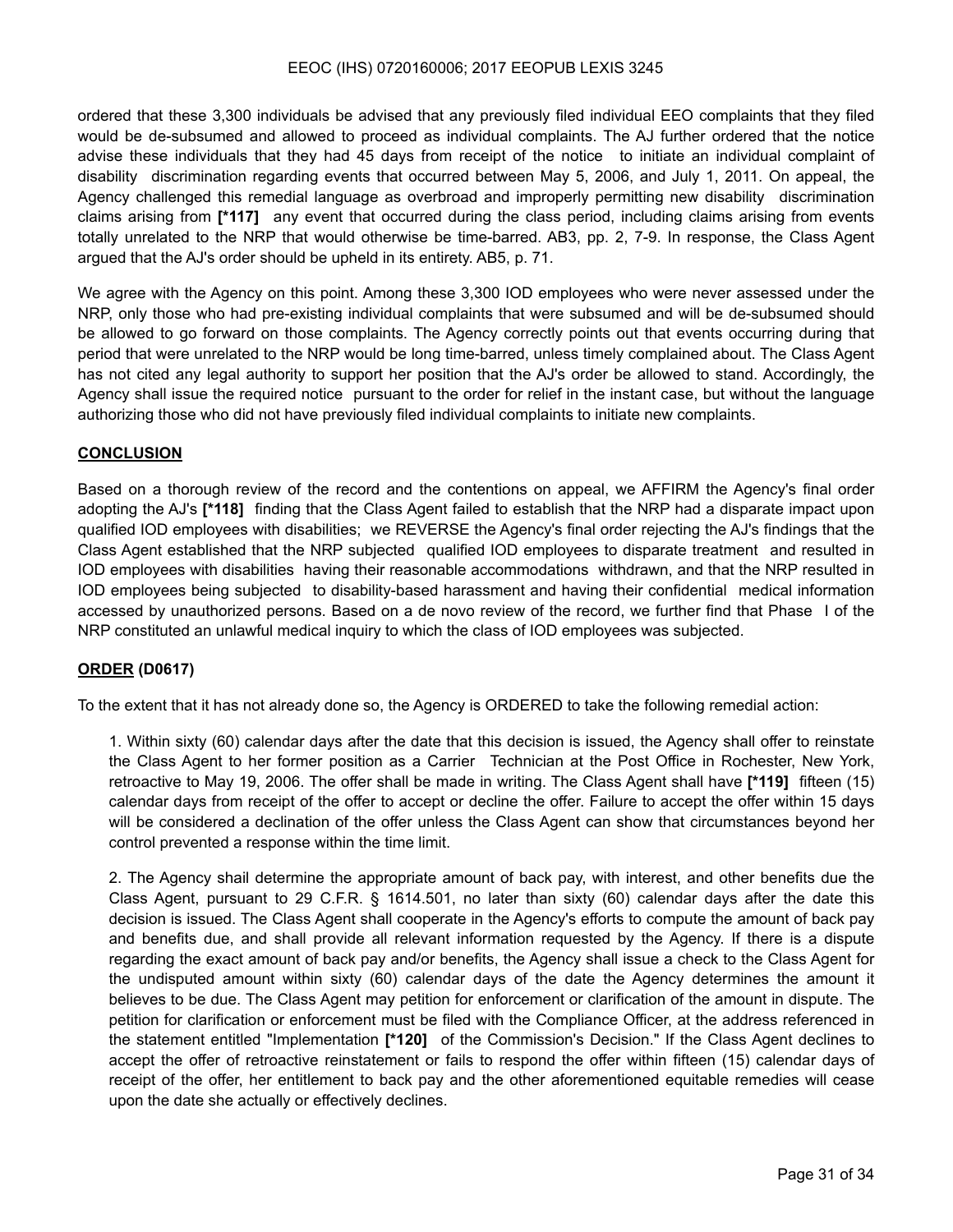3. Within sixty (60) calendar days after the date this decision is issued, the Agency shall conduct a supplemental investigation pertaining to the Class Agent's entitlement to compensatory damages incurred as a result of the Agency's discriminatory actions. See Feris v. Environmental Protection Agency, EEOC Appeal No, 01934828 (Aug. 10, 1995), request for reconsideration denied, EEOC Request No. 05950936 (July 19, 1996); Rivera v. Dept. of the Navy, EEOC Appeal No. 01934157 (July 22, 1994); Carle v. Dept. of the Navy, EEOC Appeal No. 01922369 (Jan. 5, 1993). See also Turner v. Dept. of the Interior, EEOC Appeal Nos. 01956390 & 01960518 (Apr. 27, 1998); Jackson v. U.S. Postal Service, EEOC Appeal No. 01923399 (Nov. 12, 1992), request for reconsideration denied, EEOC Request No. 05930306 (Feb. 1, 1993). The Agency shall afford **[\*121]** the Class Agent sixty (60) calendar days to submit additional evidence in support of her individual claim for compensatory damages. Within thirty (30) calendar days of its receipt of the Class Agent's evidence, the Agency shall issue a final decision determining the Class Agent's entitlement to compensatory damages, together with appropriate appeal rights.

4. The Agency shall process the Class Agent's request for attorney's fees associated with this class litigation, as discussed below.

5. The Agency shall immediately and thereafter take meaningful and effective measures to ensure that discrimination against qualified individuals with disabilities, particularly injured-on-duty employees who are currently working in, who apply for, or who are being evaluated for limited-duty and rehabilitation positions, does not continue. The Agency shall monitor these measures for at least five (5) years to ensure that their implementation produces effective and tangible results. The Agency shall report these measures and results as part of its barrier analysis in its annual MD-715 report for the next five (5) years. The measures in question shall include the following:

a. All officials, **[\*122]** managers, and employees who are responsible for finding adequate work for employees who are injured on duty will be given at least 8 hours of training annually on the Agency's responsibilities to provide reasonable accommodations to qualified individuals with disabilities under the Rehabilitation Act. This training must include a segment on the relationship between the Agency's obligations under the Rehabilitation Act and under the Federal Employee Compensation Act, as explained in our enforcement guidance entitled: Workers Compensation and the ADA, EEOC Notice No. 915.002 (Sept. 3, 1996), which can be found at: *www.eeoc.gov/policy/docs/workcomp.html*. The training must also include a segment on ensuring that employees'medical information, including Form CA-17's and other relevant documents, remains confidential at all times.

b. The Agency shall make certain that, in whatever process it utilizes to find adequate work for injured-onduty employees who need to be placed into limited-duty or rehabilitation assignments, such employees are notified at the beginning of and throughout that process that if they meet the statutory requirements of the Rehabilitation Act, they have the **[\*123]** right to request a reasonable accommodation, and explain the procedures for doing so as they are set forth in EL-307. Employees shall also be notified that the process of finding adequate work necessarily entails that compensation specialists and other personnel may need access to their confidential medical information in order to assist them in finding adequate work, and that the confidentiality of such medical documentation will be maintained at all times. The Agency shall ensure that information pertaining to reasonable accommodations and confidentiality of medical documentation is included in any printed and electronic materials pertinent to the process of finding adequate work for injured-on-duty employees.

6. Within ten (10) calendar days of the date this decision is issued, the Agency shall notify the members of the class of this decision and available relief through the same media employed to provide notice of the existence of the class complaint. The notice shall include the following provisions:

a. Within thirty (30) days of receipt of notification of this decision, a class member who believes that he or she is entitled to individual relief must file a written **[\*124]** claim with the Agency or with its EEO director. The claim must include a specific, detailed showing that the claimant was subjected to an evaluation under the National Reassessment Program between May 5, 2006, and July 1, 2011 (hereinafter referred to as the class period), as well as of the consequences of that evaluation: being returned to full duty;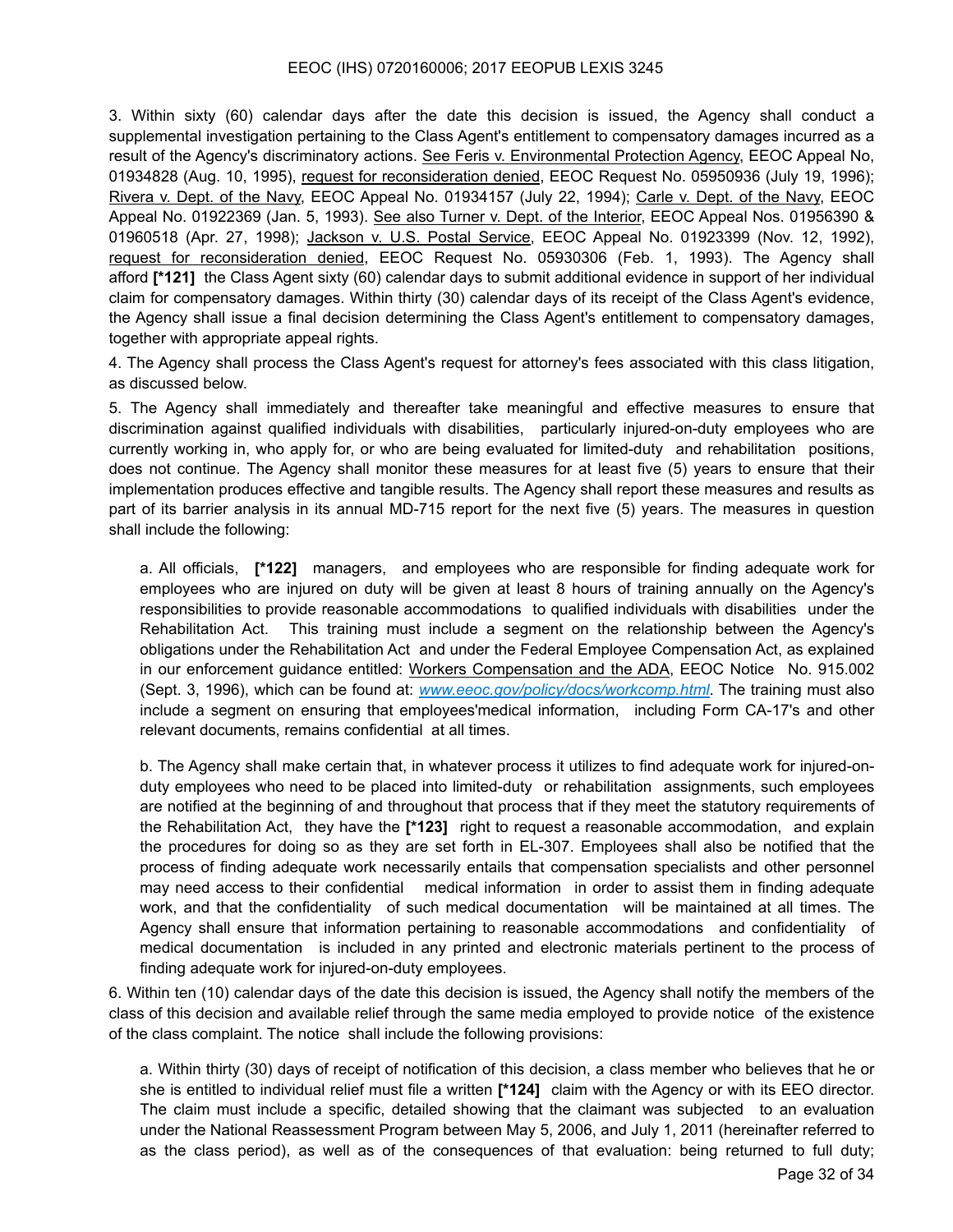receiving no change in limited-duty or rehabilitation assignment; receiving a new limited-duty or rehabilitation assignment; receiving a total or partial "no work available" determination; and separating, resigning, or retiring during the period that the NRP was in effect.

b. All those who were evaluated under the National Reassessment Program during the class period may put in a claim for damages to the extent that they can provide a specific and detailed showing that they suffered compensable harm as a result of being subjected to an unlawful medical inquiry or having their confidential medical information accessed by unauthorized persons. All class members are eligible for relief under this provision.

c. Those who were evaluated under the National Reassessment Program during the class period and who wish to file a claim seeking **[\*125]** relief from harassment, disparate treatment, or having their reasonable accommodations withdrawn must provide a specific and detailed showing that they were qualified individuals with disabilities at the time of the violation. Those who were evaluated before January 1, 2009, are subject to the definition of disability under the Rehabilitation Act as it existed prior to the enactment of the Americans with Disabilities Act Amendments Act of 2008. Those who were evaluated on or after January 1, 2009, are subject to the definition of disability under the Rehabilitation Act as amended by the Americans with Disabilities Act Amendments Act of 2008.

d. Those who were evaluated under the National Reassessment Program during the class period who wish to file a claim for damages resulting from unlawful harassment must provide a specific and detailed showing that they were qualified individuals with disabilities at the time of their evaluation, and that they suffered compensable pecuniary or nonpecuniary harm as a result of the National Reassessment Process.

e. Those who were evaluated under the National Reassessment Program during the class period, who present a specific and detailed **[\*126]** showing that they were qualified individuals with disabilities at the time of their evaluation and were given a new limited-duty or rehabilitation assignment that resulted in a loss or harm to a term, condition, privilege or benefit of their employment with the United States Postal Service may put in a claim for additional damages and equitable relief to the extent such harm or loss was attributable to such new limited duty or rehabilitation assignment.

f. Those who were evaluated under the National Reassessment Program during the class period, who were qualified individuals with disabilities at the time of their evaluation and who were given a total or partial no-work-available determination that resulted in being placed into OWCP, having reduced work hours, or otherwise suffering a loss or harm to a term, condition, privilege, or benefit of employment with the United States Postal Service may put in a claim for additional damages and equitable relief to the extent such harm or loss was attributable to receiving the total or partial no-work-available determination.

g. Those who were evaluated under the National Reassessment Program and separated resigned, or retired during **[\*127]** the class period and who wish to file a claim for relief must present a specific and detailed showing that they were qualified individuals with disabilities at the time of their evaluation and that they were constructively discharged as a result of that evaluation. To prevail in a constructive discharge claim, the claimant must establish that the National Reassessment Program evaluation or any consequences flowing from that evaluation made his or her working conditions so difficult that a reasonable person in his or her position would have felt compelled to separate, resign, or retire.

h. Within ninety (90) calendar days of receiving an individual claim, the Agency will issue a final decision on that claim. That decision will include a notice of the right to file an appeal or a civil action within the applicable time limits.

7. Within ten (10) calendar days of the date this decision is issued, the Agency shall notify the 3,300 members of the class who were never assessed under the National Reassessment Program that they are not members of the class, that their previously-filed individual EEO complaints, if any, have been de-subsumed from the class, and that they are free **[\*128]** to pursue those individual complaints. The notice shall not include language to the effect that those who had not previously filed in individual EEO complaint will be given 45 days from receipt of the notice to initiate a new individual complaint.